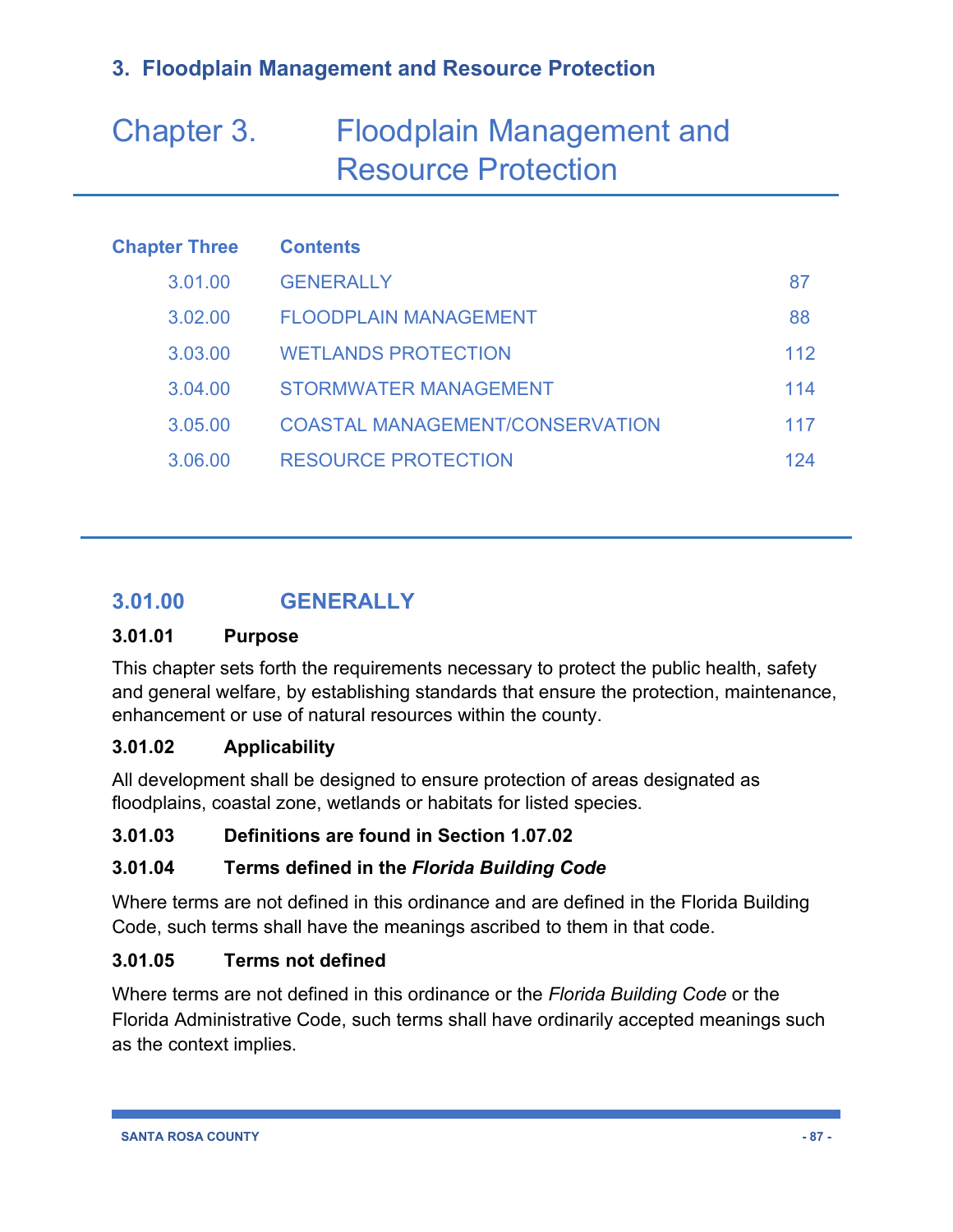### **3.02.00 FLOODPLAIN MANAGEMENT**

### **3.02.01 Title**

These regulations shall be known as the *Floodplain Management Ordinance* of Santa Rosa County hereinafter referred to as "this ordinance."

#### **3.02.02 Scope**

The provisions of this ordinance shall apply to all development that is wholly within or partially within any flood hazard area, including but not limited to the subdivision of land; filling, grading, and other site improvements and utility installations; construction, alteration, remodeling, enlargement, improvement, replacement, repair, relocation or demolition of buildings, structures, and facilities that are exempt from the *Florida Building Code*; placement, installation, or replacement of manufactured homes and manufactured buildings; installation or replacement of tanks; placement of recreational vehicles; installation of swimming pools; and any other development.

#### **3.02.03 Intent**

The purposes of this ordinance and the flood load and flood resistant construction requirements of the *Florida Building Code* and the technical amendments to the Florida Building Code adopted in Ordinance 2016-04 are to establish minimum requirements to safeguard the public health, safety, and general welfare and to minimize public and private losses due to flooding through regulation of development in flood hazard areas to:

**A.** Minimize unnecessary disruption of commerce, access and public service during times of flooding;

**B.** Require the use of appropriate construction practices in order to prevent or minimize future flood damage;

**C.** Manage filling, grading, dredging, mining, paving, excavation, drilling operations, storage of equipment or materials, and other development which may increase flood damage or erosion potential;

**D.** Manage the alteration of flood hazard areas, watercourses, and shorelines to minimize the impact of development on the natural and beneficial functions of the floodplain;

**E.** Minimize damage to public and private facilities and utilities;

**F.** Help maintain a stable tax base by providing for the sound use and development of flood hazard areas;

**G.** Minimize the need for future expenditure of public funds for flood control projects and response to and recovery from flood events; and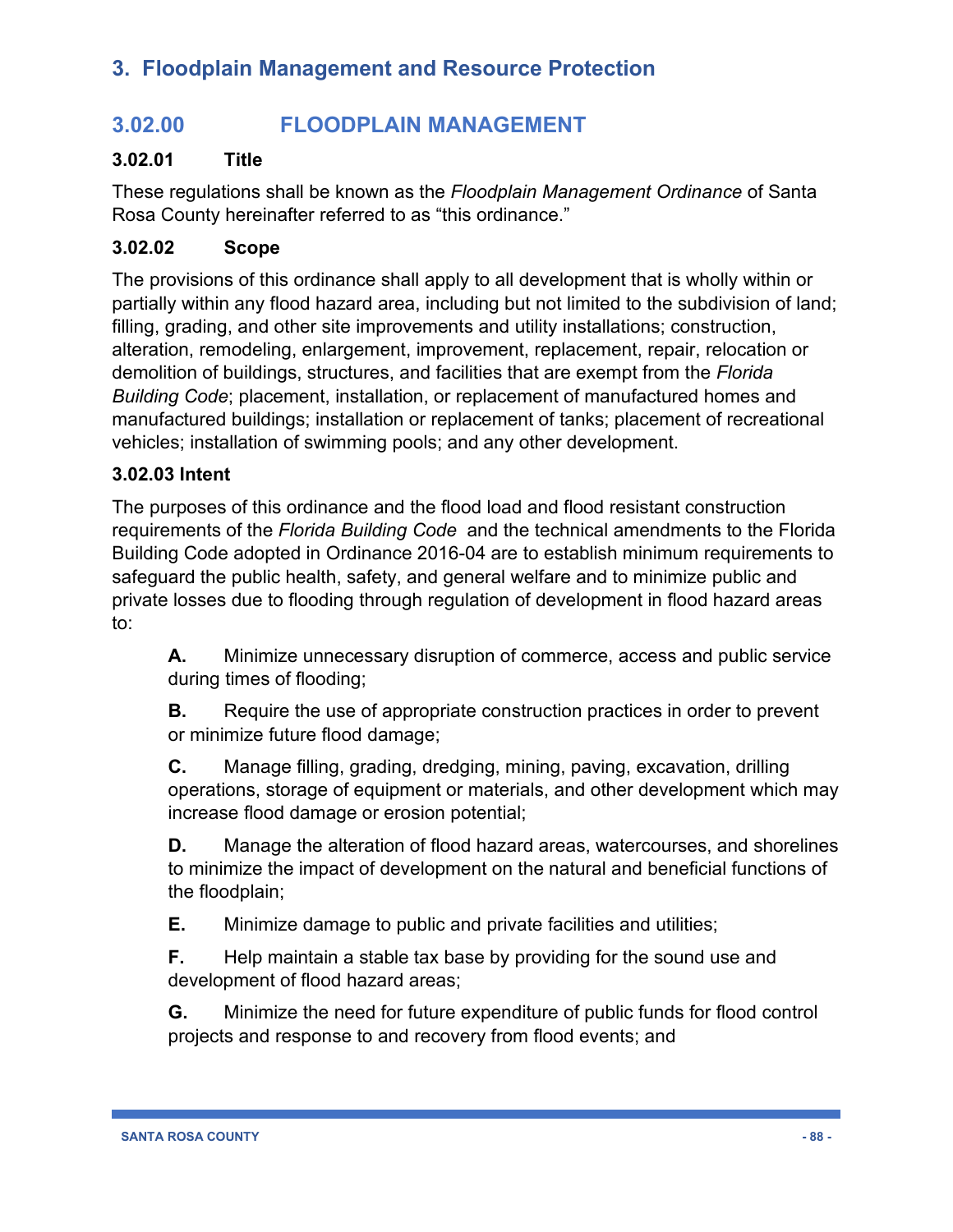**H.** Meet the requirements of the National Flood Insurance Program for community participation as set forth in the Title 44 Code of Federal Regulations, Section 59.22.

### **3.02.04 Coordination with the** *Florida Building Code*

This ordinance is intended to be administered and enforced in conjunction with the *Florida Building Code*. Where cited, ASCE 24 refers to the edition of the standard that is referenced by the *Florida Building Code.*

### **3.02.05 Warning**

The degree of flood protection required by this ordinance and the *Florida Building Code*, as amended by this community, is considered the minimum reasonable for regulatory purposes and is based on scientific and engineering considerations. Larger floods can and will occur. Flood heights may be increased by man-made or natural causes. This ordinance does not imply that land outside of mapped special flood hazard areas, or that uses permitted within such flood hazard areas, will be free from flooding or flood damage. The flood hazard areas and base flood elevations contained in the Flood Insurance Study and shown on Flood Insurance Rate Maps and the requirements of Title 44 Code of Federal Regulations, Sections 59 and 60 may be revised by the Federal Emergency Management Agency, requiring this community to revise these regulations to remain eligible for participation in the National Flood Insurance Program. No guaranty of vested use, existing use, or future use is implied or expressed by compliance with this ordinance.

### **3.02.06 Disclaimer of Liability**

This ordinance shall not create liability on the part of the Board of County Commissioners of Santa Rosa County or by any officer or employee thereof for any flood damage that results from reliance on this ordinance or any administrative decision lawfully made thereunder.

### **3.02.07 Applicability**

**A**. General – Where there is a conflict between a general requirement and a specific requirement, the specific requirement shall be applicable.

**B**. Areas to which this ordinance applies – This ordinance shall apply to all flood hazard areas within Santa Rosa County as established in Section 3.02.07.C of this ordinance.

**C.** Basis for establishing flood hazard areas – The Flood Insurance Study for Santa Rosa County, Florida and Incorporated Areas dated November 19, 2021 and all subsequent amendments and revisions, and the accompanying Flood Insurance Rate Maps (FIRM), and all subsequent amendments and revisions to such maps, are adopted by reference as a part of this ordinance and shall serve as the minimum basis for establishing flood hazard areas. Studies and maps that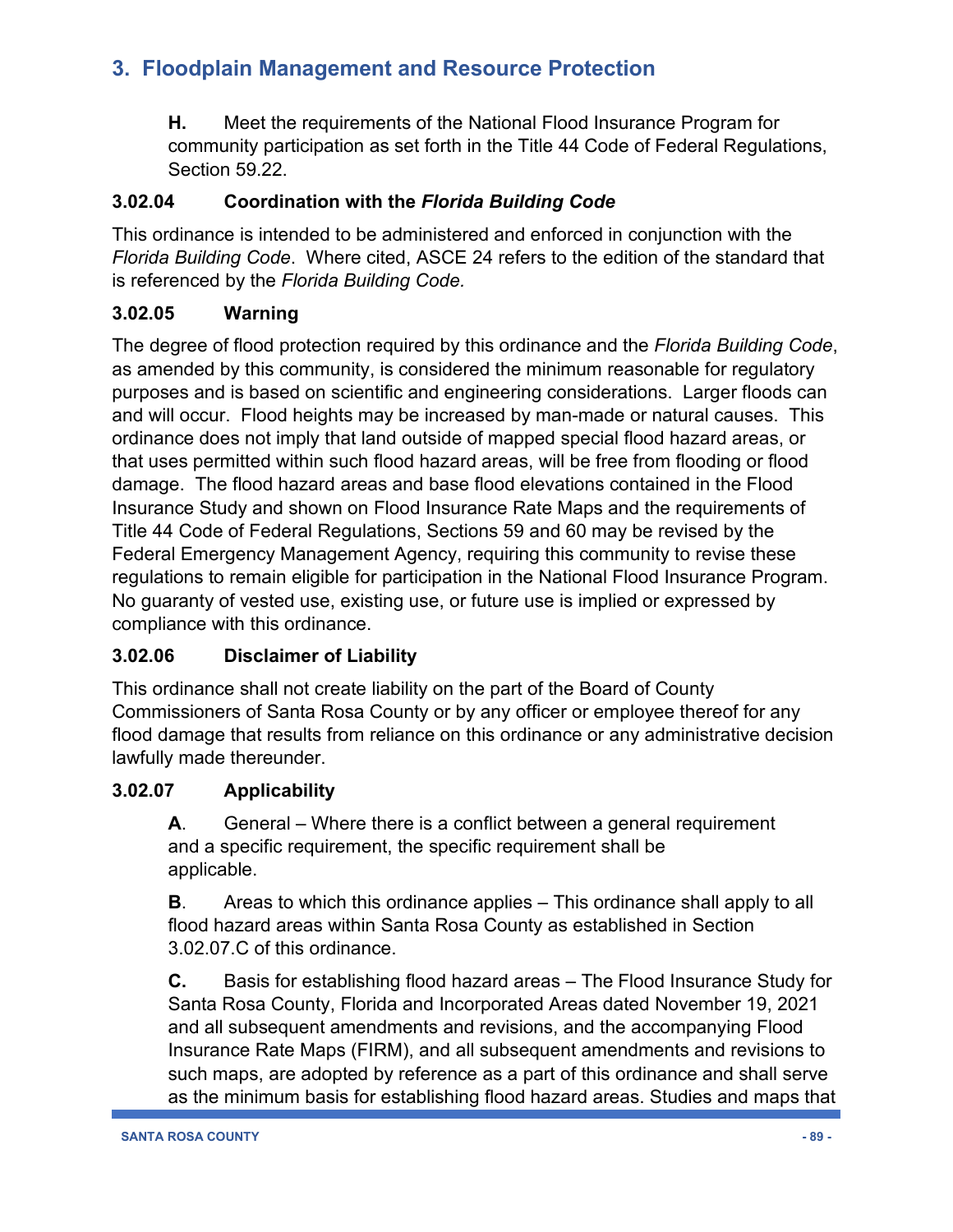establish flood hazard areas are on file at the Development Services Offices, 6051 Old Bagdad Hwy, Suite 202, Milton, FL 32583.

**D**. Submission of additional data to establish flood hazard areas – To establish flood hazard areas and base flood elevations, pursuant to Section 3.02.10 of this ordinance the Floodplain Administrator may require submission of additional data. Where field surveyed topography prepared by a Florida licensed professional surveyor or digital topography accepted by the community indicates that ground elevations:

**1.** Are below the closest applicable base flood elevation, even in areas not delineated as a special flood hazard area on a FIRM, the area shall be considered as flood hazard area and subject to the requirements of this ordinance and, as applicable, the requirements of the *Florida Building Code*.

**2.** Are above the closest applicable base flood elevation, the area shall be regulated as a special flood hazard area unless the applicant obtains a Letter of Map Change that removes the area from the special flood hazard area.

**E.** Other laws – The provisions of this ordinance shall not be deemed to nullify any provisions of local, state or federal law.

**F.** Abrogation and greater restrictions – This ordinance supersedes any ordinance in effect for management of development in flood hazard areas. However, it is not intended to repeal or abrogate any existing ordinances including but not limited to land development regulations, zoning ordinances, stormwater management regulations, or the *Florida Building Code*. In the event of a conflict between this ordinance and any other ordinance, the more restrictive shall govern. This ordinance shall not impair any deed restriction, covenant or easement, but any land that is subject to such interests shall also be governed by this ordinance.

**G.** Interpretation – In the interpretation and application of this ordinance, all provisions shall be:

- **1.** Considered as minimum requirements;
- **2.** Liberally construed in favor of the governing body; and

**3.** Deemed neither to limit nor repeal any other powers granted under state statutes.

### **3.02.08 Duties and Powers of the Floodplain Administrator**

**A.** Designation – The Building Official is designated as the Floodplain Administrator. The Floodplain Administrator may delegate performance of certain duties to other employees.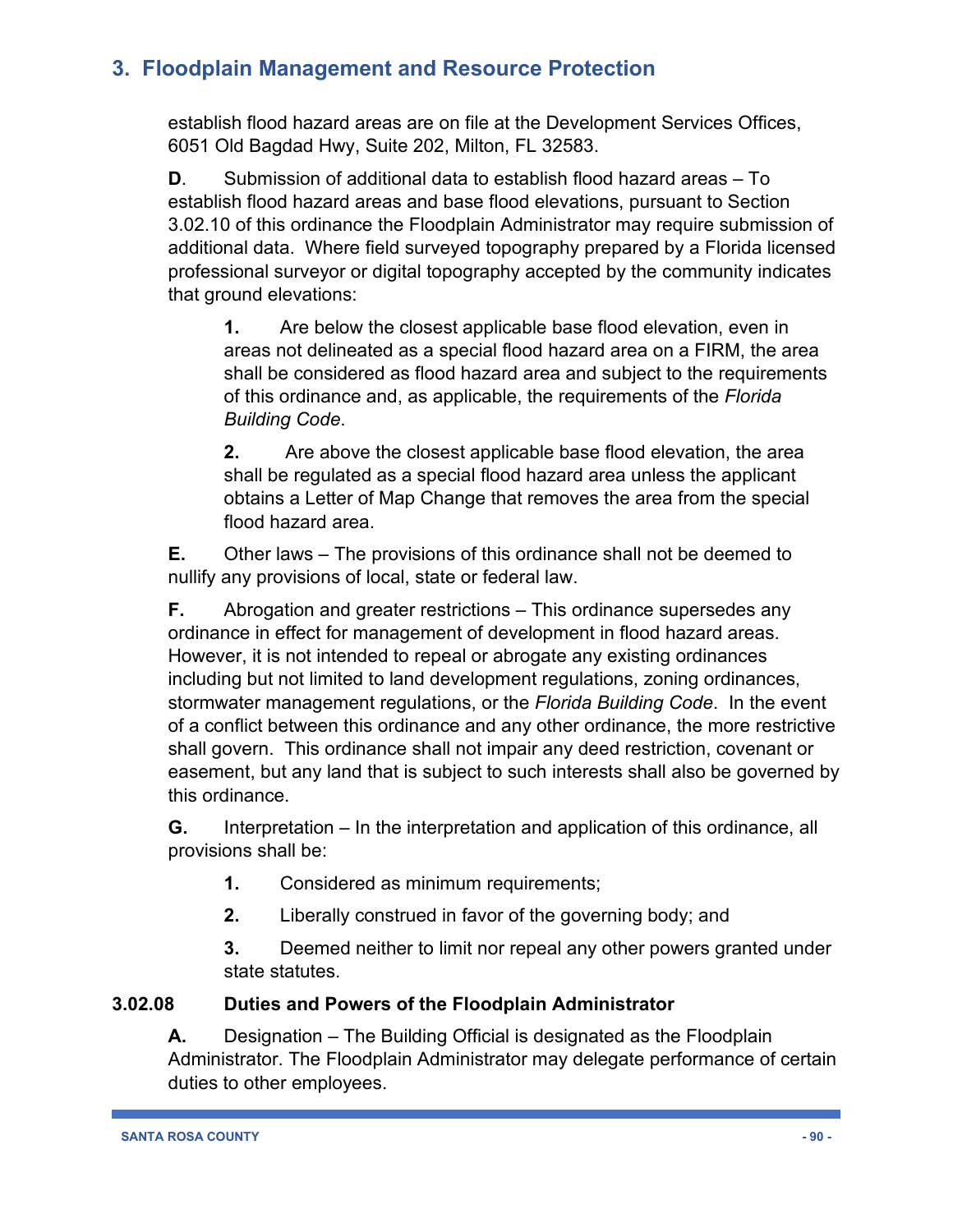**B.** General – The Floodplain Administrator is authorized and directed to administer and enforce the provisions of this ordinance. The Floodplain Administrator shall have the authority to render interpretations of this ordinance consistent with the intent and purpose of this ordinance and may establish policies and procedures in order to clarify the application of its provisions. Such interpretations, policies, and procedures shall not have the effect of waiving requirements specifically provided in this ordinance without the granting of a variance pursuant to Section 3.02.12 of this ordinance.

**C.** Applications and Permits – The Floodplain Administrator, in coordination with other pertinent offices of the community, shall:

**1.** Review applications and plans to determine whether proposed new development will be located in flood hazard areas;

**2.** Review applications for modification of any existing development in flood hazard areas for compliance with the requirements of this ordinance;

**3.** Interpret flood hazard area boundaries where such interpretation is necessary to determine the exact location of boundaries; a person contesting the determination shall have the opportunity to appeal the interpretation;

**4.** Provide available flood elevation and flood hazard information;

**5.** Determine whether additional flood hazard data shall be obtained from other sources or shall be developed by an applicant;

**6.** Review applications to determine whether proposed development will be reasonably safe from flooding;

**7.** Issue floodplain development permits or approvals for development other than buildings and structures that are subject to the *Florida Building Code*, including buildings, structures and facilities exempt from the *Florida Building Code*, when compliance with this ordinance is demonstrated, or disapprove the same in the event of non-compliance; and

**8.** Coordinate with and provide comments to the Building Official to assure that applications, plan reviews, and inspections for buildings and structures in flood hazard areas comply with the applicable provisions of this ordinance.

**D.** Substantial improvement and substantial damage determinations – For applications for building permits to improve buildings and structures, including alterations, movement, enlargement, replacement, repair, change of occupancy, additions, rehabilitations, renovations, substantial improvements, repairs of substantial damage, and any other improvement of or work on such buildings and structures, the Floodplain Administrator, in coordination with the Building Official, shall: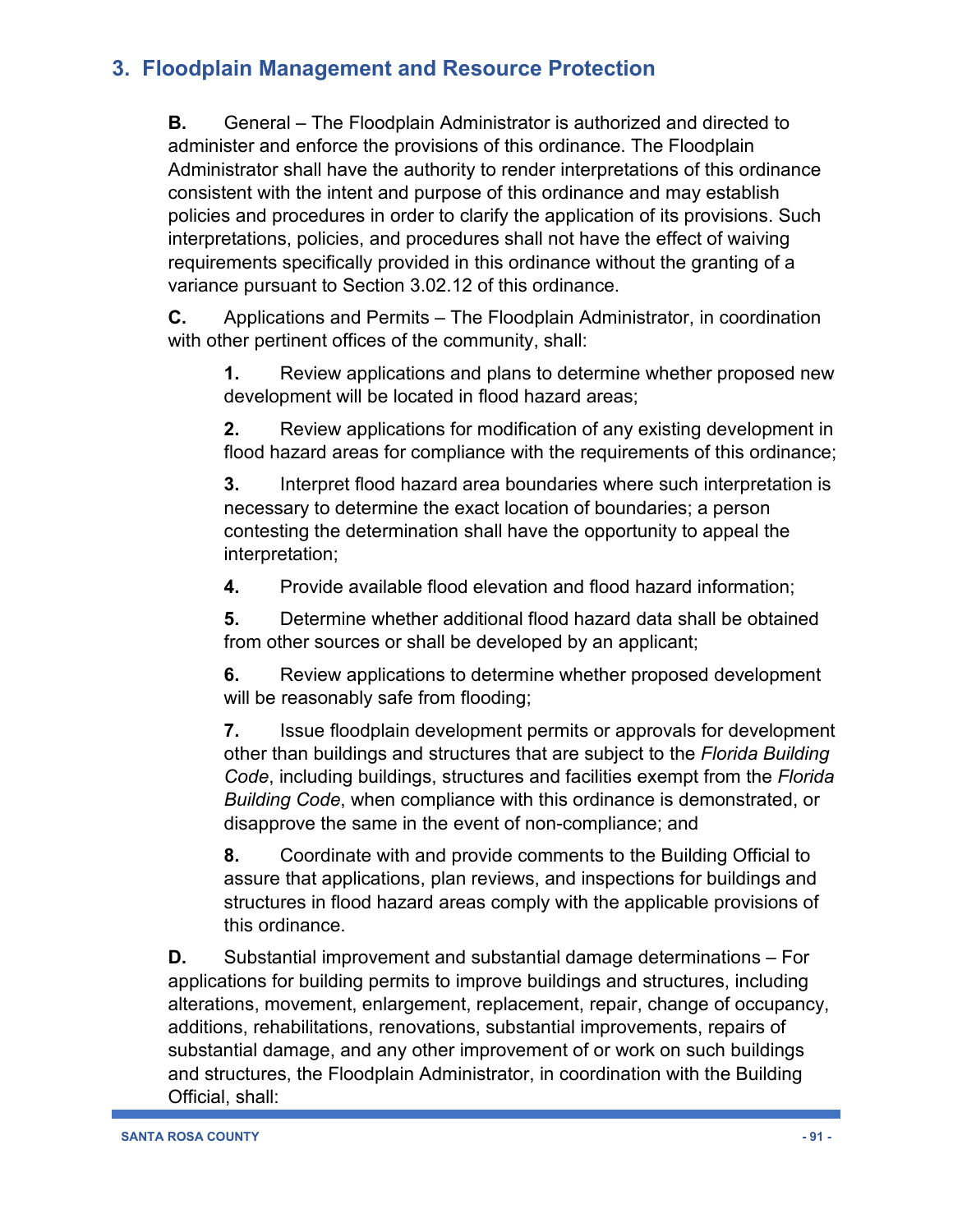**1.** Market value prepared by a qualified independent appraiser, of the building or structure before the start of construction of the proposed work; in the case of repair, the market value of the building or structure shall be the market value before the damage occurred and before any repairs are made;

**2.** Compare the cost to perform the improvement, the cost to repair a damaged building to its pre-damaged condition, or the combined costs of improvements and repairs, if applicable, to the market value of the building or structure;

**3.** Determine and document whether the proposed work constitutes substantial improvement or repair of substantial damage; and

**4.** Notify the applicant if it is determined that the work constitutes substantial improvement or repair of substantial damage and that compliance with the flood resistant construction requirements of the *Florida Building Code* and this ordinance is required.

**E.** Modifications of the strict application of the requirements of the Florida Building Code – The Floodplain Administrator shall review requests submitted to the Building Official that seek approval to modify the strict application of the flood load and flood resistant construction requirements of the *Florida Building Code* to determine whether such requests require the granting of a variance pursuant to Section 3.02.12 of this ordinance.

**F.** Notices and orders – The Floodplain Administrator shall coordinate with appropriate local agencies for the issuance of all necessary notices or orders to ensure compliance with this ordinance.

**G.** Inspections – The Floodplain Administrator shall make the required inspections as specified in Section 3.02.10**1** of this ordinance for development that is not subject to the *Florida Building Code,* including buildings, structures and facilities exempt from the *Florida Building Code*. The Floodplain Administrator shall inspect flood hazard areas to determine if development is undertaken without issuance of a permit.

**H.** Other duties of the Floodplain Administrator – The Floodplain Administrator shall have other duties, including but not limited to:

**1.** Establish, in coordination with the Building Official, procedures for administering and documenting determinations of substantial improvement and substantial damage made pursuant to Section 3.02.08.D of this ordinance;

**2.** Require that applicants proposing alteration of a watercourse notify adjacent communities and the Florida Division of Emergency Management, State Floodplain Management Office, and submit copies of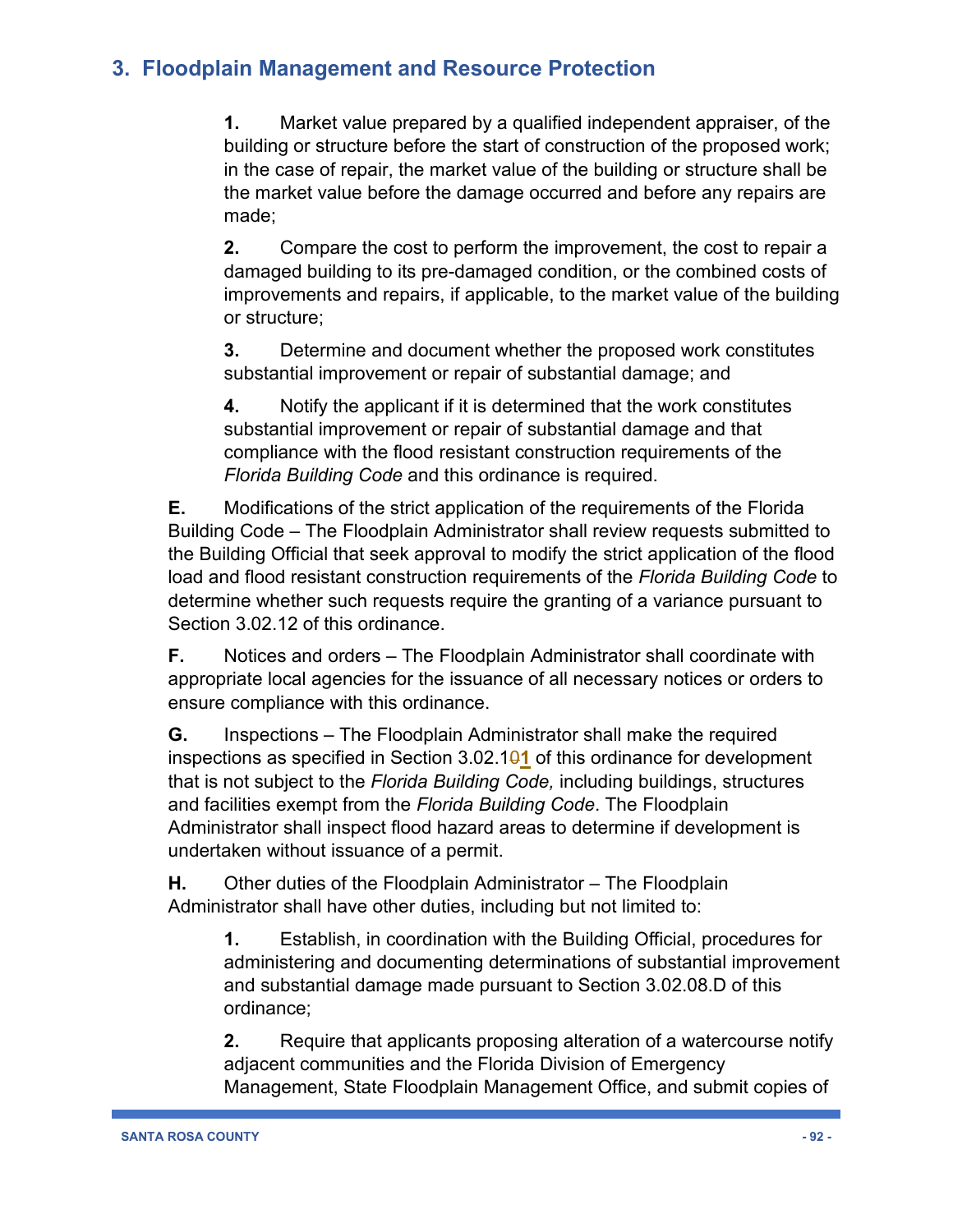such notifications to the Federal Emergency Management Agency (FEMA);

**3.** Require applicants who submit hydrologic and hydraulic engineering analyses to support permit applications to submit to FEMA the data and information necessary to maintain the Flood Insurance Rate Maps if the analyses propose to change base flood elevations, flood hazard area boundaries, or floodway designations; such submissions shall be made within 6 months of such data becoming available;

**4.** Review required design certifications and documentation of elevations specified by this ordinance and the *Florida Building Code* and this ordinance to determine that such certifications and documentations are complete;

**5.** Notify the Federal Emergency Management Agency when the corporate boundaries of Santa Rosa County are modified; and

**6.** Advise applicants for new buildings and structures, including substantial improvements, that are located in any unit of the Coastal Barrier Resources System established by the Coastal Barrier Resources Act (Pub. L. 97-348) and the Coastal Barrier Improvement Act of 1990 (Pub. L. 101-591) that federal flood insurance is not available on such construction; areas subject to this limitation are identified on Flood Insurance Rate Maps as "Coastal Barrier Resource System Areas" and "Otherwise Protected Areas."

**I.** Floodplain Management Records – Regardless of any limitation on the period required for retention of public records, the Floodplain Administrator shall maintain and permanently keep and make available for public inspection all records that are necessary for the administration of this ordinance and the flood resistant construction requirements of the *Florida Building Code*, including Flood Insurance Rate Maps; Letters of Change; records of issuance of permits and denial of permits; determinations of whether proposed work constitutes substantial improvement or repair of substantial damage; required design certifications and documentation of elevations specified by the *Florida Building Code* and this ordinance; notifications to adjacent communities, FEMA, and the state related to alterations of watercourses; assurances that the flood carrying capacity of altered watercourses will be maintained; documentation related to appeals and variances, including justification for issuance or denial; and records of enforcement actions taken pursuant to this ordinance and the flood resistant construction requirements of the *Florida Building Code*. These records shall be available for public inspection at Development Services Offices, 6051 Old Bagdad Hwy, Suite 202, Milton, FL 32583.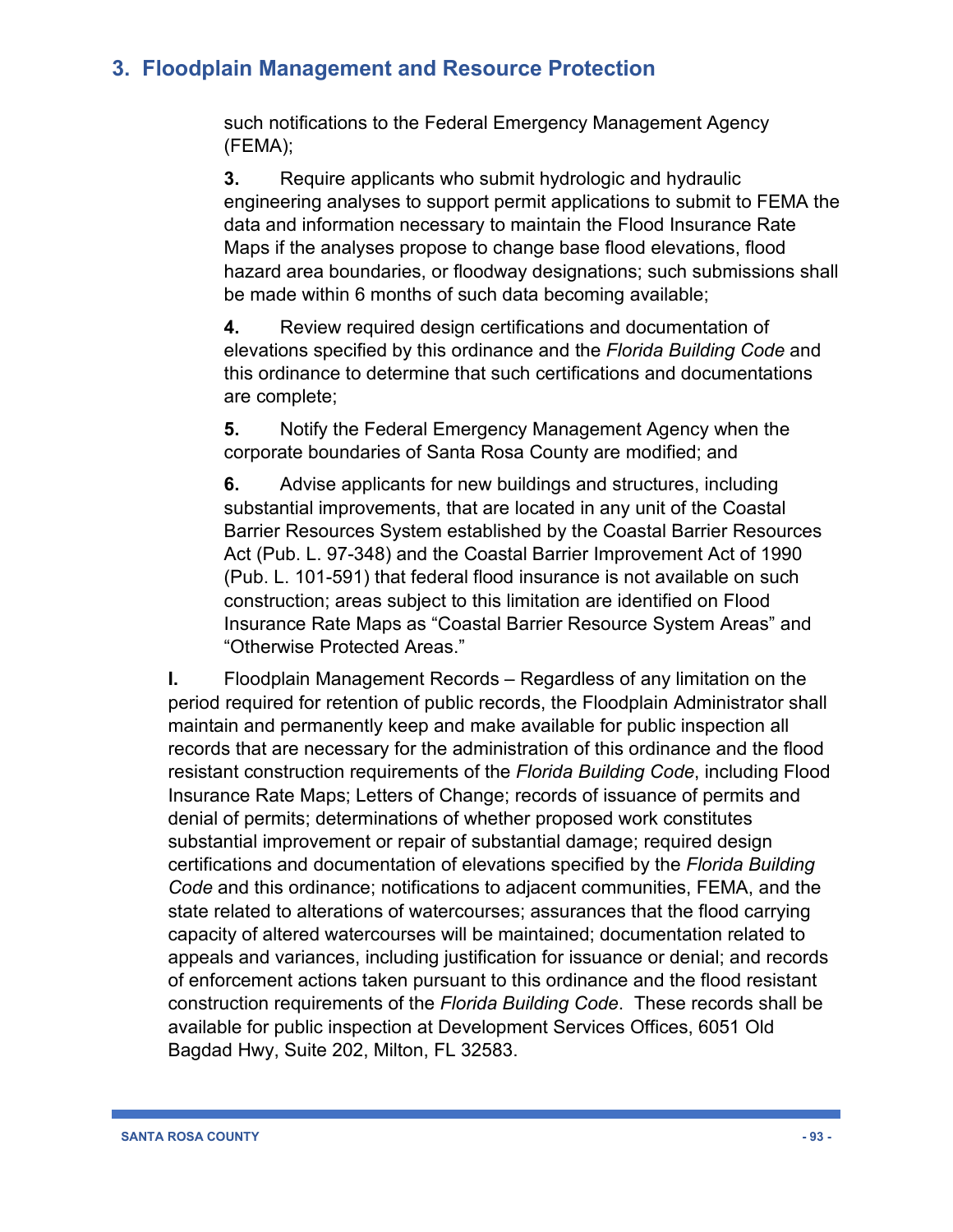### **3.02.09 Permits**

**A.** Permits required – Any owner or owner's authorized agent (hereinafter "applicant") who intends to undertake any development activity within the scope of this ordinance, including buildings, structures and facilities exempt from the *Florida Building Code*, which is wholly within or partially within any flood hazard area shall first make application to the Floodplain Administrator, and the Building Official if applicable, and shall obtain the required permit(s) and approval(s). No such permit or approval shall be issued until compliance with the requirements of this ordinance and all other applicable codes and regulations has been satisfied.

**B.** Floodplain development permits or approvals – Floodplain development permits or approvals shall be issued pursuant to this ordinance for any development activities not subject to the requirements of the *Florida Building Code,* including buildings, structures and facilities exempt from the *Florida Building Code*. Depending on the nature and extent of proposed development that includes a building or structure, the Floodplain Administrator may determine that a floodplain development permit or approval is required in addition to a building permit.

**C.** Buildings, structures and facilities exempt from the Florida Building Code – Pursuant to the requirements of federal regulation for participation in the National Flood Insurance Program (44 C.F.R. Sections 59 and 60), floodplain development permits or approvals shall be required for the following buildings, structures and facilities that are exempt from the *Florida Building Code* and any further exemptions provided by law, which are subject to the requirements of this ordinance:

**1.** Railroads and ancillary facilities associated with the railroad.

**2.** Non-residential farm buildings on farms, as provided in section 604.50, F.S.

**3.** Temporary buildings or sheds used exclusively for construction purposes.

**4.** Mobile or modular structures used as temporary offices.

**5.** Those structures or facilities of electric utilities, as defined in section 366.02, F.S., which are directly involved in the generation, transmission, or distribution of electricity.

**6.** Chickees constructed by the Miccosukee Tribe of Indians of Florida or the Seminole Tribe of Florida. As used in this paragraph, the term "chickee" means an open-sided wooden hut that has a thatched roof of palm or palmetto or other traditional materials, and that does not incorporate any electrical, plumbing, or other non-wood features.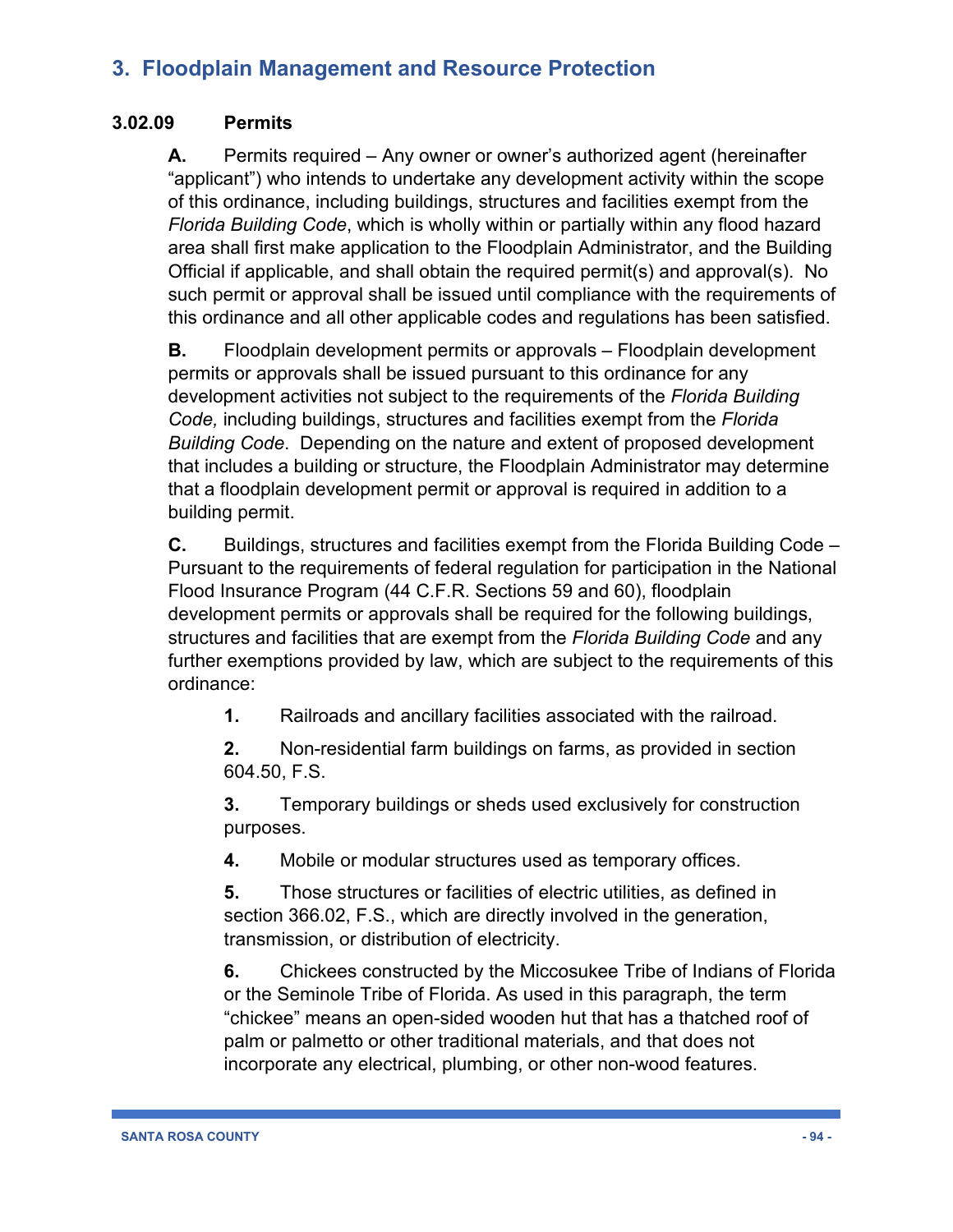**7.** Family mausoleums not exceeding 250 square feet in area which are prefabricated and assembled on site or preassembled and delivered on site and have walls, roofs, and a floor constructed of granite, marble, or reinforced concrete.

**8.** Temporary housing provided by the Department of Corrections to any prisoner in the state correctional system.

**9.** Structures identified in section 553.73(10)(k), F.S., are not exempt from the *Florida Building Code* if such structures are located in flood hazard areas established on Flood Insurance Rate Maps.

**D.** Application for a permit or approval – To obtain a floodplain development permit or approval the applicant shall first file an application in writing on a form furnished by the community. The information provided shall:

**1.** Identify and describe the development to be covered by the permit or approval.

**2.** Describe the land on which the proposed development is to be conducted by legal description, street address or similar description that will readily identify and definitively locate the site.

**3.** Indicate the use and occupancy for which the proposed development is intended.

**4.** Be accompanied by a site plan or construction documents as specified in Section 3.02.10 of this ordinance**.**

- **5.** State the valuation of the proposed work.
- **6.** Be signed by the applicant or the applicant's authorized agent.

**7.** Give such other data and information as required by the Floodplain Administrator.

**E.** Validity of permit or approval – The issuance of a floodplain development permit or approval pursuant to this ordinance shall not be construed to be a permit for, or approval of, any violation of this ordinance, the *Florida Building Codes*, or any other ordinance of this community. The issuance of permits based on submitted applications, construction documents, and information shall not prevent the Floodplain Administrator from requiring the correction of errors and omissions.

**F.** Expiration – A floodplain development permit or approval shall become invalid unless the work authorized by such permit is commenced within 180 days after its issuance, or if the work authorized is suspended or abandoned for a period of 180 days after the work commences. Extensions for periods of not more than 180 days each shall be requested in writing and justifiable cause shall be demonstrated.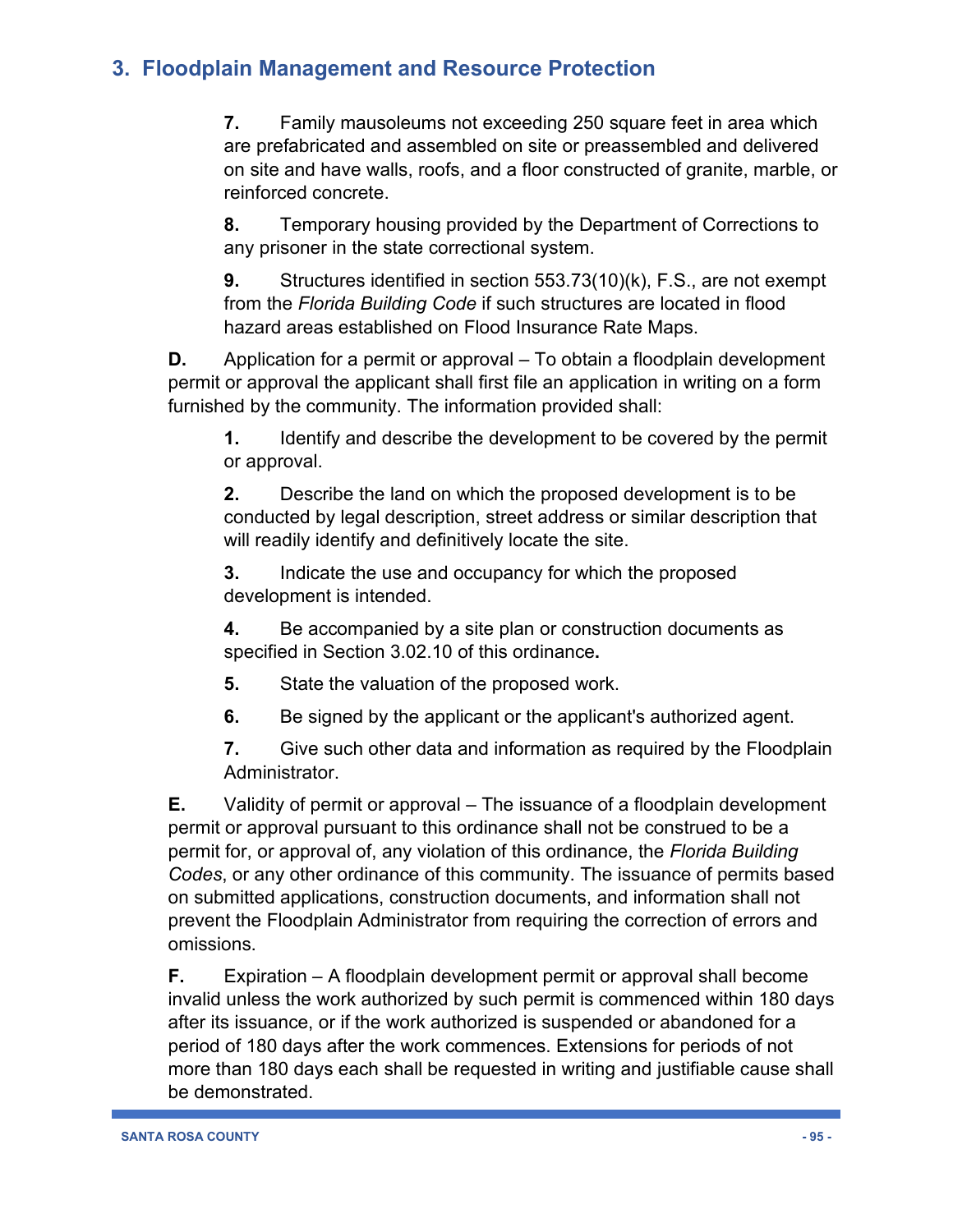**G.** Suspension or revocation – The Floodplain Administrator is authorized to suspend or revoke a floodplain development permit or approval if the permit was issued in error, on the basis of incorrect, inaccurate or incomplete information, or in violation of this ordinance or any other ordinance, regulation or requirement of this community.

**H.** Other permits required – Floodplain development permits and building permits shall include a condition that all other applicable state or federal permits be obtained before commencement of the permitted development, including but not limited to the following:

**1.** The Northwest Florida Water Management District; section 373.036, F.S.

**2.** Florida Department of Health for onsite sewage treatment and disposal systems; section 381.0065, F.S. and Chapter 64E-6, F.A.C.

**3.** Florida Department of Environmental Protection for construction, reconstruction, changes, or physical activities for shore protection or other activities seaward of the coastal construction control line; section 161.141, F.S.

**4.** Florida Department of Environmental Protection for activities subject to the Joint Coastal Permit; section 161.055, F.S.

**5.** Florida Department of Environmental Protection for activities that affect wetlands and alter surface water flows, in conjunction with the U.S. Army Corps of Engineers; Section 404 of the Clean Water Act.

**6.** Federal permits and approvals.

### **3.02.10 Site Plans and Construction Documents**

**A.** Information for development in flood hazard areas – The site plan or construction documents for any development subject to the requirements of this ordinance shall be drawn to scale and shall include, as applicable to the proposed development:

**1.** Delineation of flood hazard areas, floodway boundaries and flood zone(s), base flood elevation(s), and ground elevations if necessary for review of the proposed development.

**2.** Where base flood elevations, or floodway data are not included on the FIRM or in the Flood Insurance Study, they shall be established in accordance with Section 3.02.10.B.2 or 3 of this ordinance.

**3.** Where the parcel on which the proposed development will take place will have more than 50 lots or is larger than 5 acres and the base flood elevations are not included on the FIRM or in the Flood Insurance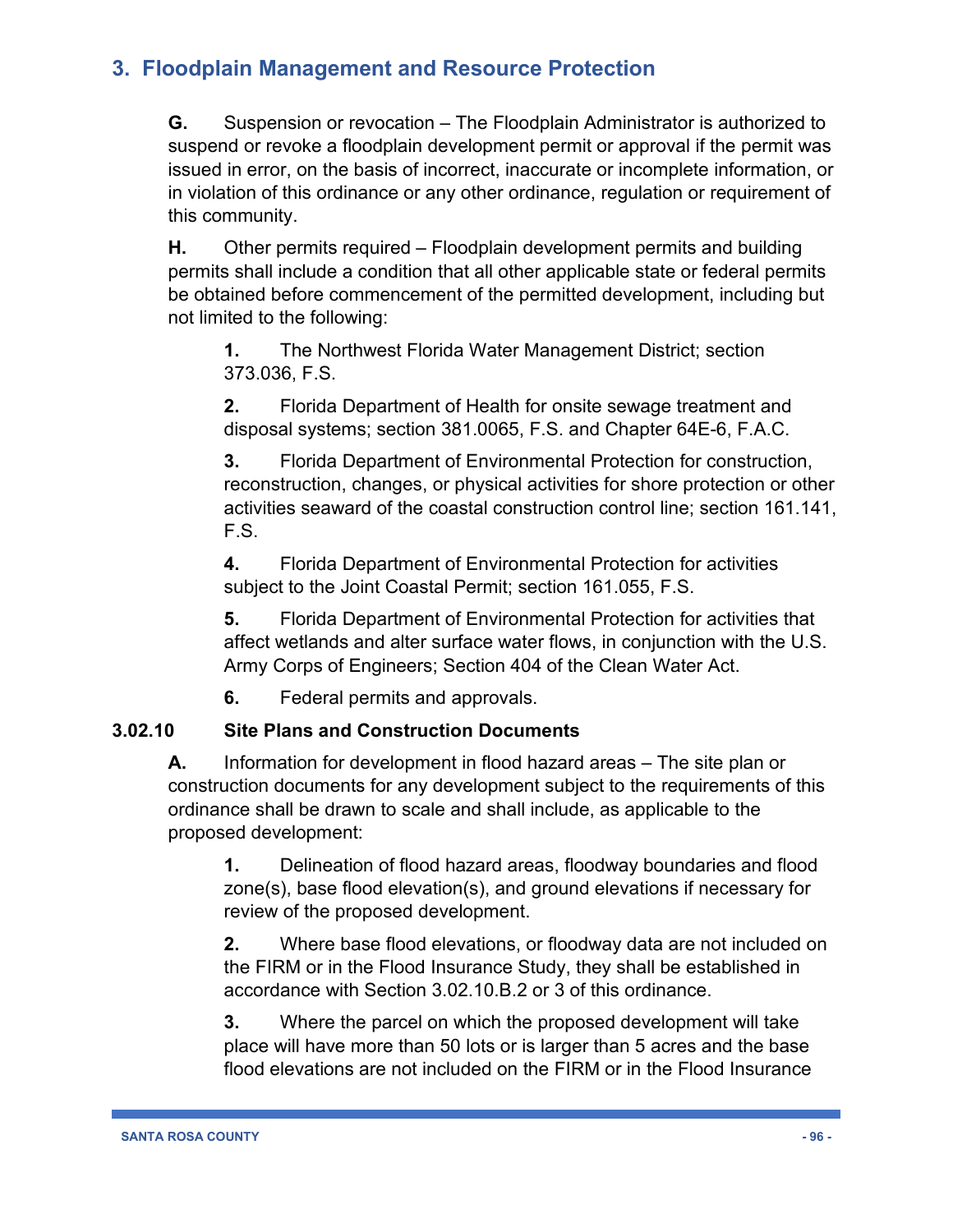Study, such elevations shall be established in accordance with Section 3.02.10.B.1 of this ordinance.

**4.** Location of the proposed activity and proposed structures, and locations of existing buildings and structures; in coastal high hazard areas, new buildings shall be located ten (10) feet landward of the reach of mean high tide.

**5.** Location, extent, amount, and proposed final grades of any filling, grading, or excavation.

**6.** Where the placement of fill is proposed, the amount, type, and source of fill material; compaction specifications; a description of the intended purpose of the fill areas; and evidence that the proposed fill areas are the minimum necessary to achieve the intended purpose.

**7.** Delineation of the Coastal Construction Control Line or notation that the site is seaward of the coastal construction control line, if applicable.

**8.** Extent of any proposed alteration of sand dunes or mangrove stands, provided such alteration is approved by the Florida Department of Environmental Protection.

**9.** Existing and proposed alignment of any proposed alteration of a watercourse.

The Floodplain Administrator is authorized to waive the submission of site plans, construction documents, and other data that are required by this ordinance but that are not required to be prepared by a registered design professional if it is found that the nature of the proposed development is such that the review of such submissions is not necessary to ascertain compliance with this ordinance.

**B.** Information in flood hazard areas without base flood elevations (approximate Zone A) – Where flood hazard areas are delineated on the FIRM and base flood elevation data have not been provided, the Floodplain Administrator shall:

**1.** Require the applicant to include base flood elevation data prepared in accordance with currently accepted engineering practices.

**2.** Obtain, review, and provide to applicants base flood elevation and floodway data available from a federal or state agency or other source or require the applicant to obtain and use base flood elevation and floodway data available from a federal or state agency or other source.

**3.** Where base flood elevation and floodway data are not available from another source, where the available data are deemed by the Floodplain Administrator to not reasonably reflect flooding conditions, or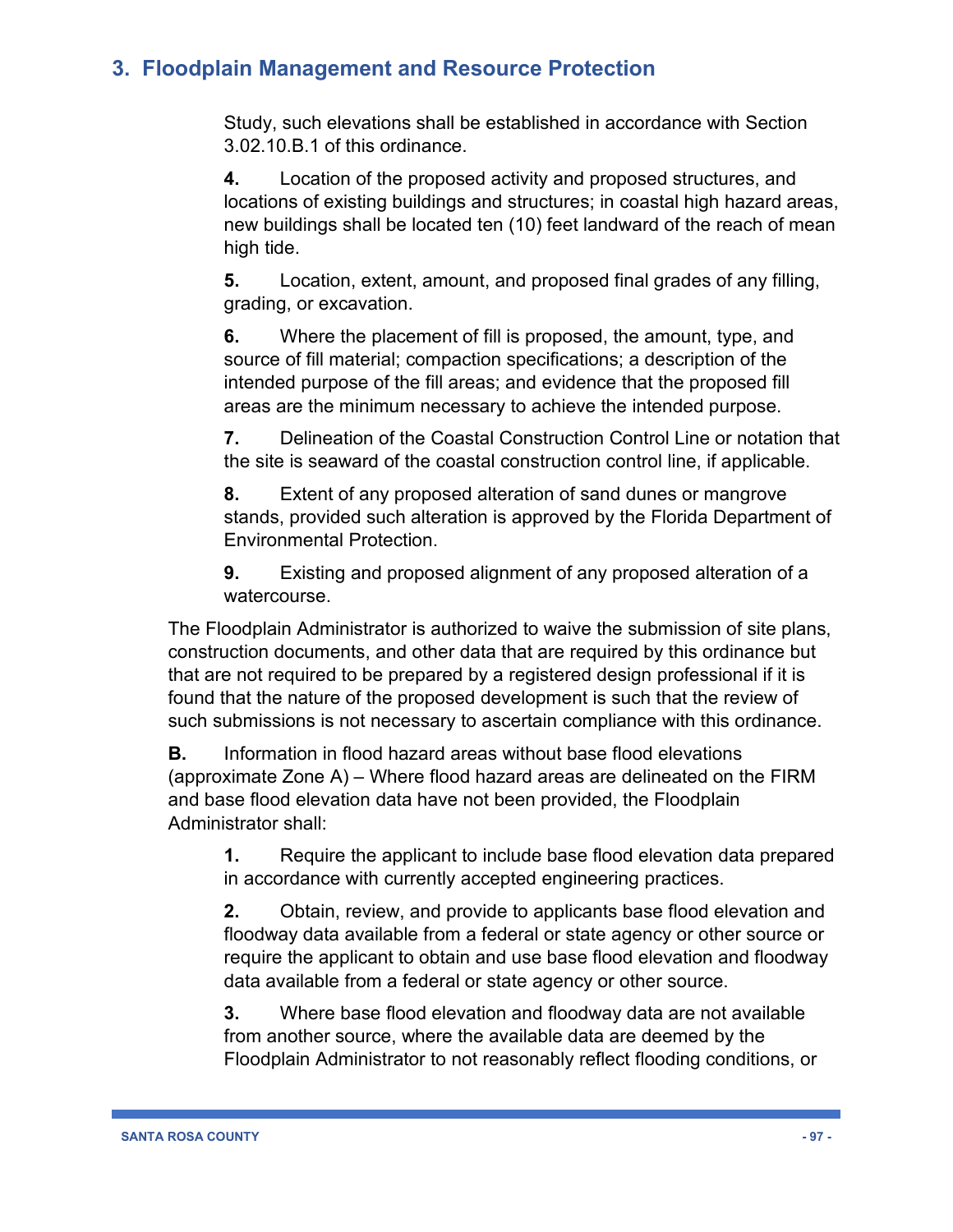where the available data are known to be scientifically or technically incorrect or otherwise inadequate:

**a.** Require the applicant to include base flood elevation data prepared in accordance with currently accepted engineering practices; or

**b.** Specify that the base flood elevation is two (2) feet above the highest adjacent grade at the location of the development, provided there is no evidence indicating flood depths have been or may be greater than two (2) feet.

**4.** Where the base flood elevation data are to be used to support a Letter of Map Change from FEMA, advise the applicant that the analyses shall be prepared by a Florida licensed engineer in a format required by FEMA, and that it shall be the responsibility of the applicant to satisfy the submittal requirements and pay the processing fees.

**C.** Additional analyses and certifications – As applicable to the location and nature of the proposed development activity, and in addition to the requirements of this section, the applicant shall have the following analyses signed and sealed by a Florida licensed engineer for submission with the site plan and construction documents:

**1.** For development activities proposed to be located in a regulatory floodway, a floodway encroachment analysis that demonstrates that the encroachment of the proposed development will not cause any increase in base flood elevations; where the applicant proposes to undertake development activities that do increase base flood elevations, the applicant shall submit such analysis to FEMA as specified in Section 3.02.10 of this ordinance and shall submit the Conditional Letter of Map Revision, if issued by FEMA, with the site plan and construction documents.

**2.** For development activities proposed to be located in a riverine flood hazard area for which base flood elevations are included in the Flood Insurance Study or on the FIRM and floodways have not been designated, hydrologic and hydraulic analyses that demonstrate that the cumulative effect of the proposed development, when combined with all other existing and anticipated flood hazard area encroachments, will not increase the base flood elevation more than one (1) foot at any point within the community. This requirement does not apply in isolated flood hazard areas not connected to a riverine flood hazard area or in flood hazard areas identified as Zone AO or Zone AH.

**3.** For alteration of a watercourse, an engineering analysis prepared in accordance with standard engineering practices which demonstrates that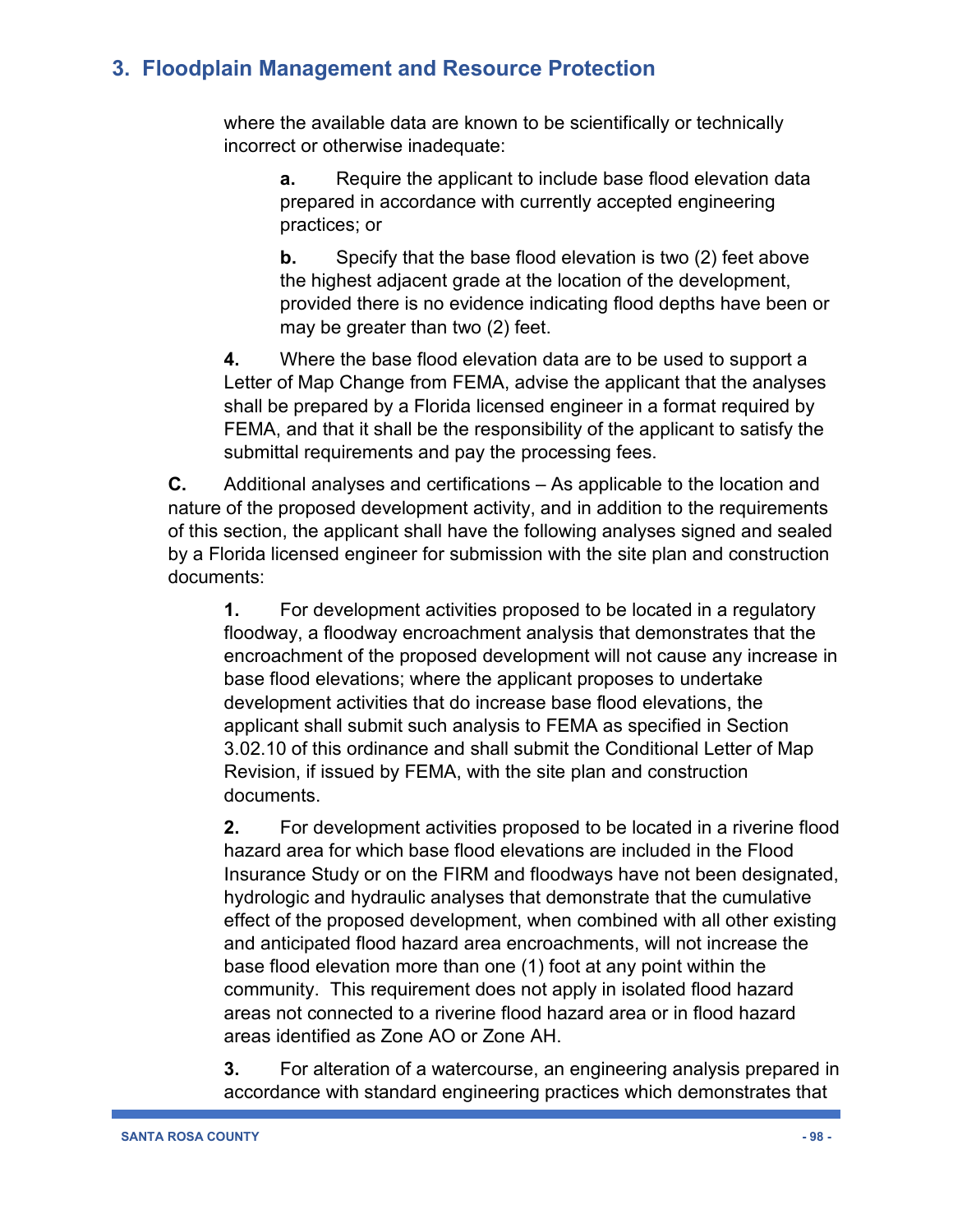the flood-carrying capacity of the altered or relocated portion of the watercourse will not be decreased, and certification that the altered watercourse shall be maintained in a manner which preserves the channel's flood-carrying capacity; the applicant shall submit the analysis to FEMA as specified in Section 3.02.10.D of this ordinance.

**4.** For activities that propose to alter sand dunes or mangrove stands in coastal high hazard areas (Zone V), an engineering analysis that demonstrates that the proposed alteration will not increase the potential for flood damage.

**D.** Submission of additional data – When additional hydrologic, hydraulic or other engineering data, studies, and additional analyses are submitted to support an application, the applicant has the right to seek a Letter of Map Change from FEMA to change the base flood elevations, change floodway boundaries, or change boundaries of flood hazard areas shown on FIRMs, and to submit such data to FEMA for such purposes. The analyses shall be prepared by a Florida licensed engineer in a format required by FEMA. Submittal requirements and processing fees shall be the responsibility of the applicant.

### **3.02.11 Inspections**

**A.** General -- Development for which a floodplain development permit or approval is required shall be subject to inspection.

**B.** Development other than buildings and structures – The Floodplain Administrator shall inspect all development to determine compliance with the requirements of this ordinance and the conditions of issued floodplain development permits or approvals.

**C.** Buildings, structures and facilities exempt from the *Florida Building Code* – The Floodplain Administrator shall inspect buildings, structures and facilities exempt from the *Florida Building Code* to determine compliance with the requirements of this ordinance and the conditions of issued floodplain development permits or approvals.

**D.** Buildings, structures and facilities exempt from the *Florida Building Code*, lowest floor inspection – Upon placement of the lowest floor, including basement, and prior to further vertical construction, the owner of a building, structure or facility exempt from the *Florida Building Code,* or the owner's authorized agent, shall submit to the Floodplain Administrator:

**1.** If a design flood elevation was used to determine the required elevation of the lowest floor, the certification of elevation of the lowest floor prepared and sealed by a Florida licensed professional surveyor; or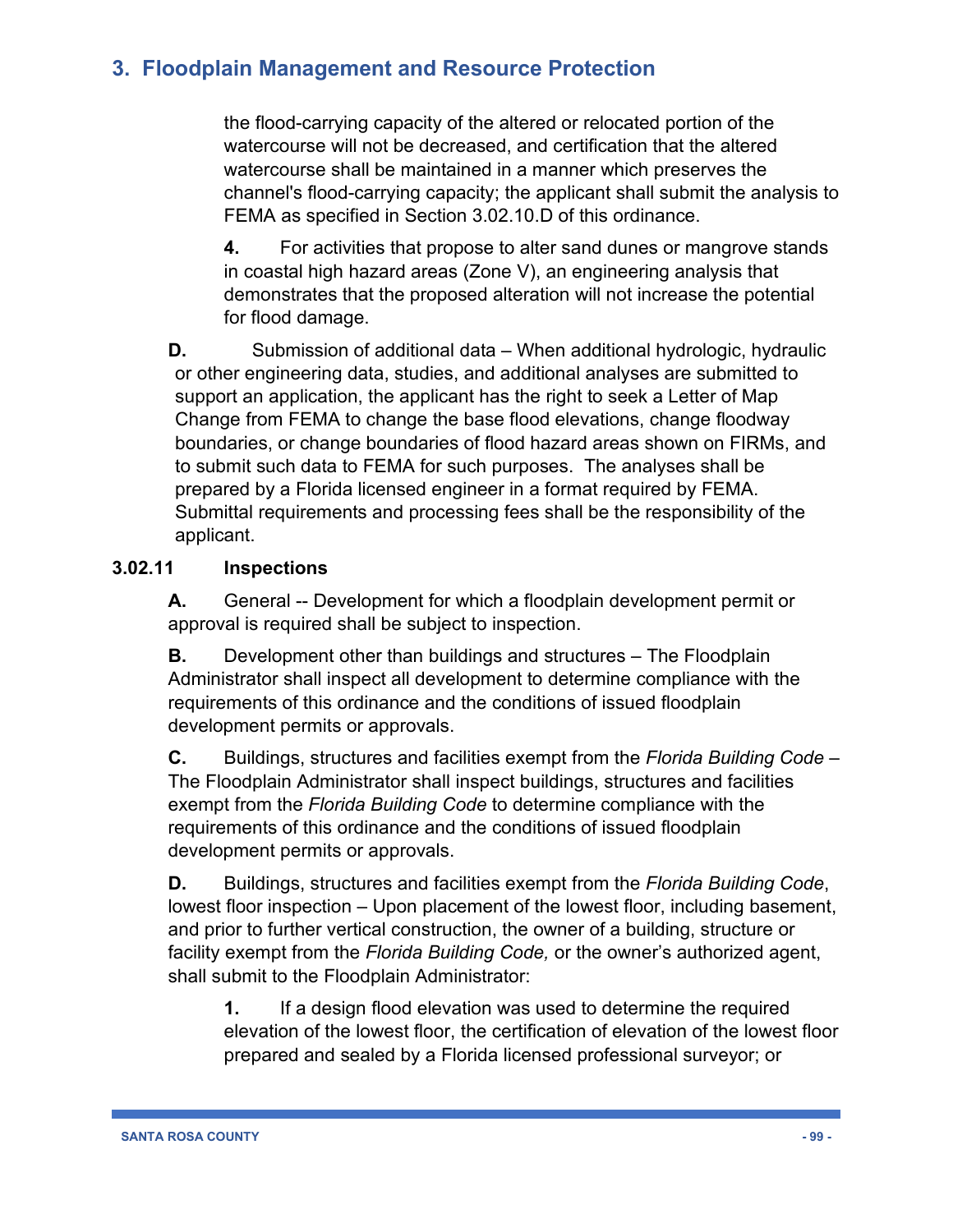**2.** If the elevation used to determine the required elevation of the lowest floor was determined in accordance with Section 3.02.10.B.3.b of this ordinance, the documentation of height of the lowest floor above highest adjacent grade, prepared by the owner or the owner's authorized agent.

**E.** Buildings, Structures and Facilities Exempt from the *Florida Building Code*, Final Inspection – As part of the final inspection, the owner or owner's authorized agent shall submit to the Floodplain Administrator a final certification of elevation of the lowest floor or final documentation of the height of the lowest floor above the highest adjacent grade; such certifications and documentations shall be prepared as specified in Section 3.02.11.D of this ordinance.

**F.** Manufactured Homes -- The Floodplain Administrator shall inspect manufactured homes that are installed or replaced in flood hazard areas to determine compliance with the requirements of this ordinance and the conditions of the issued permit. Upon placement of a manufactured home, certification of the elevation of bottom of the frame shall be submitted to the Floodplain Administrator.

### **3.02.12 Variances and Appeals**

**A.** General – The Santa Rosa County Board of County Commissioners shall hear and decide on requests for appeals and requests for variances from the strict application of this ordinance. Pursuant to section 553.73(5), F.S., the Santa Rosa County Board of County Commissioners shall hear and decide on requests for appeals and requests for variances from the strict application of the flood resistant construction requirements of the *Florida Building Code*. This section does not apply to Section 3109 of the *Florida Building Code, Building.*

**B.** Appeals – The Santa Rosa County Board of County Commissioners shall hear and decide appeals when it is alleged there is an error in any requirement, decision, or determination made by the Floodplain Administrator in the administration and enforcement of this ordinance. Any person aggrieved by the decision of Santa Rosa County Board of County Commissioners may appeal such decision to the Circuit Court, as provided by Florida Statutes.

**C.** Limitations on Authority to Grant Variances – The Santa Rosa County Board of County Commissioners shall base its decisions on variances on technical justifications submitted by applicants, the considerations for issuance in Section 3.02.12.G of this ordinance, the conditions of issuance set forth in Section 3.02.12.H of this ordinance, and the comments and recommendations of the Floodplain Administrator and the Building Official. The Santa Rosa County Board of County Commissioners has the right to attach such conditions as it deems necessary to further the purposes and objectives of this ordinance.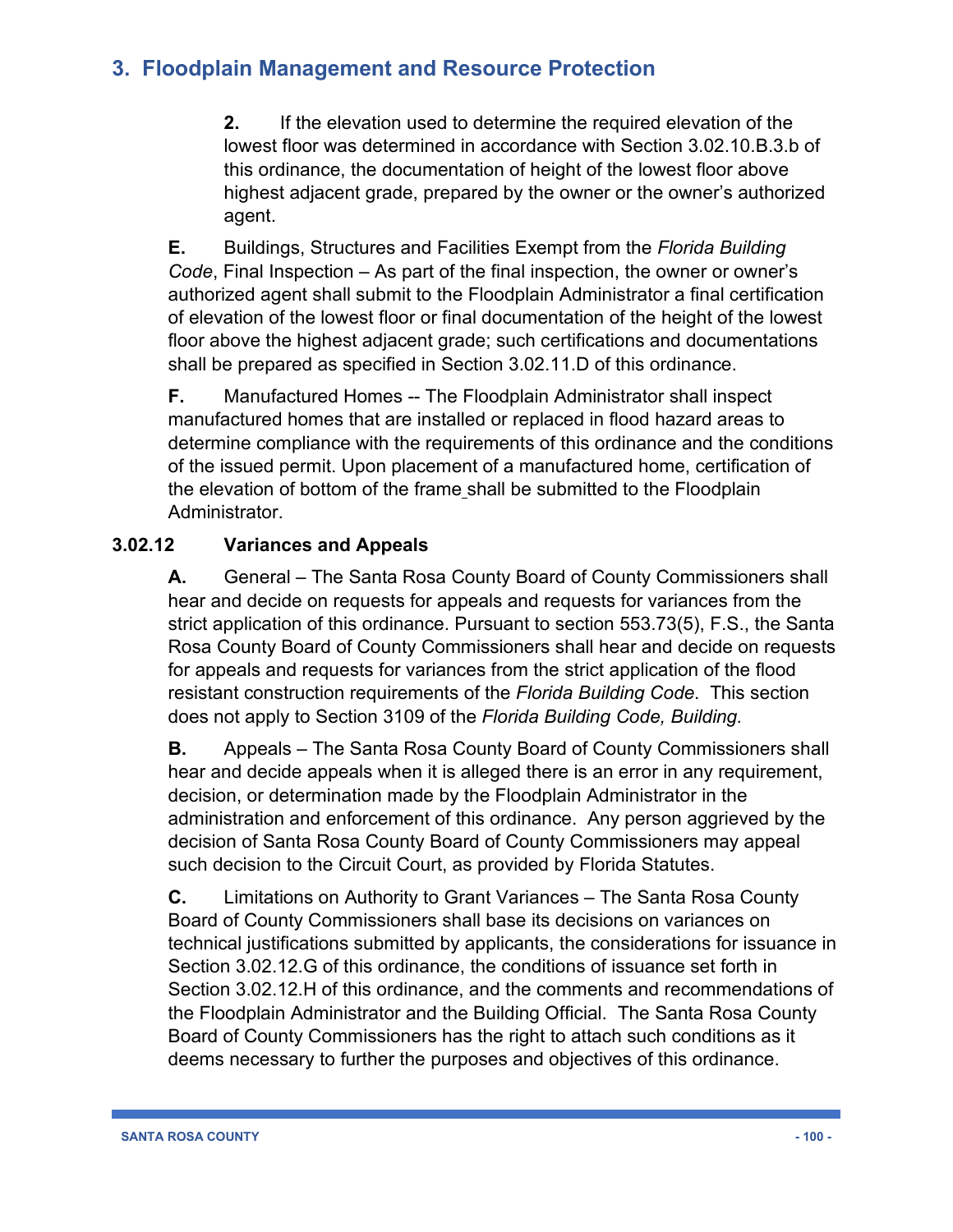**D.** Restrictions in floodways – A variance shall not be issued for any proposed development in a floodway if any increase in base flood elevations would result, as evidenced by the applicable analyses and certifications required in Section 3.02.10.C of this ordinance.

**E.** Historic buildings – A variance is authorized to be issued for the repair, improvement, or rehabilitation of a historic building that is determined eligible for the exception to the flood resistant construction requirements of the *Florida Building Code, Existing Building*, Chapter 12 Historic Buildings, upon a determination that the proposed repair, improvement, or rehabilitation will not preclude the building's continued designation as a historic building and the variance is the minimum necessary to preserve the historic character and design of the building. If the proposed work precludes the building's continued designation as a historic building, a variance shall not be granted and the building and any repair, improvement, and rehabilitation shall be subject to the requirements of the *Florida Building Code*.

**F.** Functionally Dependent Uses – A variance is authorized to be issued for the construction or substantial improvement necessary for the conduct of a functionally dependent use, as defined in this ordinance, provided the variance meets the requirements of Section 3.02.12.D, is the minimum necessary considering the flood hazard, and all due consideration has been given to use of methods and materials that minimize flood damage during occurrence of the base flood.

**G.** Considerations for issuance of variances – In reviewing requests for variances, the Santa Rosa County Board of County Commissioners shall consider all technical evaluations, all relevant factors, all other applicable provisions of the *Florida Building Code*, this ordinance, and the following:

**1.** The danger that materials and debris may be swept onto other lands resulting in further injury or damage;

**2.** The danger to life and property due to flooding or erosion damage;

**3.** The susceptibility of the proposed development, including contents, to flood damage and the effect of such damage on current and future owners;

**4.** The importance of the services provided by the proposed development to the community;

**5.** The availability of alternate locations for the proposed development that are subject to lower risk of flooding or erosion;

**6.** The compatibility of the proposed development with existing and anticipated development;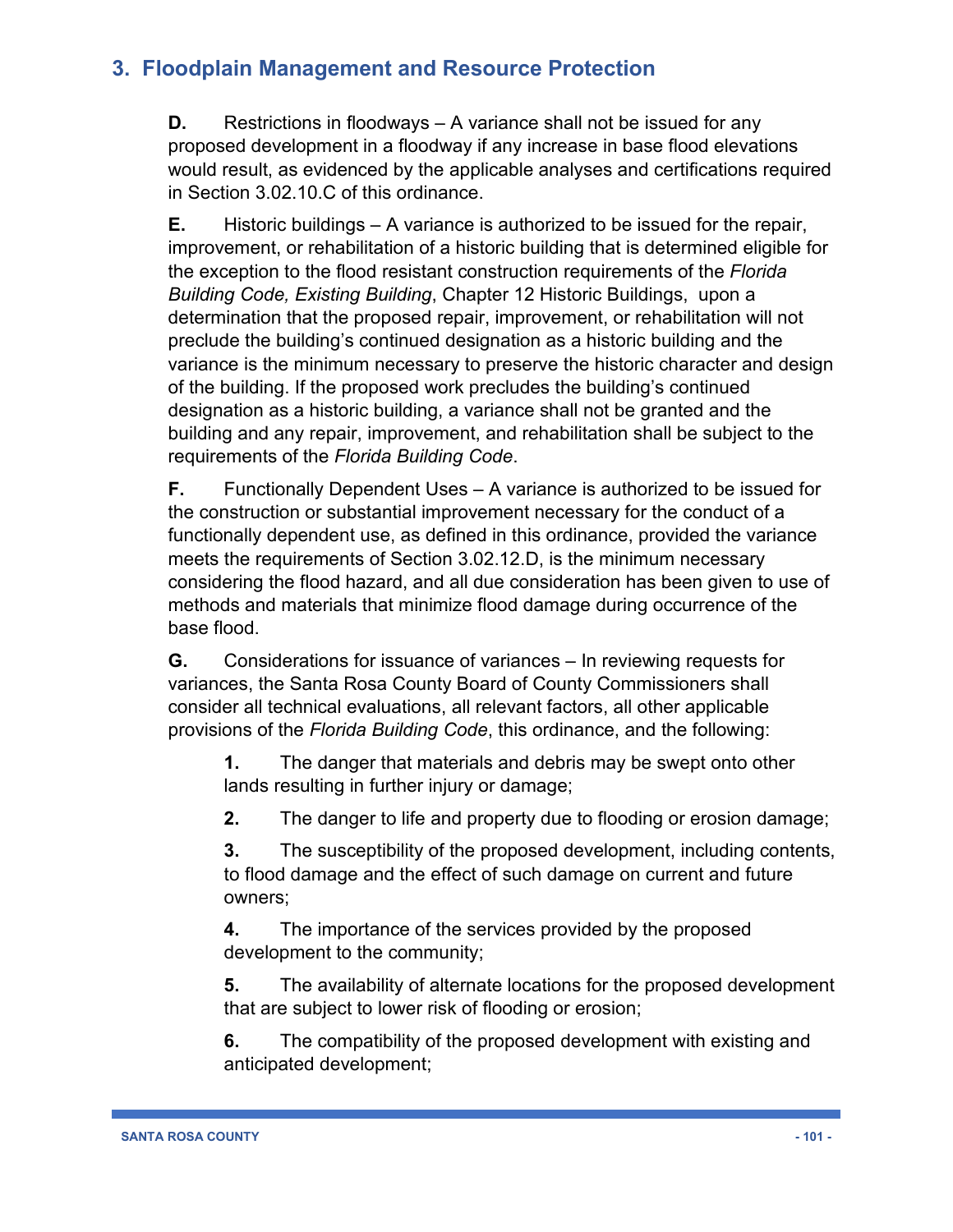**7.** The relationship of the proposed development to the comprehensive plan and floodplain management program for the area;

**8.** The safety of access to the property in times of flooding for ordinary and emergency vehicles;

**9.** The expected heights, velocity, duration, rate of rise and debris and sediment transport of the floodwaters and the effects of wave action, if applicable, expected at the site; and

**10.** The costs of providing governmental services during and after flood conditions including maintenance and repair of public utilities and facilities such as sewer, gas, electrical and water systems, streets and bridges.

**H.** Conditions for issuance of variances – Variances shall be issued only upon:

**1.** Submission by the applicant, of a showing of good and sufficient cause that the unique characteristics of the size, configuration, or topography of the site limit compliance with any provision of this ordinance or the required elevation standards;

**2.** Determination by the Santa Rosa County Board of County Commissioners that:

> **a.** Failure to grant the variance would result in exceptional hardship due to the physical characteristics of the land that render the lot undevelopable; increased costs to satisfy the requirements or inconvenience do not constitute hardship;

> **b.** The granting of a variance will not result in increased flood heights, additional threats to public safety, extraordinary public expense, nor create nuisances, cause fraud on or victimization of the public or conflict with existing local laws and ordinances; and

**c.** The variance is the minimum necessary, considering the flood hazard, to afford relief;

**3.** Receipt of a signed statement by the applicant that the variance, if granted, shall be recorded in the Office of the Clerk of the Court in such a manner that it appears in the chain of title of the affected parcel of land; and

**4.** If the request is for a variance to allow construction of the lowest floor of a new building, or substantial improvement of a building, below the required elevation, a copy in the record of a written notice from the Floodplain Administrator to the applicant for the variance, specifying the difference between the base flood elevation and the proposed elevation of the lowest floor, stating that the cost of federal flood insurance will be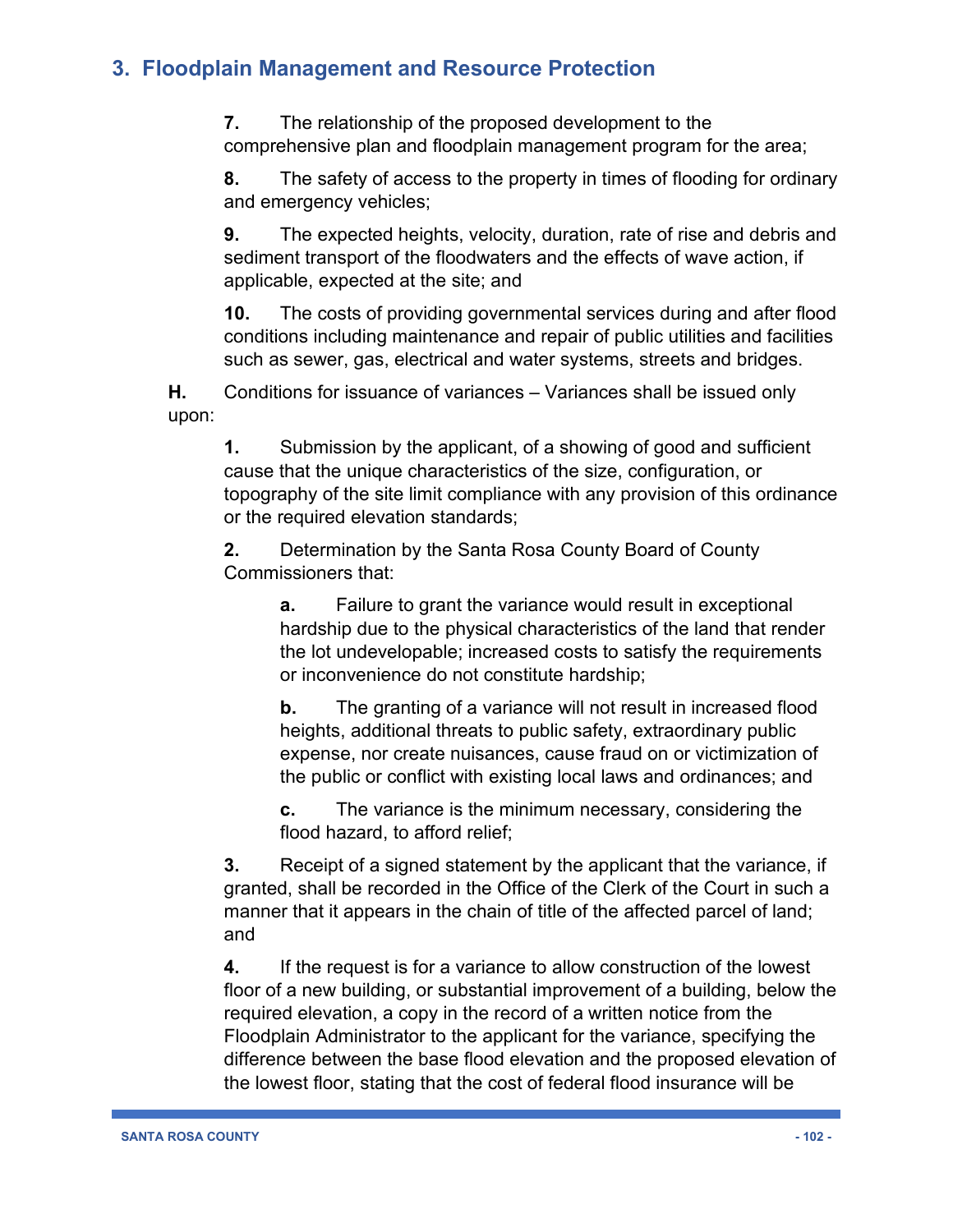commensurate with the increased risk resulting from the reduced floor elevation (up to amounts as high as \$25 for \$100 of insurance coverage), and stating that construction below the base flood elevation increases risks to life and property.

### **3.02.13 Violations**

**A.** Violations – Any development that is not within the scope of the *Florida Building Code* but that is regulated by this ordinance that is performed without an issued permit, that is in conflict with an issued permit, or that does not fully comply with this ordinance, shall be deemed a violation of this ordinance. A building or structure without the documentation of elevation of the lowest floor, other required design certifications, or other evidence of compliance required by this ordinance or the *Florida Building Code* is presumed to be a violation until such time as that documentation is provided.

**B.** Authority – For development that is not within the scope of the *Florida Building Code* but that is regulated by this ordinance and that is determined to be a violation, the Floodplain Administrator is authorized to serve notices of violation or stop work orders to owners of the property involved, to the owner's agent, or to the person or persons performing the work.

**C.** Unlawful continuance – Any person who shall continue any work after having been served with a notice of violation or a stop work order, except such work as that person is directed to perform to remove or remedy a violation or unsafe condition, shall be subject to penalties as prescribed by law.

### **3.02.14 Flood Resistant Development**

### **A.** Buildings and Structures

**B.** Design and construction of buildings, structures and facilities exempt from the *Florida Building Code* – Pursuant to Section 3.02.09.C of this ordinance, buildings, structures, and facilities that are exempt from the *Florida Building Code*, including substantial improvement or repair of substantial damage of such buildings, structures and facilities, shall be designed and constructed in accordance with the flood load and flood resistant construction requirements of ASCE 24. Structures exempt from the *Florida Building Code* that are not walled and roofed buildings shall comply with the requirements of Section 3.02.18 of this ordinance.

**C.** Buildings and structures seaward of the coastal construction control line – If extending, in whole or in part, seaward of the coastal construction control line and also located, in whole or in part, in a flood hazard area:

**1.** Buildings and structures shall be designed and constructed to comply with the more restrictive applicable requirements of the *Florida*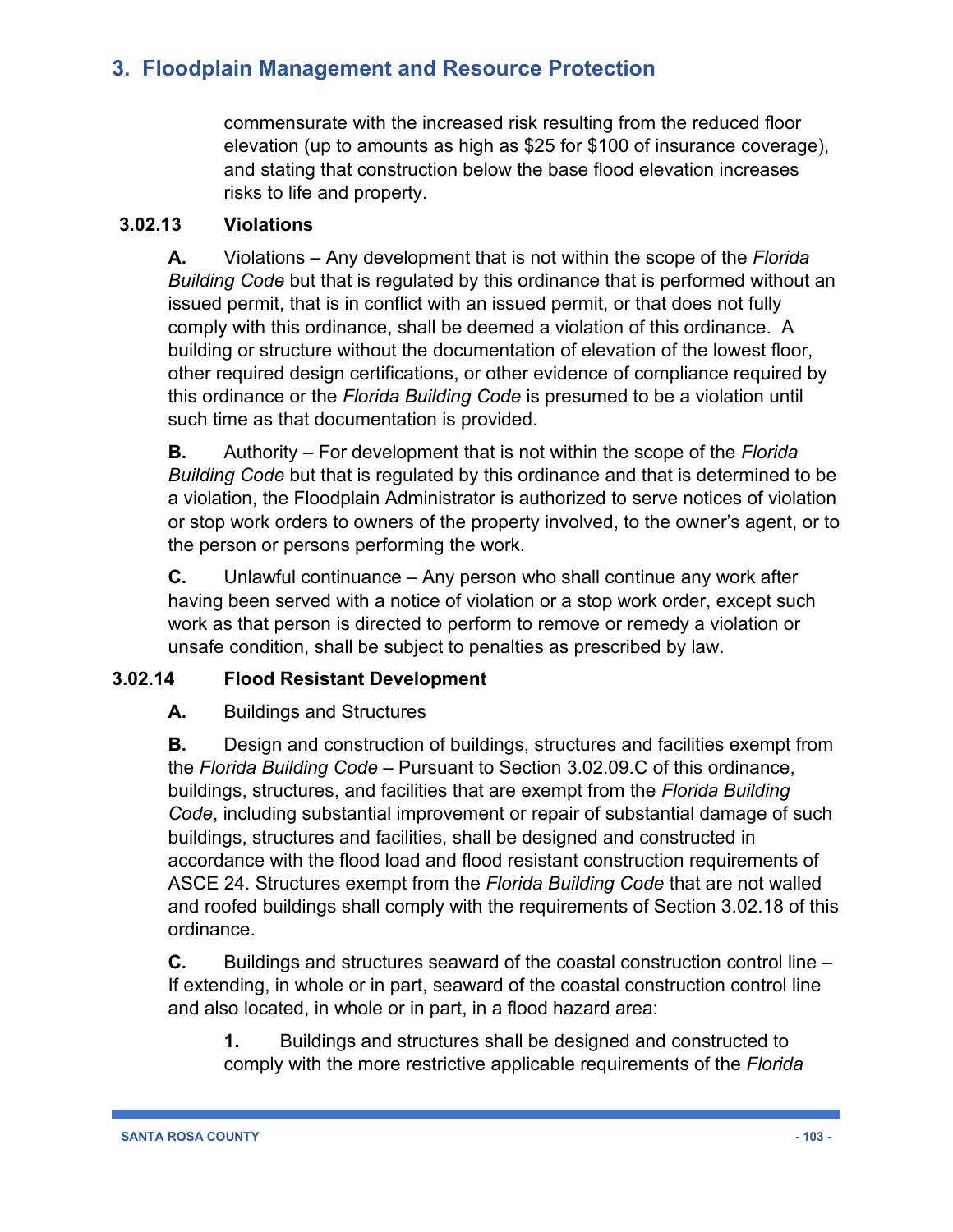*Building Code, Building* Section 3109 and Section 1612 or *Florida Building Code, Residential* Section R322.

**2.** Minor structures and non-habitable major structures as defined in section 161.54, F.S., shall be designed and constructed to comply with the intent and applicable provisions of this ordinance and ASCE 24.

**D.** Accessory Structures

Accessory structures are permitted below the base flood elevation provided the accessory structures are used only for parking or storage and;

1. If located in special flood hazard areas (Zone A/AE) other than coastal high hazard areas, are one story and not larger than 600 sq. ft..

2. If located in special flood hazard areas (Zone A/AE) other than coastal high hazard areas have flood openings in accordance with Section R322.2 of the Florida Building Code, Residential.

3. If located in coastal high hazard areas (Zone V/VE), are not located below elevated buildings and are not larger than 100 sq. ft.

4. Are anchored to resist flotation, collapse or lateral movement resulting from flood loads.

5. Have flood damage-resistant materials used below the base flood elevation plus one (1) foot.

6. Have mechanical plumbing and electrical systems, including plumbing fixtures , elevated to or above the base flood elevation plus one (1) foot.

**E.** Subdivisions; minimum requirements – Subdivision proposals, including proposals for manufactured home parks and subdivisions, shall be reviewed to determine that:

**1.** Such proposals are consistent with the need to minimize flood damage and will be reasonably safe from flooding;

**2.** All public utilities and facilities such as sewer, gas, electric, communications, and water systems are located and constructed to minimize or eliminate flood damage; and

**3.** Adequate drainage is provided to reduce exposure to flood hazards; in Zones AH and AO, adequate drainage paths shall be provided to guide floodwaters around and away from proposed structures.

**4.** Shall meet the subdivision requirements and/or commercial development review requirements in Chapter 4.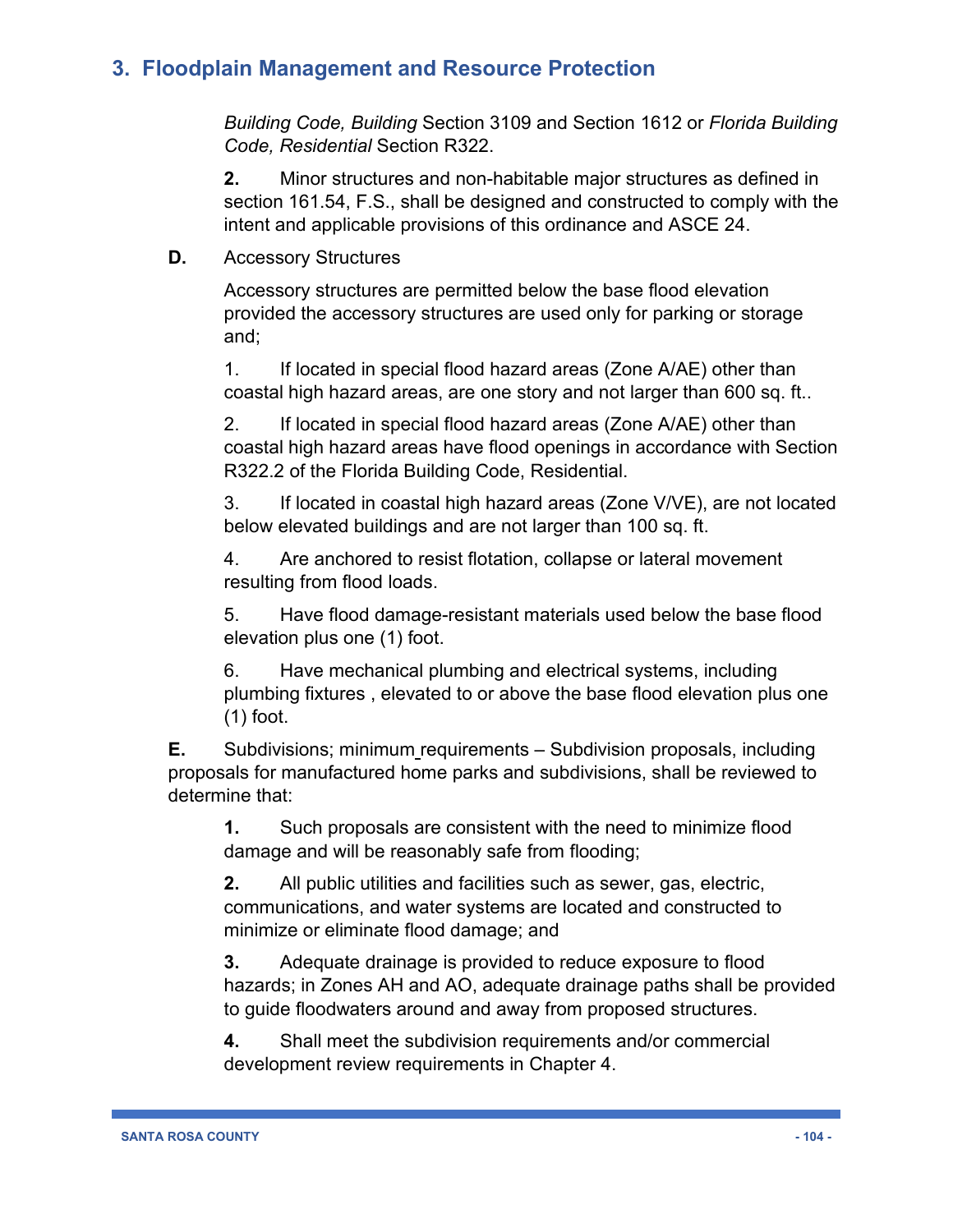**F.** Subdivision plats – Where any portion of proposed subdivisions, including manufactured home parks and subdivisions, lies within a flood hazard area, the following shall be required:

**1.** Delineation of flood hazard areas, floodway boundaries and flood zones, and design flood elevations, as appropriate, shall be shown on preliminary plats;

**2.** Where the subdivision has more than 50 lots or is larger than 5 acres and base flood elevations are not included on the FIRM, the base flood elevations determined in accordance with Section 3.02.10.B.1 of this ordinance; and

**3.** Compliance with the site improvement and utilities requirements of Section 3.02.14.G through Section 3.02.14.Q of this ordinance.

**4.** Shall meet the subdivision requirements and/or commercial development review requirements in Chapter 4.

**G.** Site improvements, utilities and limitations

**H.** Minimum requirements – All proposed new development shall be reviewed to determine that:

**1.** Such proposals are consistent with the need to minimize flood damage and will be reasonably safe from flooding;

**2.** All public utilities and facilities such as sewer, gas, electric, communications, and water systems are located and constructed to minimize or eliminate flood damage; and

**3.** Adequate drainage is provided to reduce exposure to flood hazards; in Zones AH and AO, adequate drainage paths shall be provided to guide floodwaters around and away from proposed structures.

**I.** Sanitary sewage facilities – All new and replacement sanitary sewage facilities, private sewage treatment plants (including all pumping stations and collector systems), and on-site waste disposal systems shall be designed in accordance with the standards for onsite sewage treatment and disposal systems in Chapter 64E-6, F.A.C. and ASCE 24 Chapter 7 to minimize or eliminate infiltration of floodwaters into the facilities and discharge from the facilities into flood waters, and impairment of the facilities and systems.

**J.** Water supply facilities – All new and replacement water supply facilities shall be designed in accordance with the water well construction standards in Chapter 62-532.500, F.A.C. and ASCE 24 Chapter 7 to minimize or eliminate infiltration of floodwaters into the systems.

**K.** Limitations on sites in regulatory floodways – No development, including but not limited to site improvements, and land disturbing activity involving fill or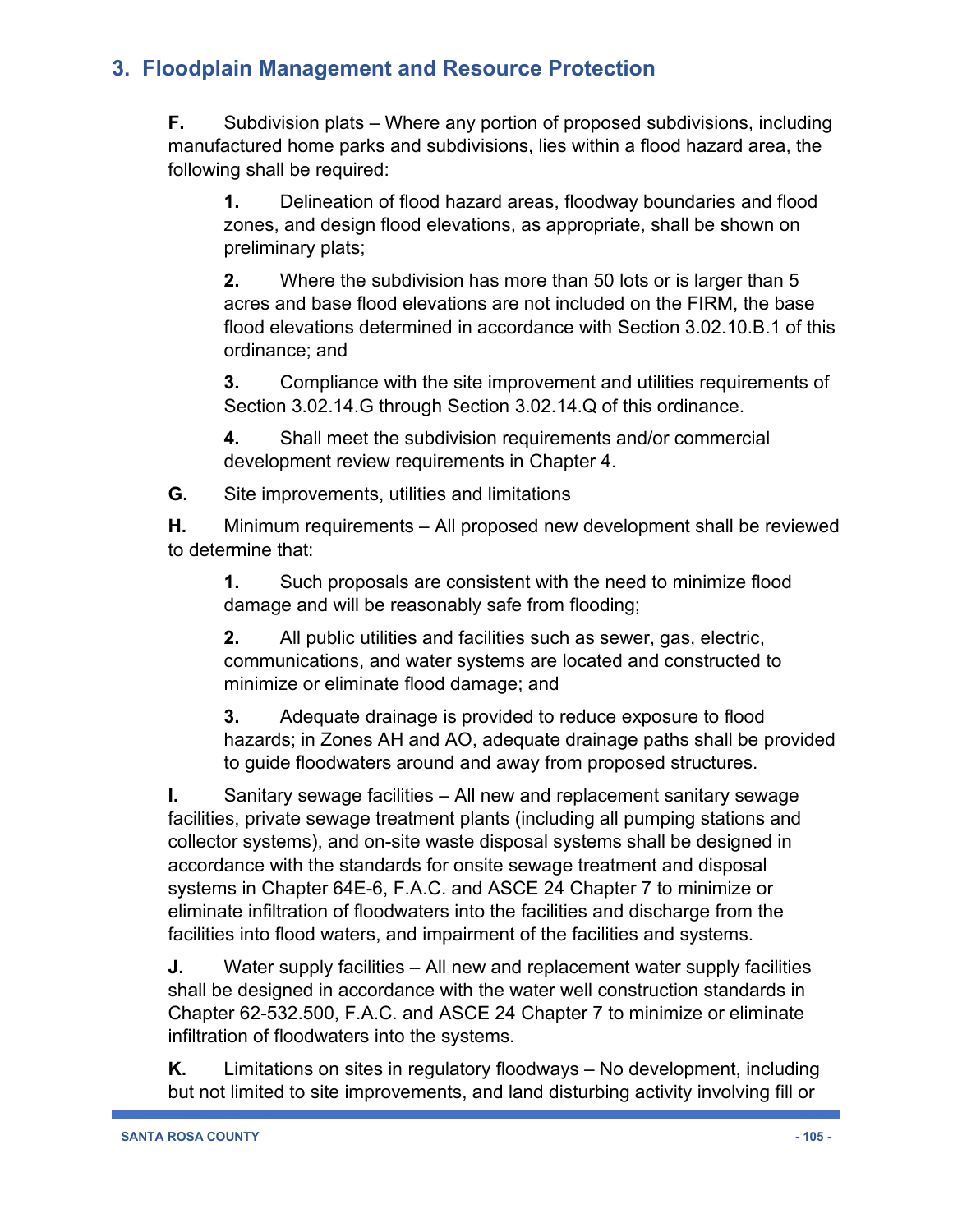regrading, shall be authorized in the regulatory floodway unless the floodway encroachment analysis required in Section 3.02.10.C.1 of this ordinance demonstrates that the proposed development or land disturbing activity will not result in any increase in the base flood elevation.

**L.** Limitations on placement of fill – Subject to the limitations of this ordinance, fill shall be designed to be stable under conditions of flooding including rapid rise and rapid drawdown of floodwaters, prolonged inundation, and protection against flood-related erosion and scour. In addition to these requirements, if intended to support buildings and structures (Zone A only), fill shall comply with the requirements of the *Florida Building Code*.

**M.** Limitations on sites in coastal high hazard areas (Zone V) – In coastal high hazard areas, alteration of sand dunes and mangrove stands shall be permitted only if such alteration is approved by the Florida Department of Environmental Protection and only if the engineering analysis required by Section 3.02.10.C.4 of this ordinance demonstrates that the proposed alteration will not increase the potential for flood damage. Construction or restoration of dunes under or around elevated buildings and structures shall comply with 3.02.18.H.3 of this ordinance.

**N.** Limitations on hazardous materials – Structural storage facilities for chemicals, explosives, buoyant materials, flammable liquids, or other hazardous or toxic materials shall be located outside of special flood hazard areas to the extent possible and feasible. If these facilities cannot be located outside special flood hazard areas, the design and construction of such facilities shall be dry flood proofed in accordance with the Florida Building Code.

**O.** Limitations on alteration of natural functions – Limit the alteration of natural flood plains, stream channels, and natural protection barriers which are involved in the accommodation of floodwaters. This includes restrictions or prohibitions on unnecessary or incompatible filling, grading, dredging, drainage, and other development which will result in a damaging increase in erosion, habitat, destruction, or adverse impacts on the water quality treatment function of the flood plain.

**P.** Solid waste disposal sites – New solid waste disposal sites within special flood hazard areas are prohibited.

### **3.02.15 Manufactured Homes**

**A.** General – All manufactured homes installed in flood hazard areas shall be installed by an installer that is licensed pursuant to section 320.8249, F.S., and shall comply with the requirements of Chapter 15C-1, F.A.C. and the requirements of this ordinance. If located seaward of the coastal construction control line, all manufactured homes shall comply with the more restrictive of the applicable requirements.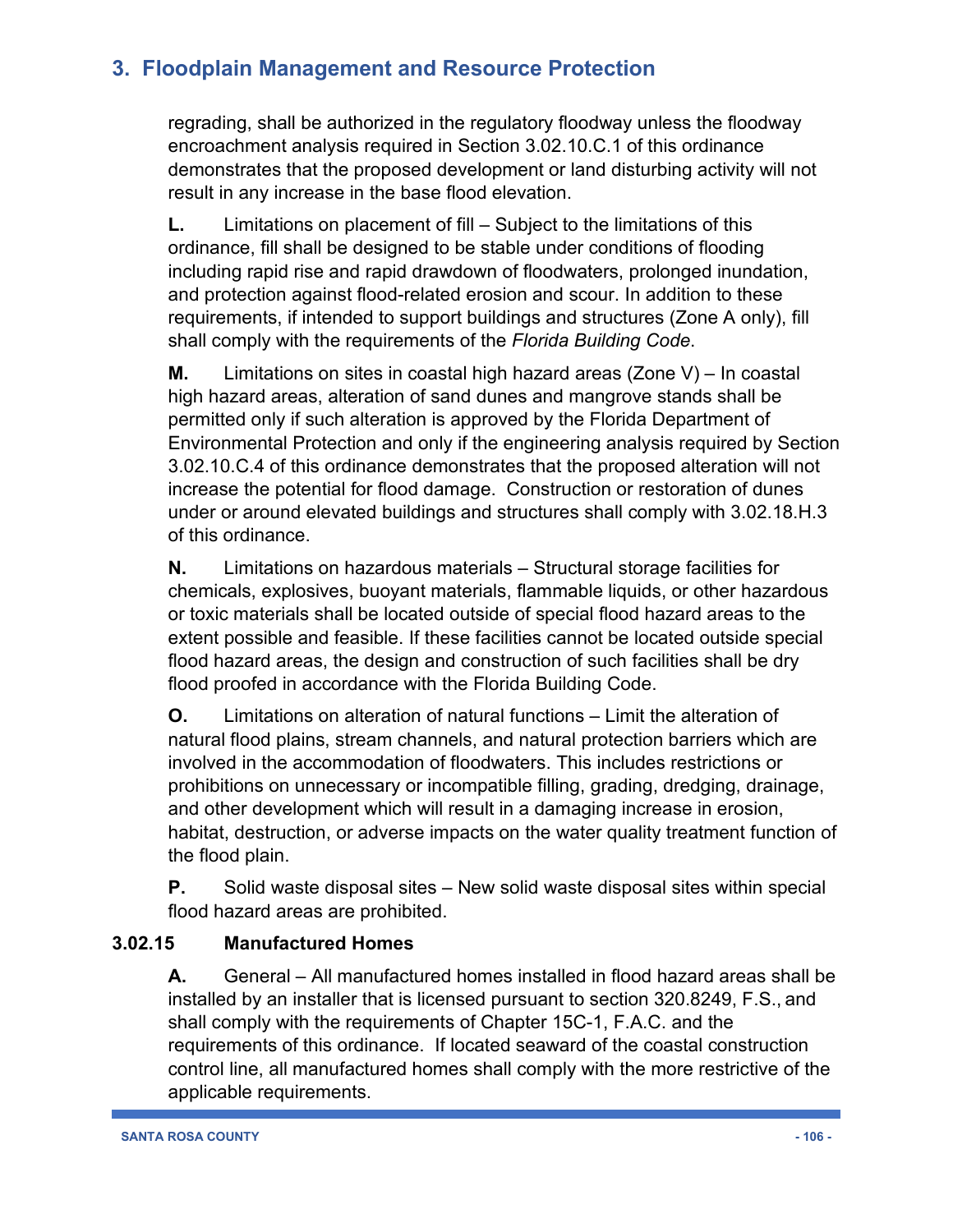**B.** Limitations on installation in floodways, coastal A zones and coastal high hazard areas (zone V) – Installation of manufactured homes shall not be permitted in Floodways, Coastal A Zones, and Coastal High Hazard Areas (Zone V).

**C.** Foundations – All new manufactured homes and replacement manufactured homes installed in flood hazard areas shall be installed on permanent, reinforced foundations that:

**1.** In flood hazard areas (Zone A) other than coastal high hazard

**2.** In coastal high hazard areas (Zone V) and Coastal A Zones, are designed in accordance with the foundation requirements of the *Florida Building Code, Residential* Section R322.3 and this ordinance.

**D.** Anchoring – All new manufactured homes and replacement manufactured homes shall be installed using methods and practices which minimize flood damage and shall be securely anchored to an adequately anchored foundation system to resist flotation, collapse or lateral movement. Methods of anchoring include, but are not limited to, use of over-the-top or frame ties to ground anchors. This anchoring requirement is in addition to applicable state and local anchoring requirements for wind resistance.

**E.** Elevation – All manufactured homes that are placed, replaced, or substantially improved in flood hazard areas shall be elevated so that the bottom of the frame and equipment is at or above the elevation required as applicable to the flood hazard area, in the *Florida Building Code, Residential* Section R322.2 (Zone A) or R322.3 (Zone V and Coastal A Zone).

**F**. Enclosures – Enclosed areas below elevated manufactured homes shall comply with the requirements of the *Florida Building Code, Residential* Section R322 for such enclosed areas*,* as applicable to the flood hazard area.

**G.** Utility Equipment – Utility equipment that serves manufactured homes, including electric, heating, ventilation, plumbing, and air conditioning equipment and other service facilities, shall comply with the requirements of the *Florida Building Code, Residential* Section R322*,* as applicable to the flood hazard area.

### **3.02.16 Recreational Vehicles and Park Trailers**

**A.** Temporary placement – Recreational vehicles and park trailers placed temporarily in flood hazard areas shall:

**1.** Be fully licensed and ready for highway use, which means the recreational vehicle or park model is on wheels or jacking system, is attached to the site only by quick-disconnect type utilities and security devices, and has no permanent attachments such as additions, rooms, stairs, decks and porches. Recreational vehicles shall not be available for rent unless in a licensed campground.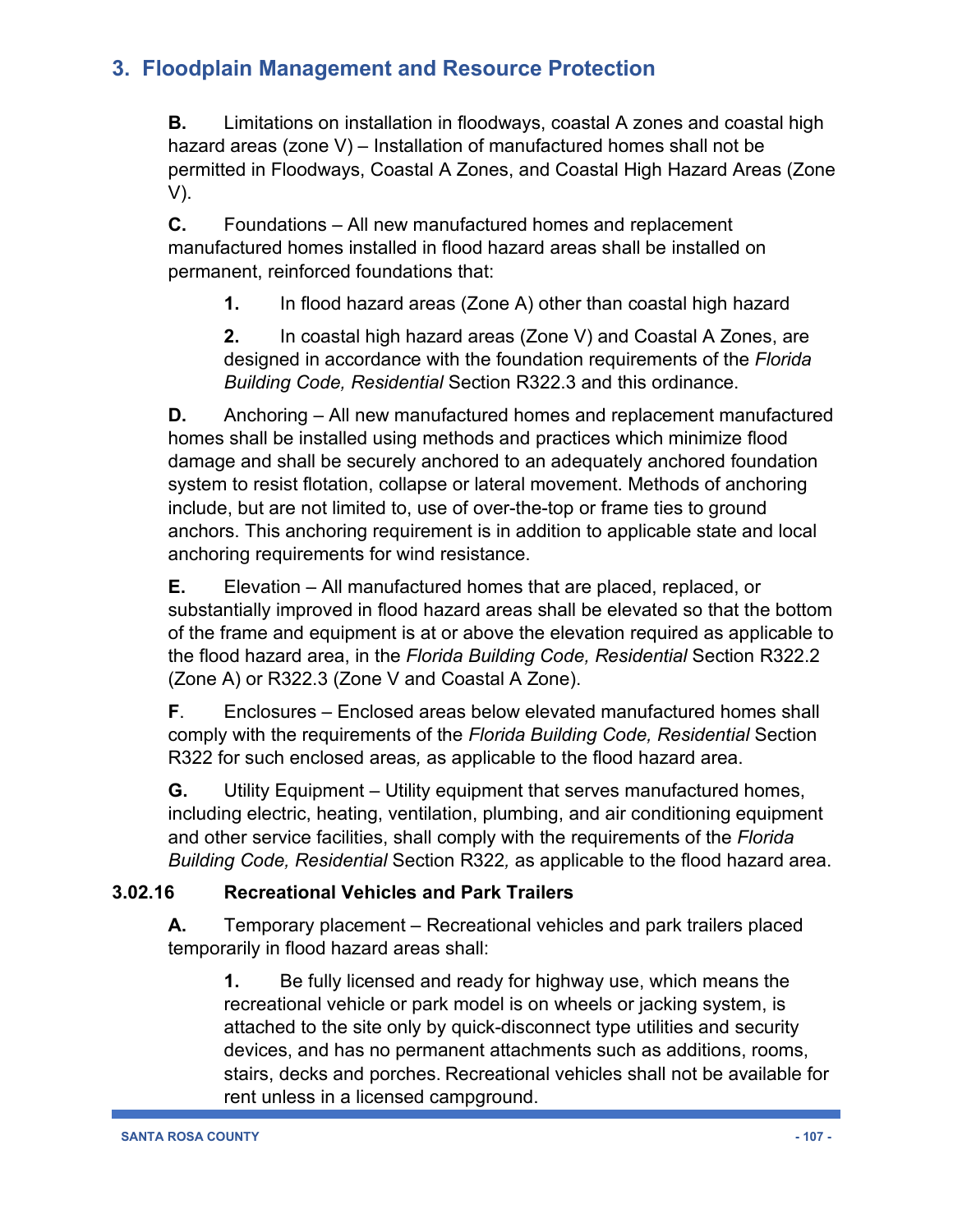2. Be on site for fewer than one hundred eighty (180) consecutive days;

B. Permanent Placement

1. Recreational vehicles and park trailers that do not meet the limitations in Section 3.02.16.A of this ordinance for temporary placement shall meet the requirements of 3.02.15 of this ordinance for manufactured homes.

### **3.02.17 Tanks**

**A.** Underground tanks – Underground tanks in flood hazard areas shall be anchored to prevent flotation, collapse or lateral movement resulting from hydrodynamic and hydrostatic loads during conditions of the design flood, including the effects of buoyancy assuming the tank is empty.

**B.** Above-ground tanks, not elevated – Above-ground tanks that do not meet the elevation requirements of Section 3.02.17.C of this ordinance shall:

**1.** Be permitted in flood hazard areas (Zone A) other than coastal high hazard areas, provided the tanks are anchored or otherwise designed and constructed to prevent flotation, collapse or lateral movement resulting from hydrodynamic and hydrostatic loads during conditions of the design flood, including the effects of buoyancy assuming the tank is empty and the effects of flood-borne debris.

**2.** Not be permitted in coastal high hazard areas (Zone V).

**C.** Above-ground tanks, elevated – Above-ground tanks in flood hazard areas shall be attached to and elevated to or above the design flood elevation on a supporting structure that is designed to prevent flotation, collapse or lateral movement during conditions of the design flood. Tank-supporting structures shall meet the foundation requirements of the applicable flood hazard area.

**D.** Tank inlets and vents **–** Tank inlets, fill openings, outlets and vents shall be:

**1.** At or above the design flood elevation or fitted with covers designed to prevent the inflow of floodwater or outflow of the contents of the tanks during conditions of the design flood; and

**2.** Anchored to prevent lateral movement resulting from hydrodynamic and hydrostatic loads, including the effects of buoyancy, during conditions of the design flood.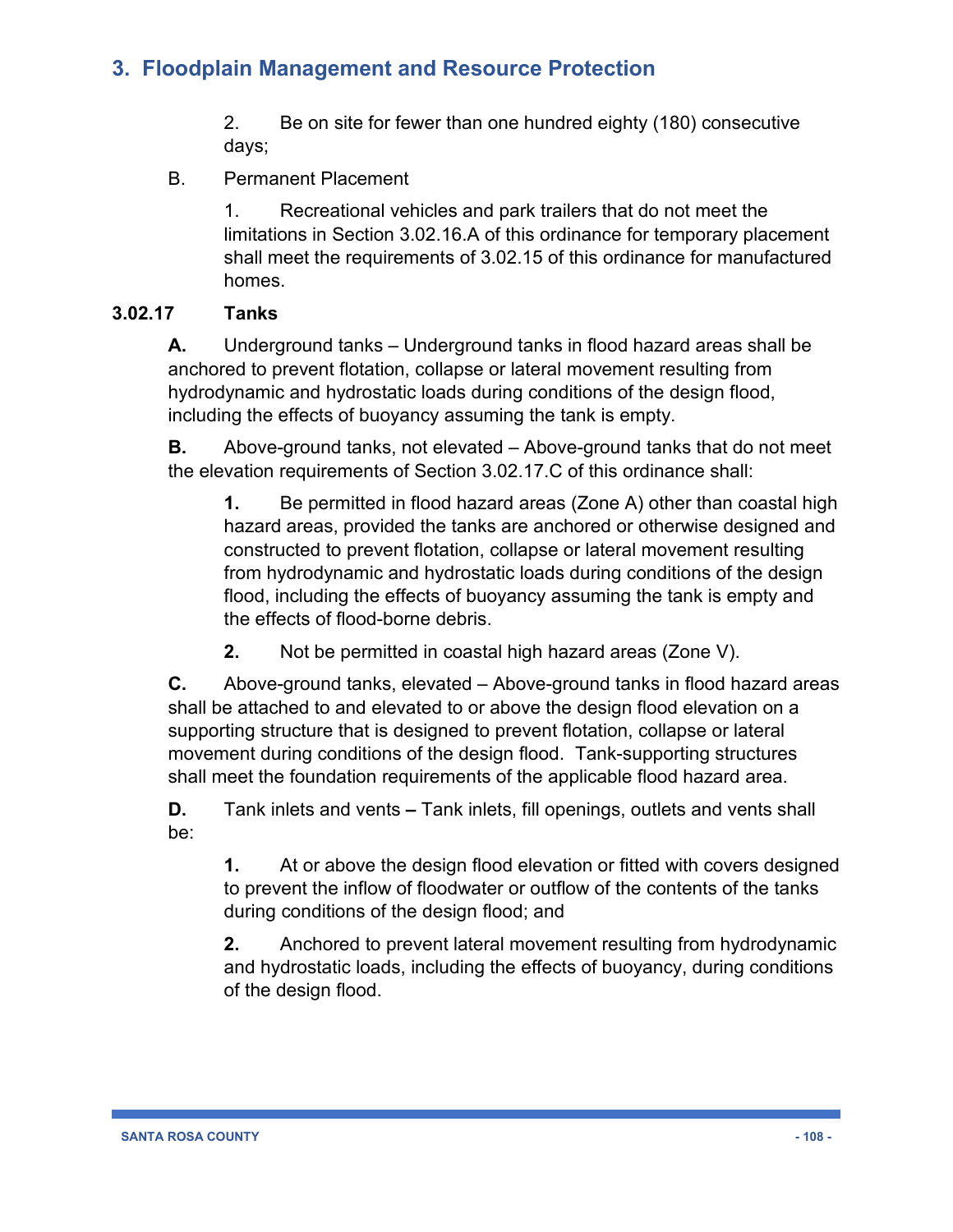### **3.02.18 Other Development**

**A.** General requirements for other development – All development, including man-made changes to improved or unimproved real estate for which specific provisions are not specified in this ordinance or the *Florida Building Code*, shall:

- **1.** Be located and constructed to minimize flood damage;
- **2.** Meet the limitations of Section 3.02.14.K of this ordinance.
- **3.** Be constructed of flood damage-resistant materials; and

**4.** Have mechanical, plumbing, and electrical systems above the design flood elevation, except that minimum electric service required to address life safety and electric code requirements is permitted below the design flood elevation provided it conforms to the provisions of the electrical part of the building code for wet locations.

**B.** Fences in regulated floodways – Fences in regulated floodways that have the potential to block the passage of floodwaters, such as stockade fences and wire mesh fences, shall meet the limitations of Section 3.02.14.K of this ordinance.

**C.** Retaining walls, sidewalks and driveways in regulated floodways – Retaining walls, sidewalks and driveways that involve the placement of fill in regulated floodways shall meet the limitations of Section 3.02.14.K of this ordinance.

**D.** Roads and watercourse crossings in regulated floodways – Roads and watercourse crossings, including roads, bridges, culverts, low-water crossings and similar means for vehicles or pedestrians to travel from one side of a watercourse to the other side, that encroach into regulated floodways shall meet the limitations of Section 3.02.14.K of this ordinance. Alteration of a watercourse that is part of a road or watercourse crossing shall meet the requirements of Section 3.02.10.C.3 of this ordinance.

**E.** Concrete slabs used as parking pads, enclosure floors, landings, decks, walkways, patios and similar non-structural uses in coastal high hazard areas (Zone V) and Coastal A Zones – In coastal high hazard areas and Coastal A Zones, concrete slabs used as parking pads, enclosure floors, landings, decks, walkways, patios and similar non-structural uses are permitted beneath or adjacent to buildings and structures provided the concrete slabs are designed and constructed to be:

**1.** Structurally independent of the foundation system of the building or structure;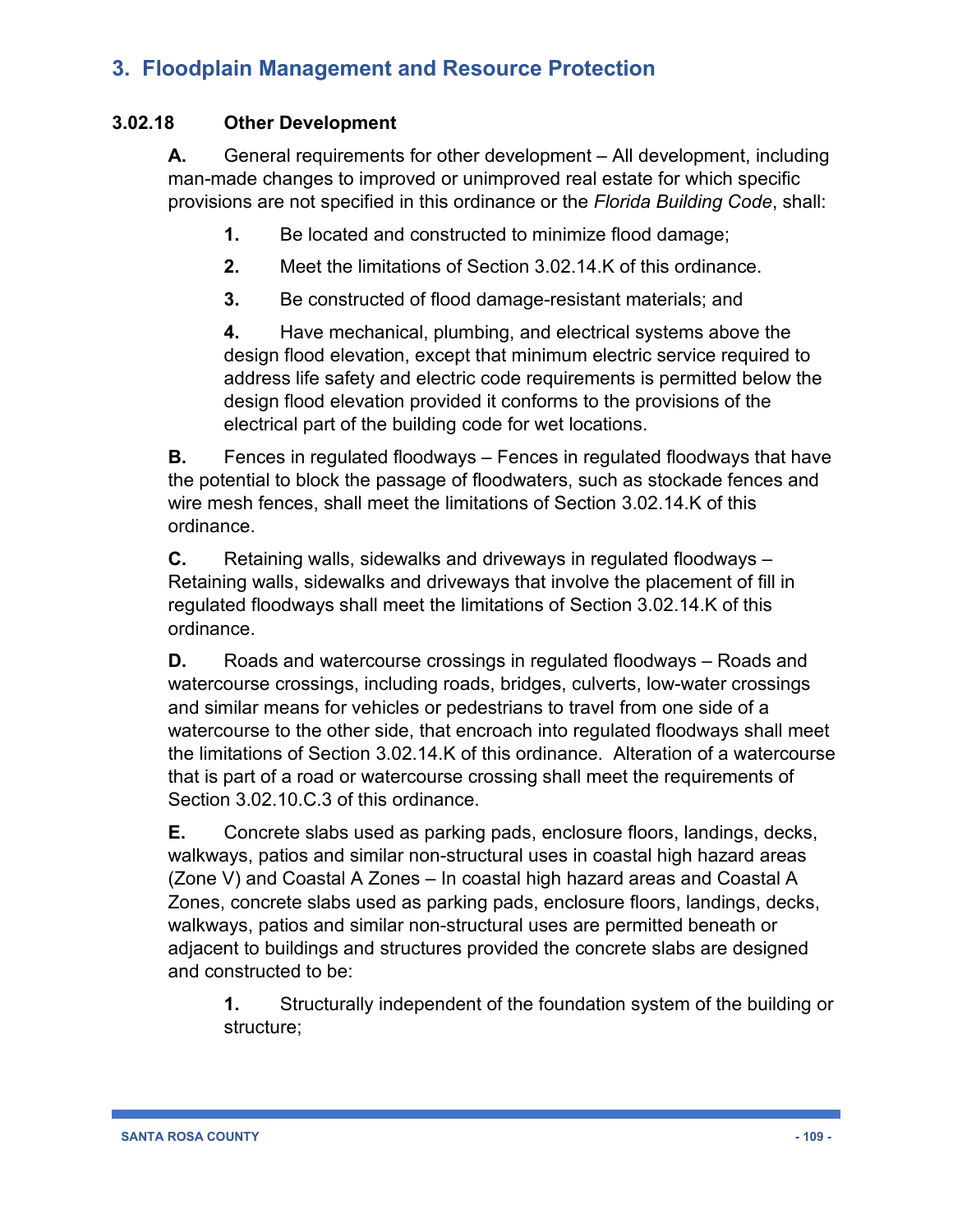**2.** Frangible and not reinforced, so as to minimize debris during flooding that is capable of causing significant damage to any structure; and

**3.** Have a maximum slab thickness of not more than four (4) inches.

**F.** Decks and patios in coastal high hazard areas (Zone V) and Coastal A Zones – In addition to the requirements of the *Florida Building Code*, in coastal high hazard areas and Coastal A Zones decks and patios shall be located, designed, and constructed in compliance with the following:

**1.** A deck that is structurally attached to a building or structure shall have the bottom of the lowest horizontal structural member at or above the design flood elevation and any supporting members that extend below the design flood elevation shall comply with the foundation requirements that apply to the building or structure, which shall be designed to accommodate any increased loads resulting from the attached deck.

**2.** A deck or patio that is located below the design flood elevation shall be structurally independent from buildings or structures and their foundation systems, and shall be designed and constructed either to remain intact and in place during design flood conditions or to break apart into small pieces to minimize debris during flooding that is capable of causing structural damage to the building or structure or to adjacent buildings and structures.

**3.** A deck or patio that has a vertical thickness of more than twelve (12) inches or that is constructed with more than the minimum amount of fill necessary for site drainage shall not be approved unless an analysis prepared by a qualified registered design professional demonstrates no harmful diversion of floodwaters or wave run-up and wave reflection that would increase damage to the building or structure or to adjacent buildings and structures.

**4.** A deck or patio that has a vertical thickness of twelve (12) inches or less and that is at natural grade or on non-structural fill material that is similar to and compatible with local soils and is the minimum amount necessary for site drainage may be approved without requiring analysis of the impact on diversion of floodwaters or wave run-up and wave reflection.

**G.** Other development in coastal high hazard areas (Zone V) and Coastal A Zones – In coastal high hazard areas and Coastal A Zones, development activities other than buildings and structures shall be permitted only if also authorized by the appropriate federal, state or local authority; if located outside the footprint of, and not structurally attached to, buildings and structures; and if analyses prepared by qualified registered design professionals demonstrate no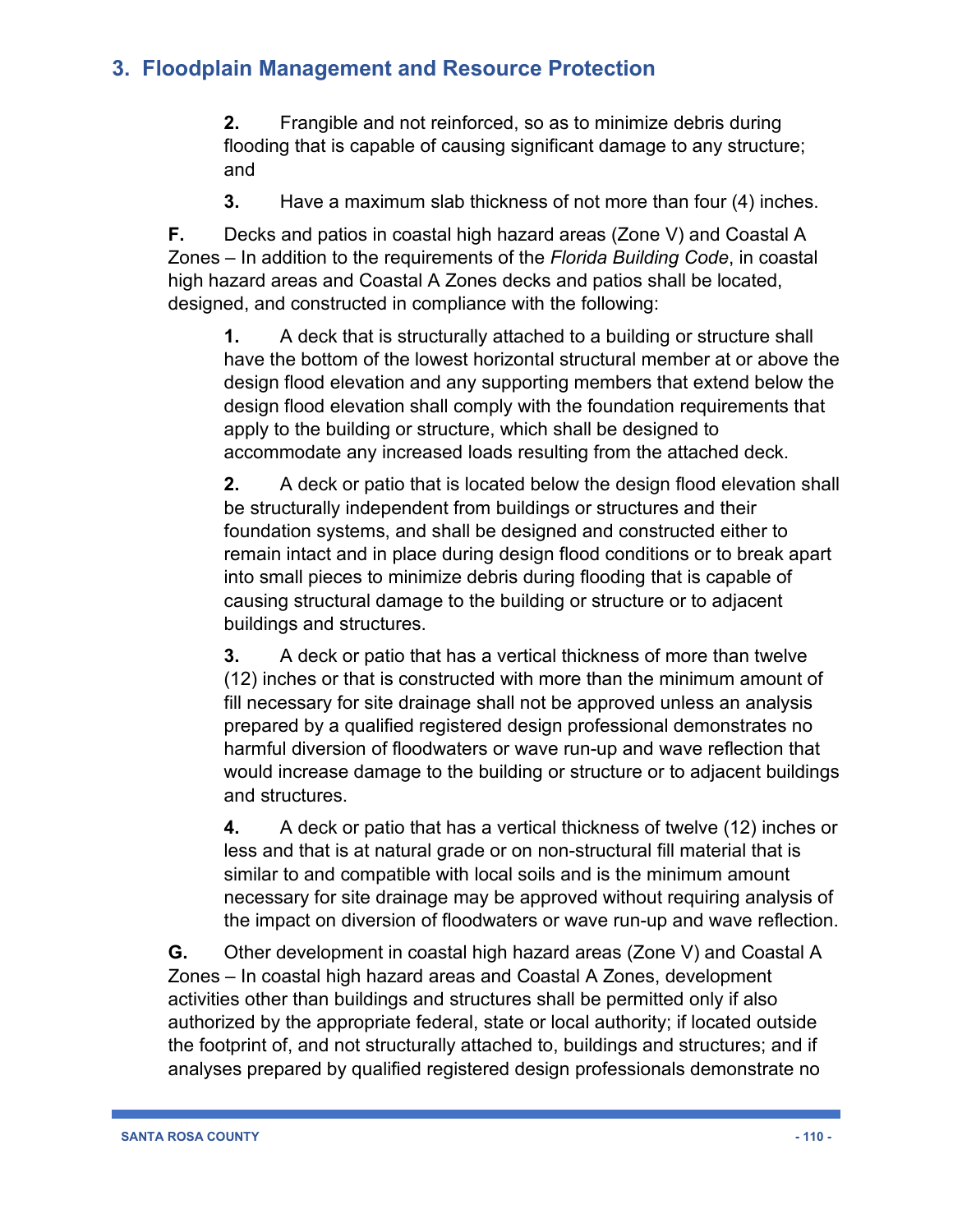harmful diversion of floodwaters or wave run-up and wave reflection that would increase damage to adjacent buildings and structures.

Such other development activities include but are not limited to:

**1.** Bulkheads, seawalls, retaining walls, revetments, and similar erosion control structures;

**a.** Bulkheads, retaining walls, or similar structures shall not be permissible on Navarre Beach unless it can be demonstrated that:

> **i.** The bulkhead or retaining wall is landward of the CCL and it is necessary to protect and ensure the structural integrity of a structure; and

**ii** There are no other feasible non-structural alternatives, including retreat; and

**iii.** An analysis prepared by a qualified registered design professional demonstrates no harmful diversion of floodwaters or wave run-up and wave reflection that would increase damage to adjacent buildings and structures.

**2.** Solid fences and privacy walls, and fences prone to trapping debris, unless designed and constructed to fail under flood conditions less than the design flood or otherwise function to avoid obstruction of floodwaters; and

**3.** On-site sewage treatment and disposal systems defined in 64E-6.002, F.A.C., as filled systems or mound systems.

**H.** Non-structural fill in coastal high hazard areas (Zone V) and Coastal A Zones – In coastal high hazard areas and Coastal A Zones:

**1.** Minor grading and the placement of minor quantities of nonstructural fill shall be permitted for landscaping and for drainage purposes under and around buildings.

**2.** Non-structural fill with finished slopes that are steeper than one unit vertical to five units horizontal shall be permitted only if an analysis prepared by a qualified registered design professional demonstrates

**a.** Particle composition of fill material does not have a tendency for excessive natural compaction and will wash out during storm surge;

**b.** Volume and distribution of fill will not cause wave reflection to adjacent properties; and.

**c.** Slope of fill will not cause wave run-up or ramping.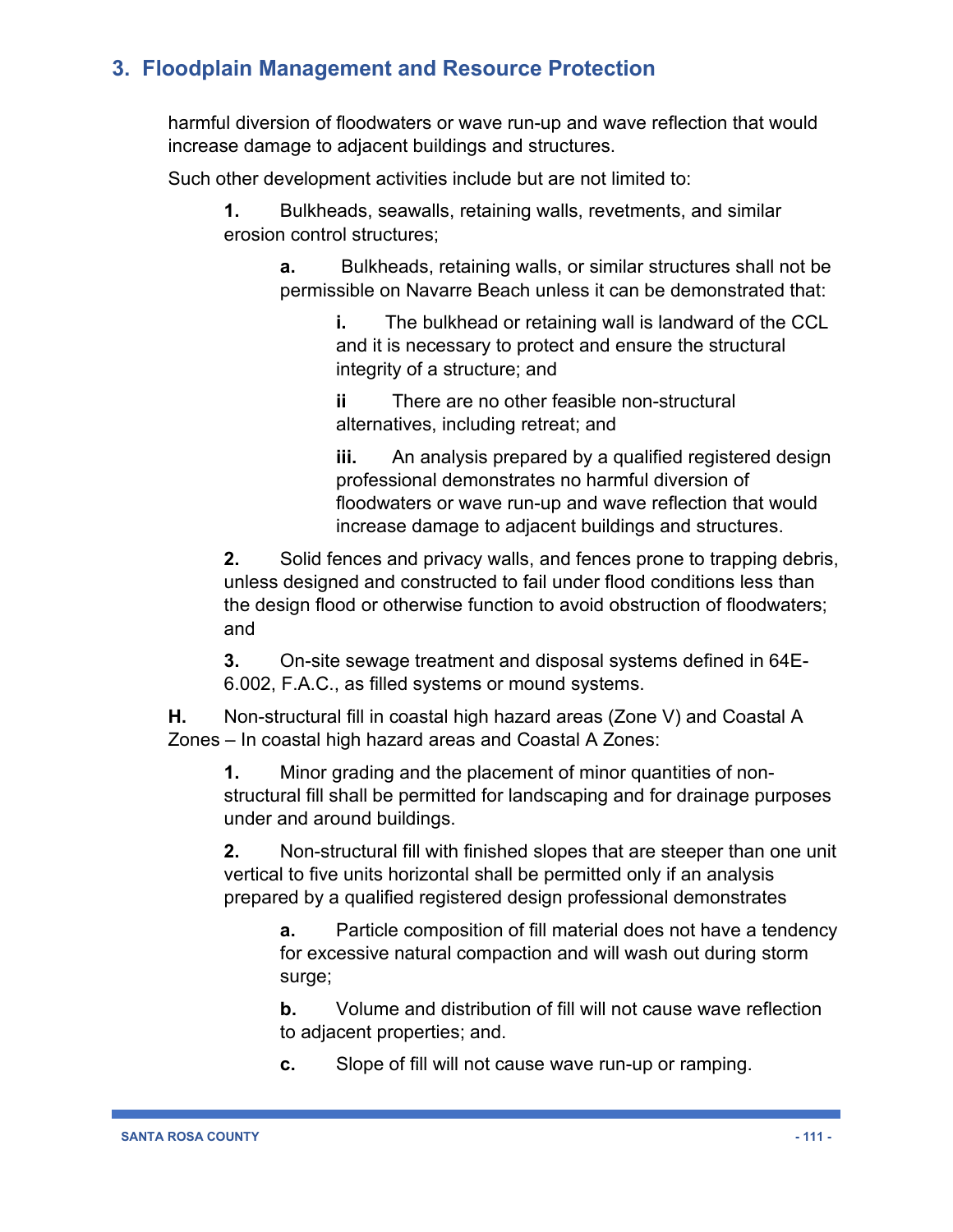**3.** Where authorized by the Florida Department of Environmental Protection or applicable local approval, sand dune construction and restoration of sand dunes under or around elevated buildings are permitted without additional engineering analysis or certification of the diversion of floodwater or wave run-up and wave reflection if the scale and location of the dune work is consistent with local beach-dune morphology and the vertical clearance is maintained between the top of the sand dune and the lowest horizontal structural member of the building.

# **3.03.00 WETLANDS PROTECTION**

### **3.03.01 Applicability**

The provisions of section 3.03.00 apply to all jurisdictional wetlands located within the County. The location of wetland boundaries shall be according to the requirements of the Northwest Florida Water Management District, USACE and/or the FDEP.

### **3.03.02 Agency Permits Required**

All Development within the County shall obtain applicable permits from the Northwest Florida Water Management District, USACE, and/or FDEP for Development within or adjacent to protected wetlands prior to issuance of Building Permit. The issuance of a Development Order, pursuant to the procedures set forth in Chapter 4, may be conditioned upon the receipt of wetlands permits prior to a Building Permit being issued.

### **3.03.03 Development Rights in Wetlands**

**A.** Density or intensity of Development, as established for the zoning district in which the wetland is located, shall be calculated for the entire site, including the wetland and wetland buffer.

**B.** Where the amount of uplands is not sufficient to accommodate the allowable development and permits from the Northwest Florida Water Management District, USACE and/or FDEP allow impacts to protected wetlands, mitigation shall be required, as set forth in section 3.03.04 and as required by the Northwest Florida Water Management District, USACE and/or FDEP. Where avoidance or minimization is possible, the County will not issue a permit for development within jurisdictional wetlands, except for incidental impacts such as those required for access to the site, internal circulation, infrastructure, boardwalks, etc.

**C.** New lots in residential or non-residential subdivisions shall not be created or platted that do not contain sufficient buildable upland areas in order to provide a reasonable use for the lot under the requirements of the Land Development Code and Comprehensive Plan.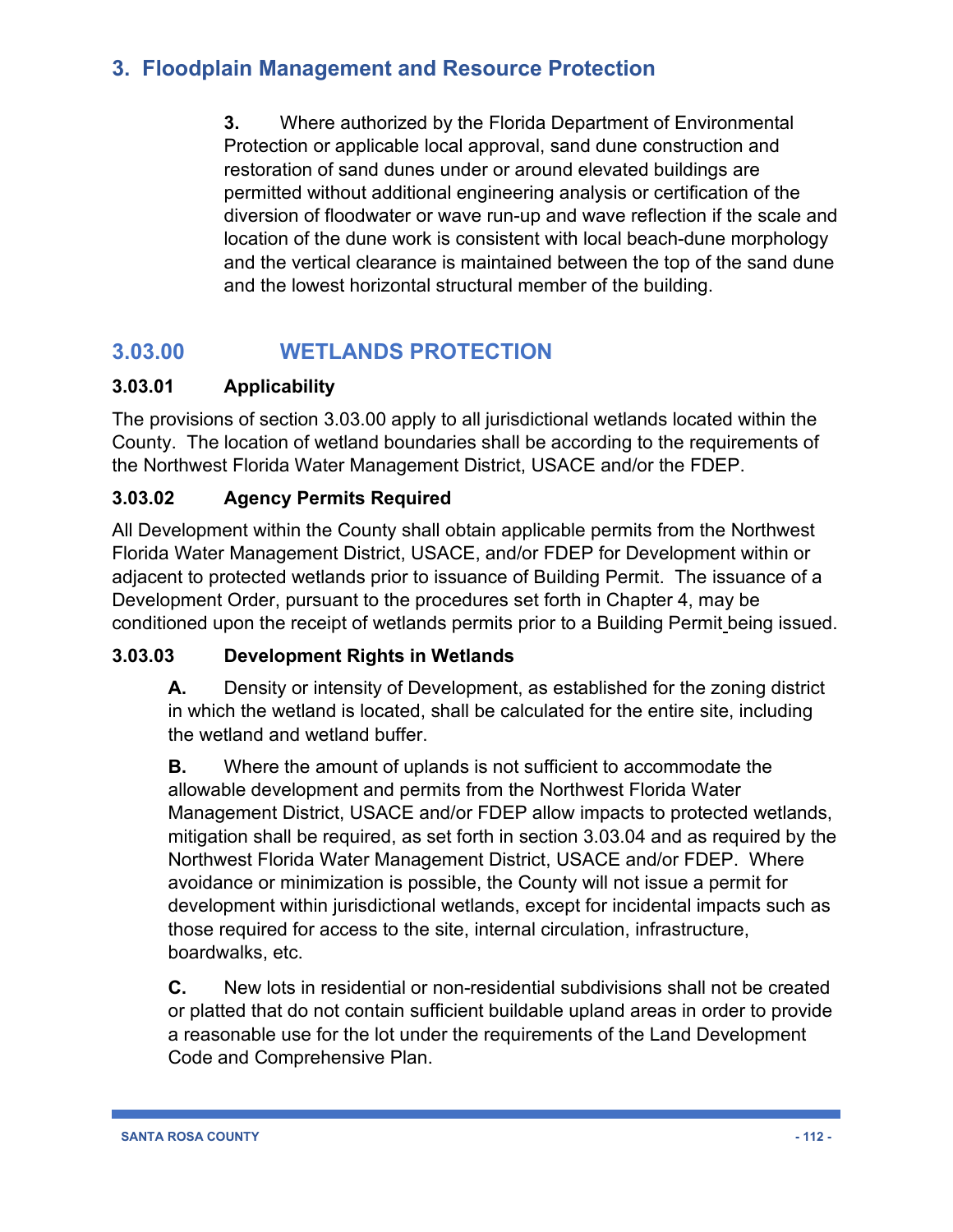### **3.03.04 Mitigation of Wetlands Impacts**

**A.** Wetlands shall be protected from the impacts of development through the provision of buffers. Buffers shall meet the location and design standards set forth in Chapter 4.

**B.** Any allowable impact on wetlands shall be mitigated as required by the Northwest Florida Water Management District, USACE and/or FDEP.

### **3.03.05 Limitations on Development**

**A.** Clearing of vegetation within a wetland shall be limited to the requirements of the Northwest Florida Water Management District, USACE and/or FDEP. Native vegetation shall be protected, except for clearing allowed by this section.

**B.** Allowable buildings shall be built to ensure that the finished elevation exceeds highest recorded flood level in the wetland by a minimum of eighteen (18) inches. Where no flood data are available, the finished floor shall exceed the highest seasonal water level by a minimum of two (2) feet. Finished floor elevation requirements shall be verified prior to issuance of a Certificate of Occupancy by a certified elevation letter from a registered land surveyor or registered engineer.

**C.** In areas determined by Santa Rosa County to be flood-prone with documented high water elevation, a minimum finished habitable floor elevation of eighteen inches (18") above the high water mark will be established by the County Engineer. Finished floor elevation requirements shall be verified prior to issuance of a Certificate of Occupancy by a certified elevation letter from a registered land surveyor or registered engineer.

These regulations are adopted to attempt to reduce flooding to habitable areas of single family residences. It is recognized that no regulation will guarantee that such flooding will occur. These regulations shall not be construed to impose any duty or liability against Santa Rosa County in relation to the enforcement of these regulations or in relation to any flooding which may occur.

**D.** Septic tanks and their associated drain fields shall be prohibited within wetland areas depending on the specific regulatory agency's definition of wetlands.

**E.** Wetland buffers will also be required between development and wetlands, free-flowing streams, rivers, lakes, sound, bays, basins, and bayous. Such buffers will have a minimum width of 25 feet. The 25 feet minimum wetland buffer can be a part of the FDEP required 25 feet meandering buffer. Minor encroachments are allowed for such things as mitered end sections, riprap,,docks, piers or similar structures if permitted through FDEP, USACE, or NWFWMD. Buffers shall remain undisturbed in a natural state.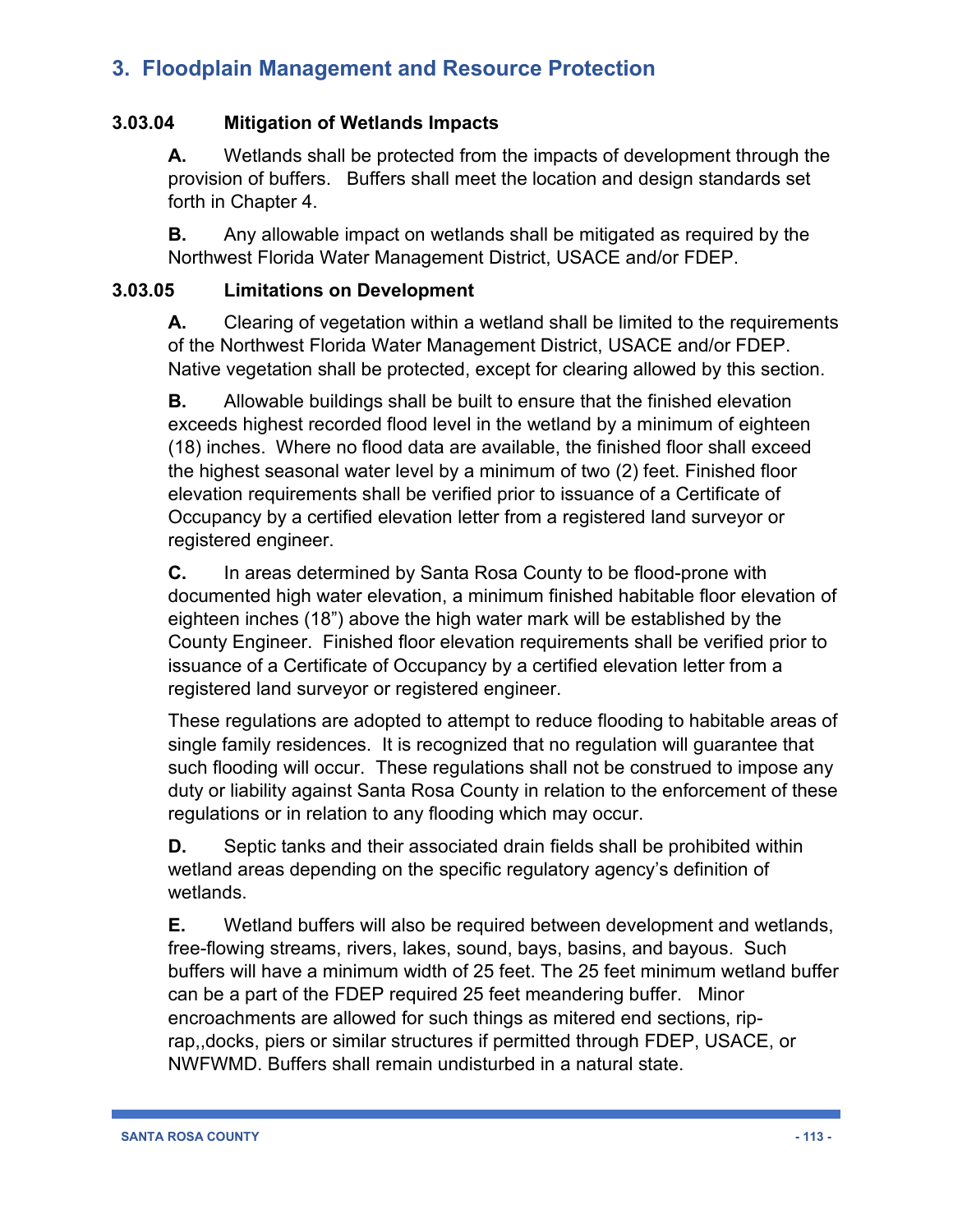**F.** Allowable Development within or adjacent to wetlands shall be designed and located to avoid impacts to the following to the best extent possible:

**1.** The habitat, quantity, diversity and food sources of fish, wildlife and listed species.

- **2.** Water quality of the wetland.
- **3.** The capability of the wetland to store and convey flood waters.

**4.** Historic resources, including both locally designated historic resources and those listed on the Master Site File List of the Florida Department of State.

**G.** Wetland buffers cannot be located within platted lots.

# **3.04.00 STORMWATER MANAGEMENT**

No Development Order or Building Permit, as applicable for new development, redevelopment or change of use shall be issued unless the development has complied with the provisions of this section.

### **3.04.01 Applicable State Requirements**

In addition to meeting the requirements of this LDC all development projects must comply with the provisions of Chapter 62-330 "Environmental Resource Permitting" and Chapter 14-86 "Drainage Connections" as found in the Florida Administrative Code (FAC). No final building permit or commencement of construction activities may be allowed until such time as applicable state permits have been obtained.

### **3.04.02 Applicable Federal Requirements**

In addition to meeting the requirements of this section, all development projects which result in land disturbance of equal to or greater than one acre must comply with the provisions of the National Pollutant Discharge Elimination Systems from the FDEP FAC 62-621. Any land disturbance greater than one (1) acre must apply for NPDES general permit from FDEP.

### **3.04.03 Exemptions**

A development shall be exempted from the requirements of this section if the development qualifies under the following exemptions. In section 4.02.07, in no instances shall any development be exempt from section 3.04.04 "Obstruction of Drainageways," and section 3.04.05 "Erosion and Sedimentation Control."

### **3.04.04 Obstruction of Drainageways**

To the extent practicable, all development shall conform to the natural contours of the land with natural or man-made drainageways left unobstructed. The obstruction of natural or man-made drainage ways is strictly prohibited.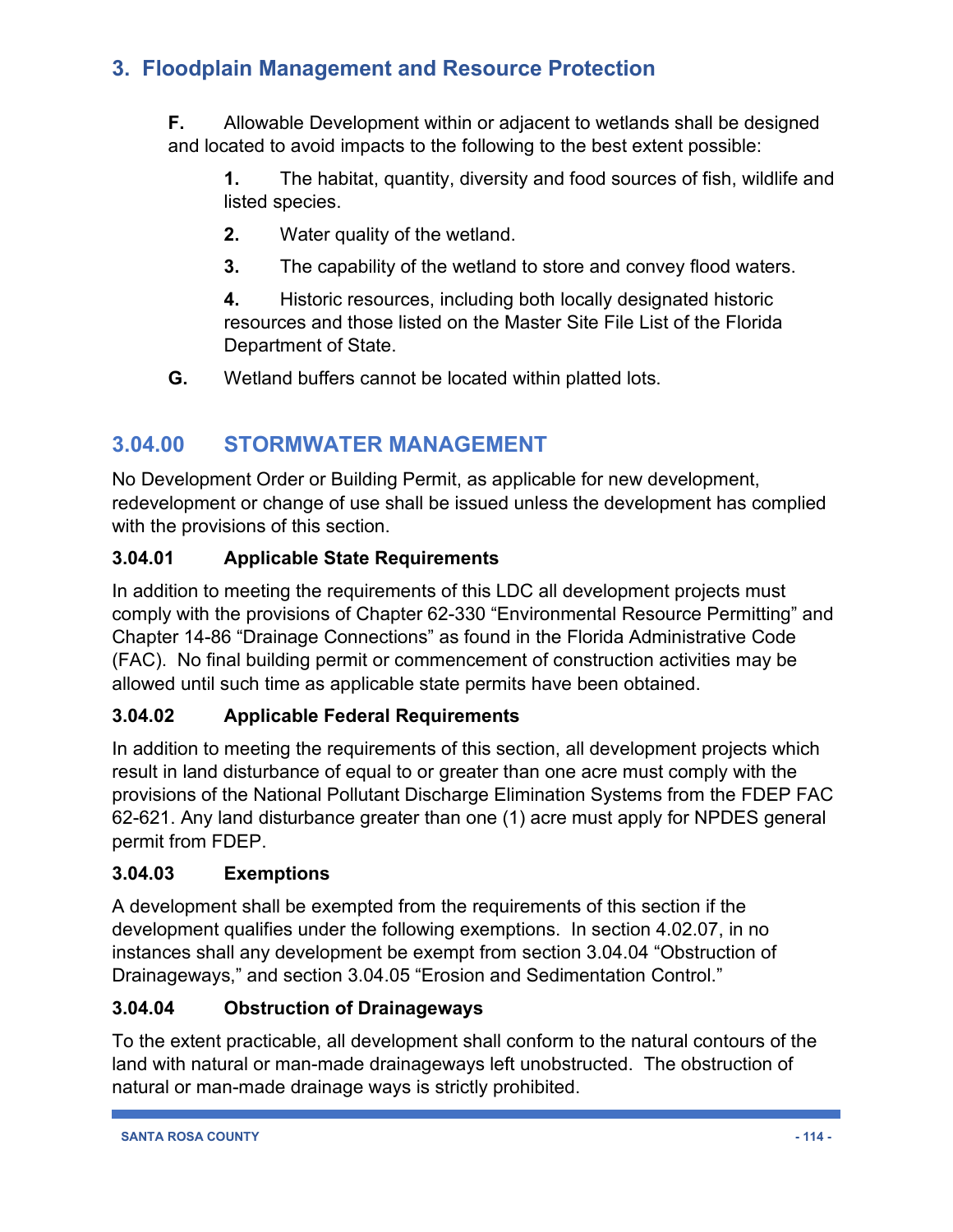### **3.04.05 Erosion and Sedimentation Control**

**A.** All development shall provide for erosion and sedimentation control as follows:

**1.** Single Family Dwelling and Duplex Development

**a.** Any overall site regulated by the SWPPP(Stormwater Pollution Prevention Plan), shall maintain erosion control measures so as to prevent sediment or debris from leaving the development parcel. Any sediment or debris that leaves the development site shall be properly recovered by the building permit holder.

Failure to comply with this requirement shall constitute a violation of this ordinance and shall be cause for suspension of a building permit or development order and code enforcement action.

**2.** For lots or parcels located along waterbodies or adjacent to the Shoreline Protection Zone. Siltation and erosion control measures shall be applied to stabilize soils and other un-vegetated areas during and after development. For lots or parcels that are cleared, erosion control barriers shall be placed between the development site and the water body to prevent erosion and siltation. Such measures must be in the form of two rows of silt fencing with hay bales between, two rows of hay bales with silt fencing between, or filter sock. Alternatively, the developer may propose a method for controlling sediment that effectively prevents all sediment from entering the water body.

**3.** During construction, storm drainage inlets shall be protected by hay bales, sod screens, or temporary structures or other means to prevent sedimentation.

**4.** All soil stockpiles shall be protected against dust and erosion.

**5.** At all times during and after development, cleared areas shall be stabilized. Final stabilization measures shall be in place within fourteen (14) days of final grading.

**6.** All control measures shall comply with the management practices contained in the Florida Department of Environmental Protection's "Erosion & Sediment Control Designer and Reviewers Manual" latest edition.

**B.** For any development which required a development order, a Stormwater Pollution Prevention Plan (SWPPP) must be included with the plans. The SWPPP submittal requirements includes note sheet, standard details and specific erosion control plan. The SWPPP must be in compliance with State and Federal Requirements and this Code.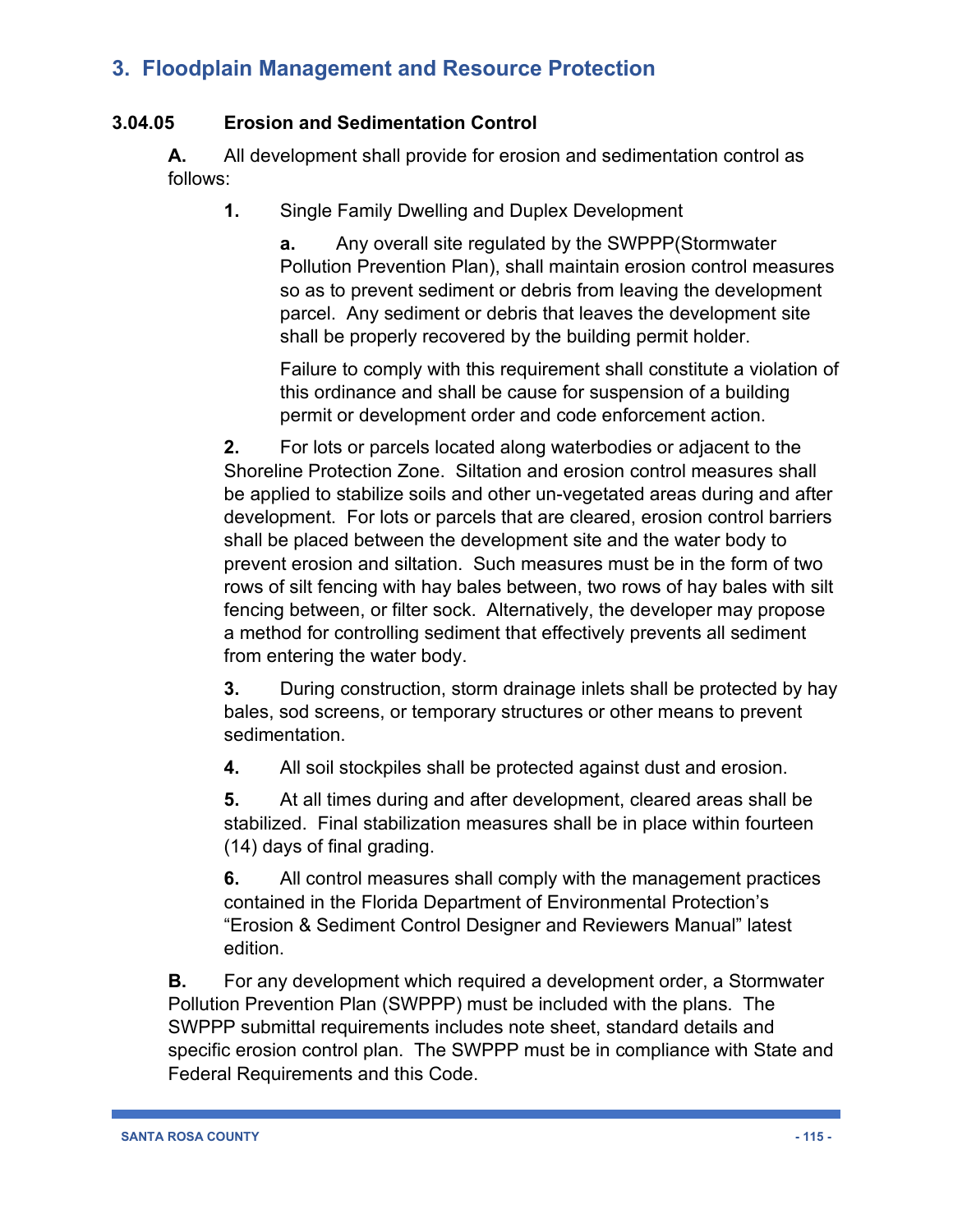**C.** Erosion and sediment control Best Management Practices (BMP's) shall be used as necessary during construction to retain sediment on-site and assure that any discharges from the site do not cause or contribute to a violation of state water quality standards. These management practices must be designed according to specific site conditions and shall be shown or clearly referenced in the construction plans for the development. At a minimum, the erosion and sediment control requirements described shall be followed during construction of the project. Additional measures may be required to protect wetlands and wetland buffers or prevent off-site flooding. In addition, sediment accumulation in the stormwater system from construction activities must be removed prior to final certification of the system to ensure that the designed and permitted storage volume is available.

**D.** Engineers must furnish contractors the information pertaining to the implementation, operation, and maintenance of the erosion and sediment control plan. However, it is ultimately the Contractor's responsibility to manage all sediment and erosion control measures as required by regulatory agencies.

**E**. Stormwater Pollution Prevention Plan (SWPPP) note sheet and erosion control plan shall be submitted with each application for construction plan submittal (subdivisions, site plans, single/multi-family construction and land clearing activities). The approved ERP permit will be submitted when obtained and prior to construction.

**F.** No clearing, grading, excavating, filling, or other disturbance of the natural terrain shall occur until erosion and sedimentation control measures have been installed, except those operations needed to implement these measures. All erosion and sedimentation control measures shall be maintained throughout the length of construction activity. The overall approved SWPPP will cover all individual lots with a subdivision for which the SWPPP was approved. This does not relieve the developer/builder from protecting the stormwater pond and conveyance system from sediments or remediation of those stormwater facilities at the completion or prior to acceptance by Santa Rosa County. The ERP/SWPPP permit must be transferred if there is a change of ownership per Florida Statutes such as a change of ownership from a developer to a builder.

**G.** The Contractor shall provide the County Engineer a copy of the NPDES permit prior to commencing construction activities as required by FDEP's NPDES program.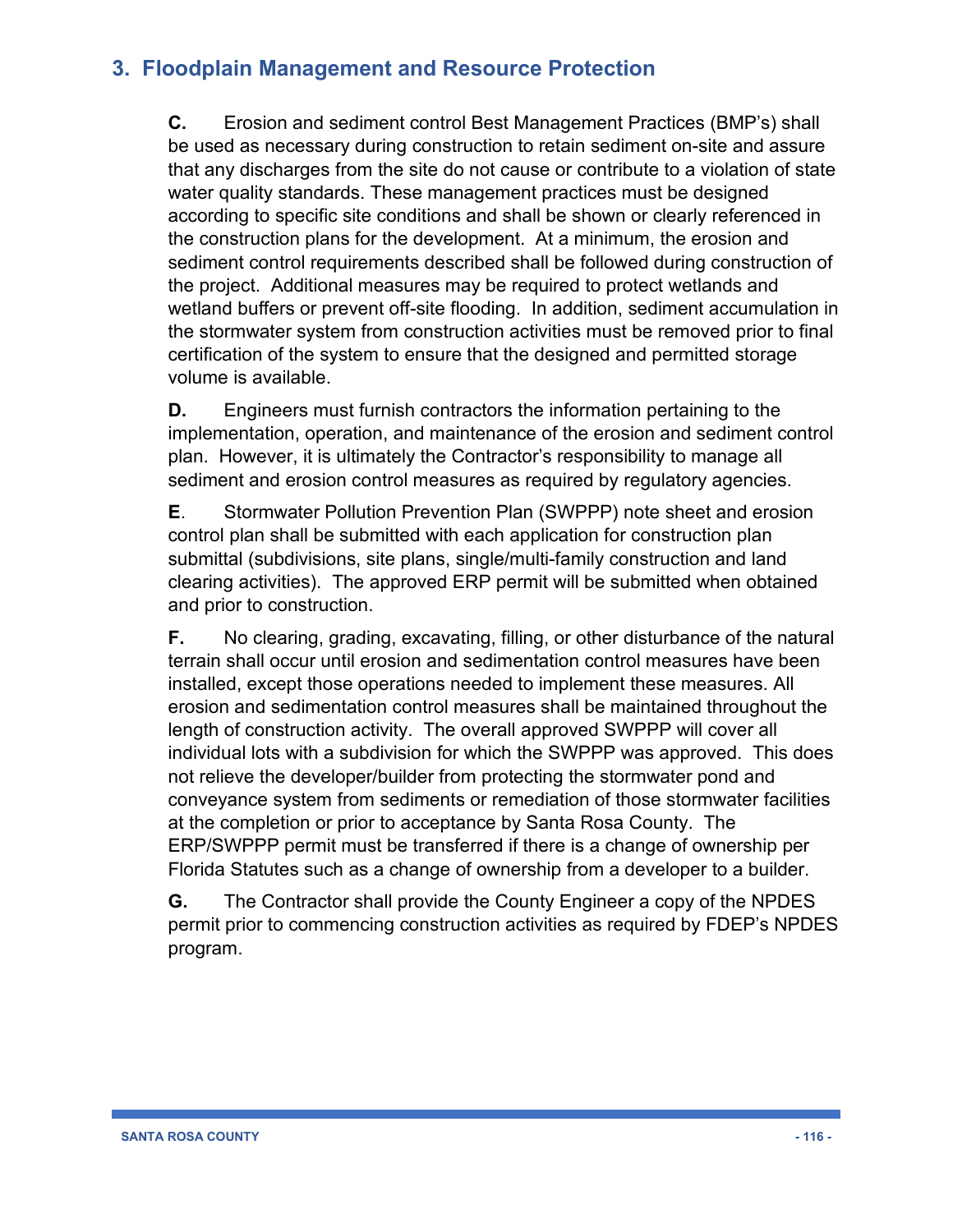# **3.05.00 COASTAL MANAGEMENT/CONSERVATION**

#### **3.05.01 Purpose**

The purpose of this section is to provide regulations, standards and devices necessary to protect coastal resources, mitigate negative impacts upon natural resources, protect lives and property, enhance property values, and provide for the health, safety and welfare of the citizens of Santa Rosa County.

#### **3.05.02 Coastal Development/Shoreline Protection**

**A.** The following areas along the Gulf of Mexico and Santa Rosa Sound shall be considered within Shoreline Protection Zone-1:

**1.** The water-ward line shall run east-west along the line of mean high water.

**2.** The landward line shall run east / west at a location coterminous with the crest of the primary dune system extending along the Gulffronting shoreline of the Navarre Beach Planning Area. However, in no case shall any prohibitions apply landward of the Coastal Construction Control Line nor to any structure or activity permitted under F.S. 161.053 (5).

**3.** For sound-side properties the shoreline protection zone shall be the mean high tide line of Santa Rosa Sound.

**4.** These setback requirements do not apply to man-made canals.

**B.** Zone-2 is the Shoreline Protection Zone on the north shore of Santa Rosa Sound, Escambia Bay, Blackwater Bay, East Bay and the basins and bayous and shall be measured from the mean high water line to a point five (5) feet landward of the mean high water line.

**1.** These setback requirements do not apply to man-made canals.

**C.** Prohibitions – The following activities, unless specifically excepted, shall be prohibited within the shoreline protection zone:

**1.** Construction of buildings and structures, except for permitted minor structures;

**2.** Planting of new vegetation except for native, salt-resistant species suitable for beach and dune or area stabilization.

**D.** Shoreline Enhancement – All persons constructing elevated boardwalks on property located in the shoreline protection zone shall include in their plans, provisions to enhance and re-vegetate the dune system on their property.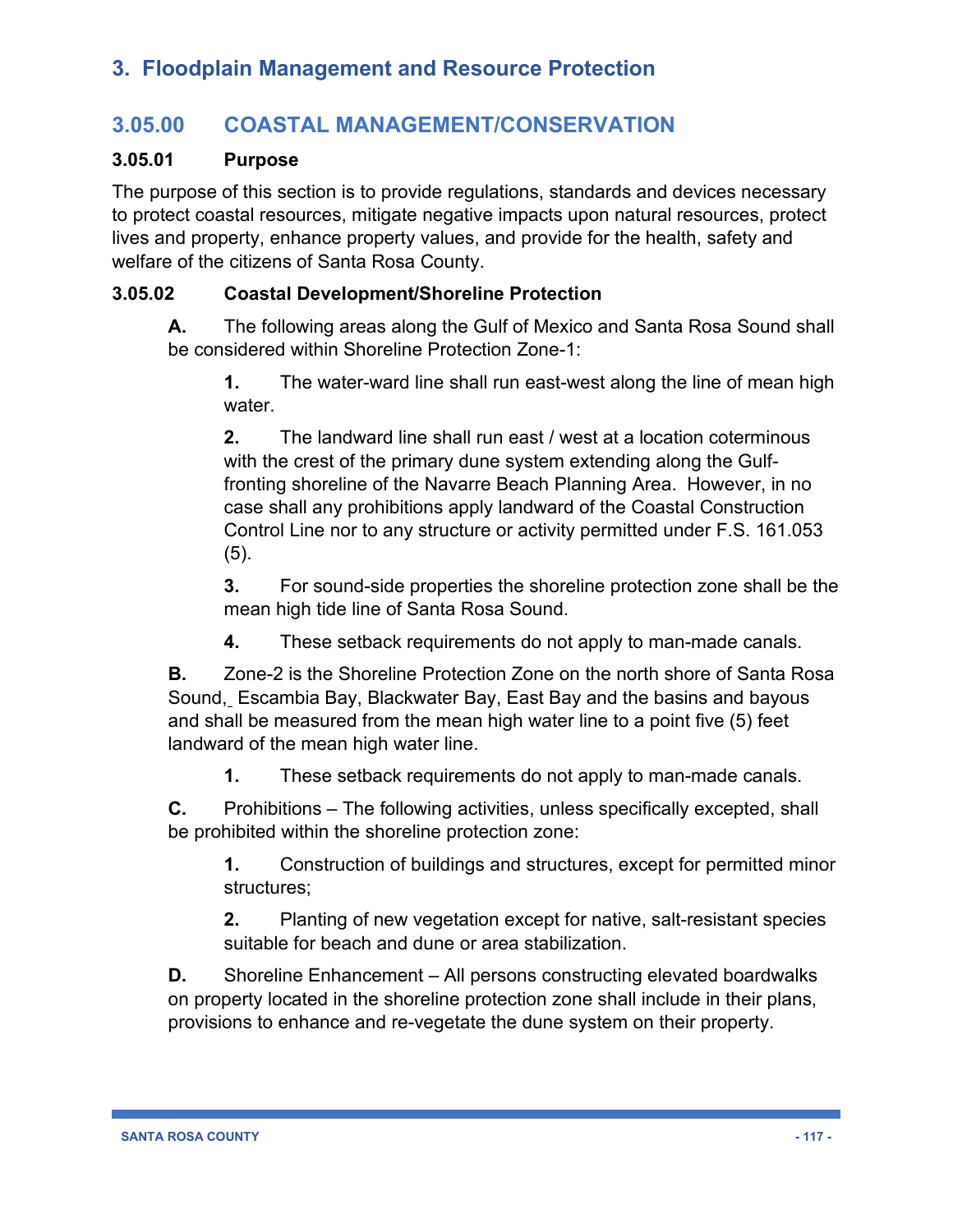### **3.05.03 Design Standards in Areas Adjacent to Shoreline Protection Zone**

**A.** All development shall be setback greater than or equal to fifty (50) feet from the landward boundary of the Shoreline Protection Zone in Zone-1 and forty-five (45) feet from the landward boundary of the Shoreline Protection Zone in Zone-2.

**B.** Total impervious surface, including but not limited to buildings, houses, parking lots, garages, accessory buildings, driveways, pools and walkways is limited to 75 percent of the land area of the entire site.

**C.** Any channels constructed shall be of a minimum depth and width capable of achieving the intended purposes. Sides of channels shall reflect an equilibrium shape to prevent slumping and erosion and to allow re-vegetation.

**D.** Any dredging shall be conducted at times of minimum biological activity to avoid fish migration and spawning, and other cycles and activities of wildlife.

**E.** Any spoil that results from dredging shall be disposed of at upland sites and stabilized within thirty (30) days, unless the spoil is causing turbidity or other problems, in which case the developer must stabilize the spoil immediately.

**F.** If dredging changes the littoral drift processes and causes adjacent shores to erode, the developer shall periodically replenish these shores with the appropriate quantity and quality of aggregate (sand).

**G.** Property owners are encouraged to utilize vegetation to control erosion and sedimentation whenever possible. Naturally-occurring vegetation, when it provides erosion and sedimentation control, is preferred. Native species that are appropriate for the particular location are encouraged for landscaped areas. Vegetation alone should be not relied upon to control erosion and sedimentation during construction and must be supplemented with protective barriers are necessary to accomplish the goal of retaining all soil on the development site.

**H.** Red clay and other discoloring materials are prohibited on Navarre Beach, consistent with section 3.05.06. White sand, oyster shell, limestone**,**  crushed concrete and white dolomite are among materials approved for fill or masonry mixes for new development or redevelopment projects on Navarre Beach.

- **I.** Erosion Control requirements in Section 3.04.09.A.2.
- **J.** Stormwater Management requirements in Section 3.04.06.B

### **3.05.04 Scope**

The scope of this section shall apply to the following types of development within the Shoreline Protection Zone, areas adjacent to the Shoreline Protection Zone, Navarre Beach, flood plain or flood prone areas as defined in Chapter, and any other shoreline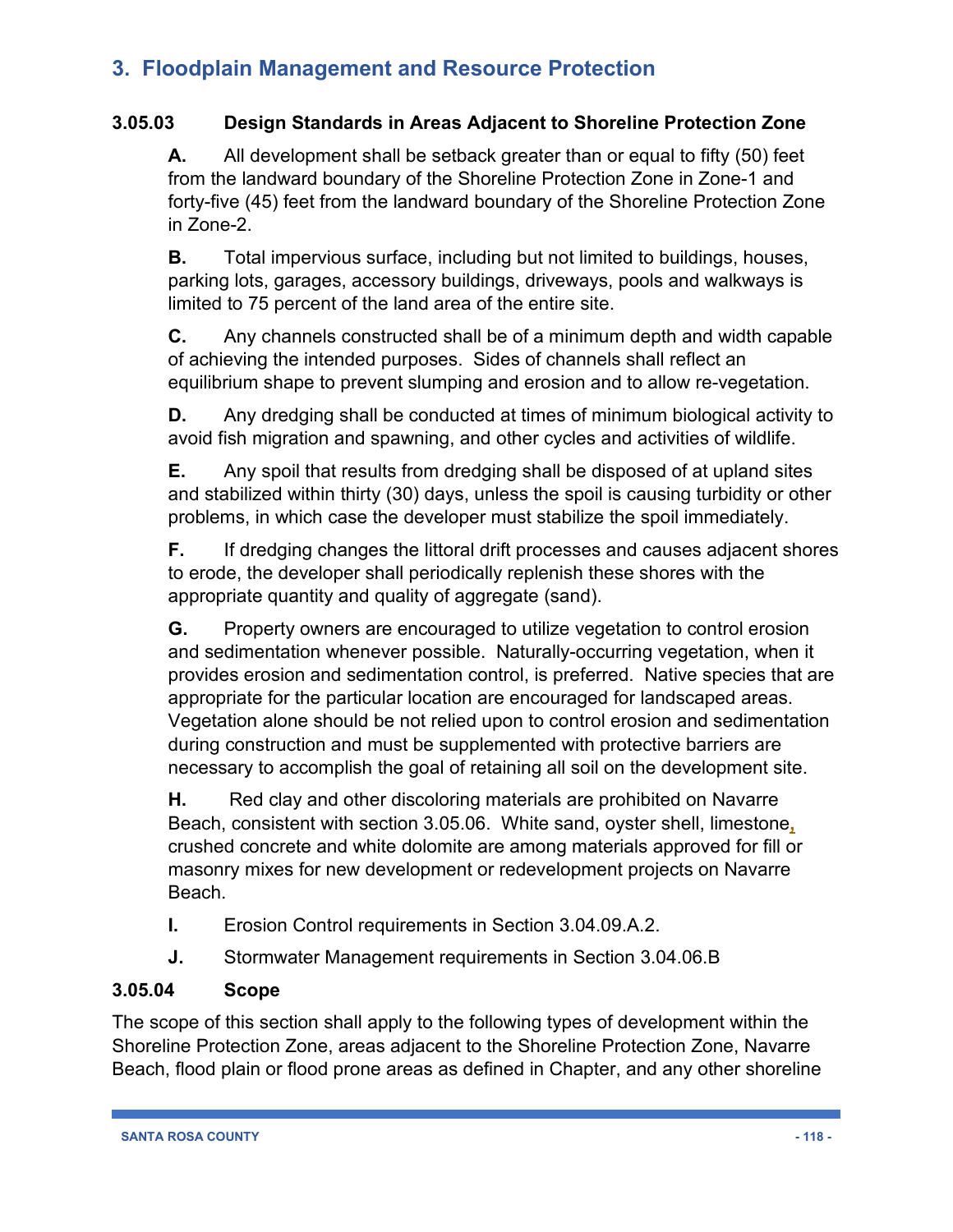or coastal areas of Santa Rosa County when topographic and/or elevation data require enhanced protection through regulation of development.

**A.** New development of, and improvements to, major and minor structures.

**1.** Major structure includes, but is not limited to, residential buildings including mobile homes, commercial, institutional, industrial and other construction having the potential for substantial impact on coastal and shoreline zones.

**2.** Minor structure includes, but is not limited to, pile-supported, elevated dune and beach walkover structures; seawalls/bulkheads; beach access ramps and walk ways; stairways; lifeguard support stands and sand fences. It shall be a characteristic of minor structures that they are considered to be expendable under design wind, and wave and storm forces.

**3.** Non-habitable major structure includes, but is not limited to, swimming pools; seawalls/bulkheads; parking garages; pipelines; piers; canals, lakes, ditches, drainage structures and other water retention structures; water and sewage treatment plans; electrical power plants, transmission and distribution lines, transformer pads, vaults and substations; roads, bridges, streets and highways; underground storage tanks; communications buildings and towers; flagpoles and signs over fifteen (15) feet in height.

**B.** Development which will change or alter the character of the shoreline (e.g., excavation, grading, paving). These regulations do not apply to minor work in the nature of normal beach cleaning or debris removal.

**C.** For structures that are partially located in the Coastal Building Zone, Shoreline Protection Zone, or areas immediately adjacent to the Shoreline Protection Zone, the requirements of this section shall apply to the entire structure.

**D.** Structures or development extending seaward of the mean high water line which are regulated by Florida Statutes Section 166.041 (i.e., groins, jetties, moles, breakwaters, seawalls, revetments, beach nourishment, inlet dredging, etc.), are exempt from the provisions of this section. In addition, this section does not apply to piers, pipelines or outfalls which are regulated pursuant to the provisions of Florida Statutes Section 161.053.

**E.** The requirements of this section shall not apply to existing structures, structures under construction, or structures for which a valid building permit was issued prior to adoption of this ordinance.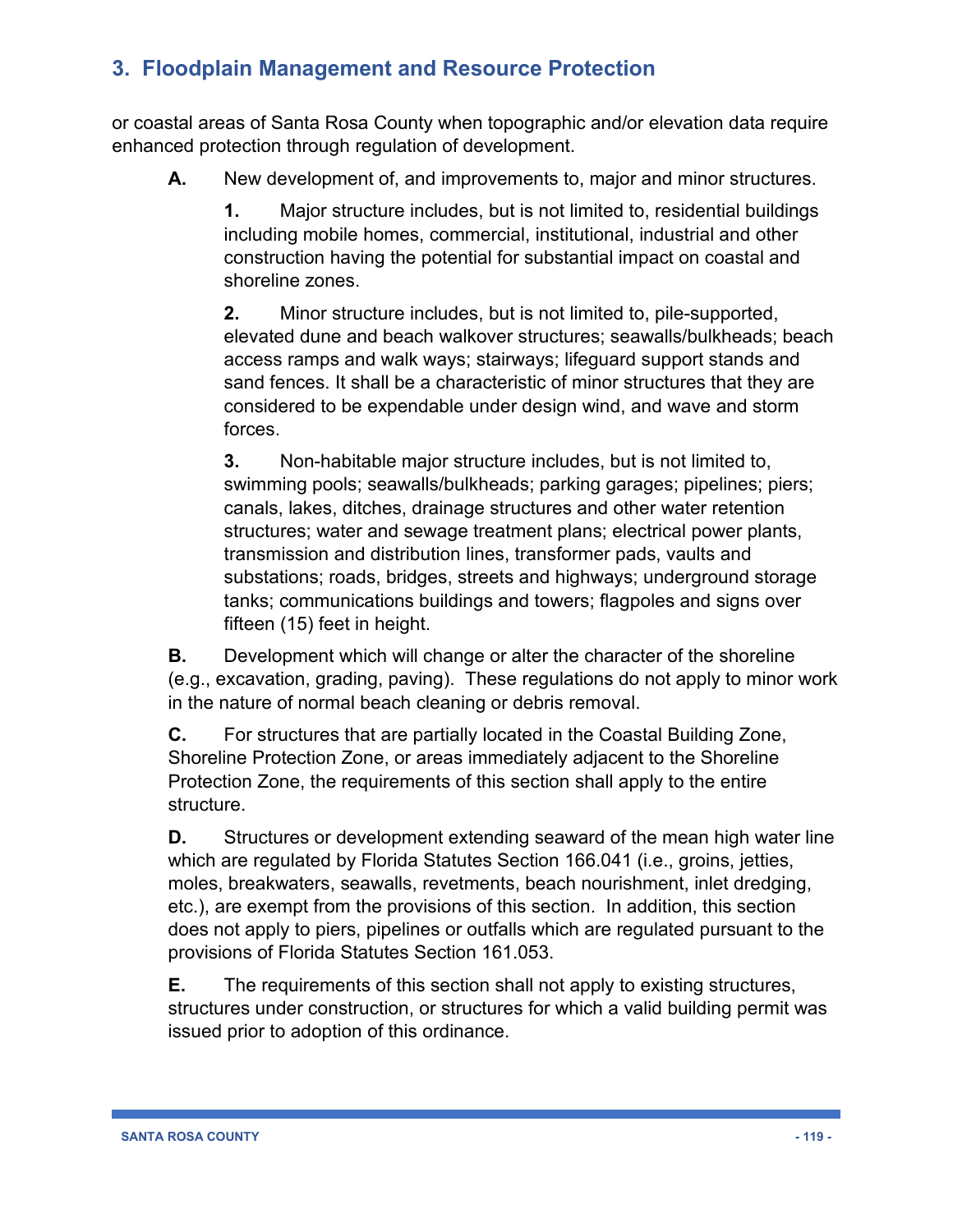### **3.05.05 Public Access**

Where the public has established an accessway through private lands to lands seaward of mean high tide or waterline by prescription, prescriptive easement, or any other legal means, development or construction shall not interfere with such right of access unless a comparable alternative accessway is provided. The developer or applicant shall have the right to improve, consolidate, or relocate such public accessways so long as they are:

- **A.** Of substantially similar quality and convenient to the public.
- **B.** Approved by the Board of County Commissioners.
- **C.** Consistent with the Comprehensive Plan.

### **3.05.06 Sand and Water Protection**

**A.** Purpose – The purpose of this section is to prohibit and/or regulate the use of clays, sand clay mixtures, discoloring soils or any other materials subject to wind and water transport that can be potentially discoloring to the natural white sands of Navarre Beach and to the waters within or adjacent to Navarre Beach. Although specific types of construction are referenced in this section, the provisions of this section apply to all types of construction or development.

**B.** Approved Material – White sand, oyster shell, lime stone, crushed concrete which is as light as or lighter than the existing soil, and white dolomite which does not contain any clay or discoloring material must be used in the Navarre Beach Planning Area and may be used any place within the County.

**C.** Protected Areas – It shall be unlawful to use any material for fill that is not approved as described in Section 3.05.06.B for any activities in the Navarre Beach planning (administrative) area on Santa Rosa Island.

**D.** Approval Required – All applicants shall obtain approval from the Navarre Beach Executive Director for any fill activity when the activity requires the use of any material not included in Section 3.05.06.B. NOTE: It is expressly understood that use of any discoloring material will be strictly regulated, and any applicant for use of special purpose materials must demonstrate to the satisfaction of the Administrative Board and the Executive Director that the containment safeguards for such material will assure 100% containment of the material. The burden of proof shall be on the applicant.

**E.** Special Purpose Materials – If approved pursuant to Section 3.05.06.D, masonry sand and other similar colored construction material shall be contained on all sides and covered in such a way as to prevent scattering by wind or other weather conditions that may discolor public or other private property. It shall be the responsibility of the permitted party to remove, clean and restore any discolored public or private property to its original condition after the use of such construction material. All such unused material shall be removed from premises.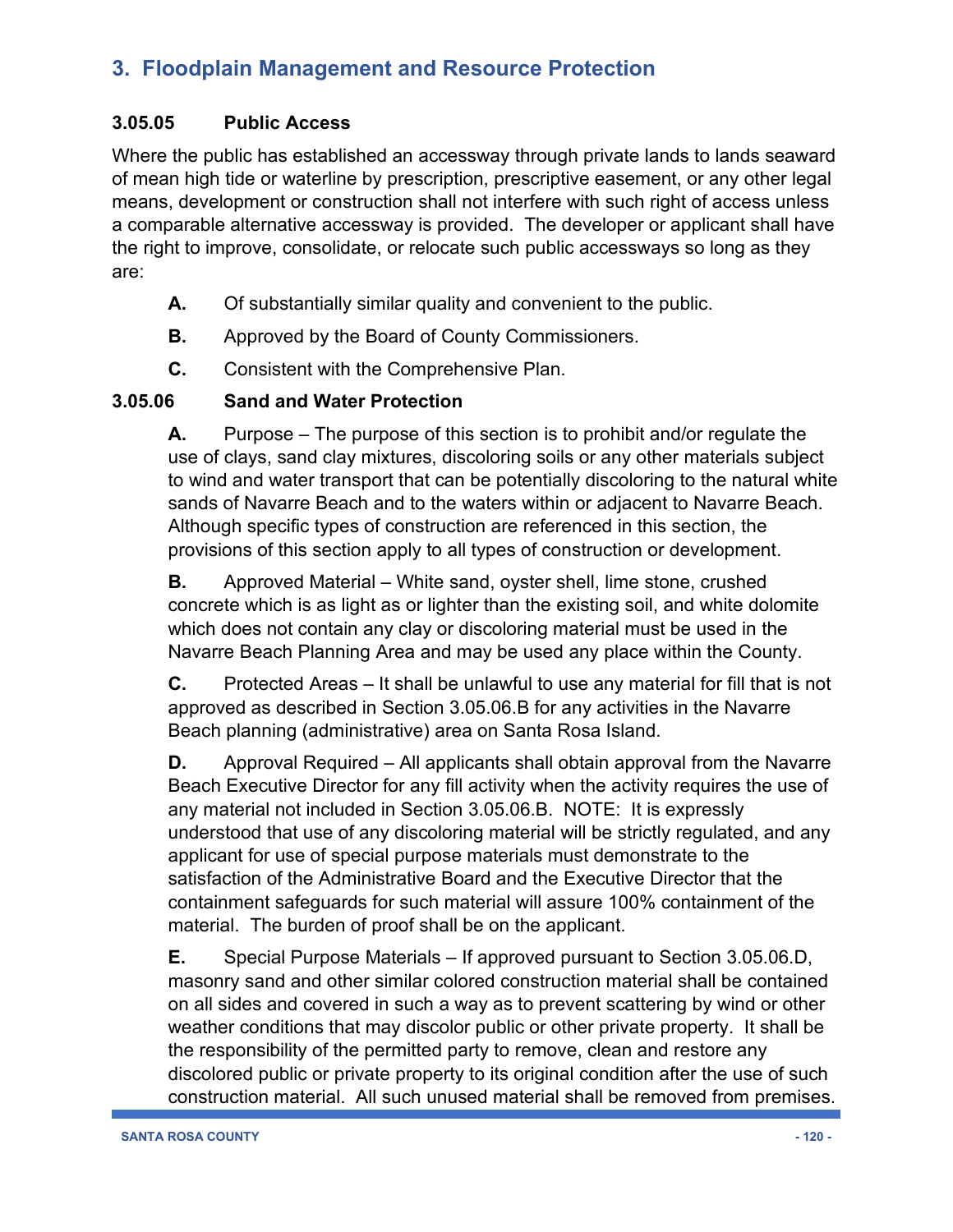**F.** Reconstruction; Redevelopment – Use of Site Previously Developed: At such time as reconstruction, redevelopment or use of site where materials and/or soils previously were used but are prohibited pursuant to this Ordinance, the nonconforming (discoloring) materials/soils shall be immediately removed from the site using safeguards to prevent discoloring the natural sand at the site and adjacent properties.

### **3.05.07 Marine Turtle Protection Lighting Ordinance**

**A.** Purpose – The Santa Rosa County Board of County Commissioners finds that Navarre Beach serves as a nesting habitat for endangered and threatened sea turtles. Improper lighting along the shoreline can negatively impact sea turtle nesting activity and cause disorientation of turtle hatchlings. The purpose of the Marine Turtle Protection Lighting Ordinance is to protect the threatened and endangered sea turtles that nest along Navarre Beach by safeguarding nesting turtles and emerging hatchlings from sources of artificial light along the shoreline. This ordinance is intended to reduce and where possible eliminate the impact of nearshore lighting on nesting turtles from existing structures and facilities and future development along Navarre Beach during the turtle nesting season, which extends from May 1 to October 31 each year.

For purposes of this section, "shoreline zone" shall include all areas North and South of Gulf Boulevard including White Sands Boulevard extending from the Gulf Islands National Seashore boundary eastward to include the Navarre Beach Marine Park. Lighting located within the shoreline shall comply with all provisions of this section.

In implementing this section, the county will adhere to state and federal guidelines for the protection of sea turtles.

**B.** General Requirements – All outdoor lighting shall be installed in such a manner and be shielded so that the light will not be visible from the any portion of the beach where sea turtles are likely to nest. In general, artificial light shall be installed or modified such that the light will fall, substantially, within the perimeter of the property and prevent upward glow of light pollution through the use of shielding, limiting light intensity or wattage, or selection of lighting designs or locations that are not visible from the beach. Lighting shall be reduced to the greatest extent possible without unduly jeopardizing public safety or security of property or persons.

**C.** New Development – For new development within the shoreline zone, construction and building and electrical plans for construction of single-family or multifamily dwellings, commercial or other structures including electrical plans associated with parking lots, dune walkovers or other outdoor lighting for real property including any light sources or any reflective surfaces illuminated by such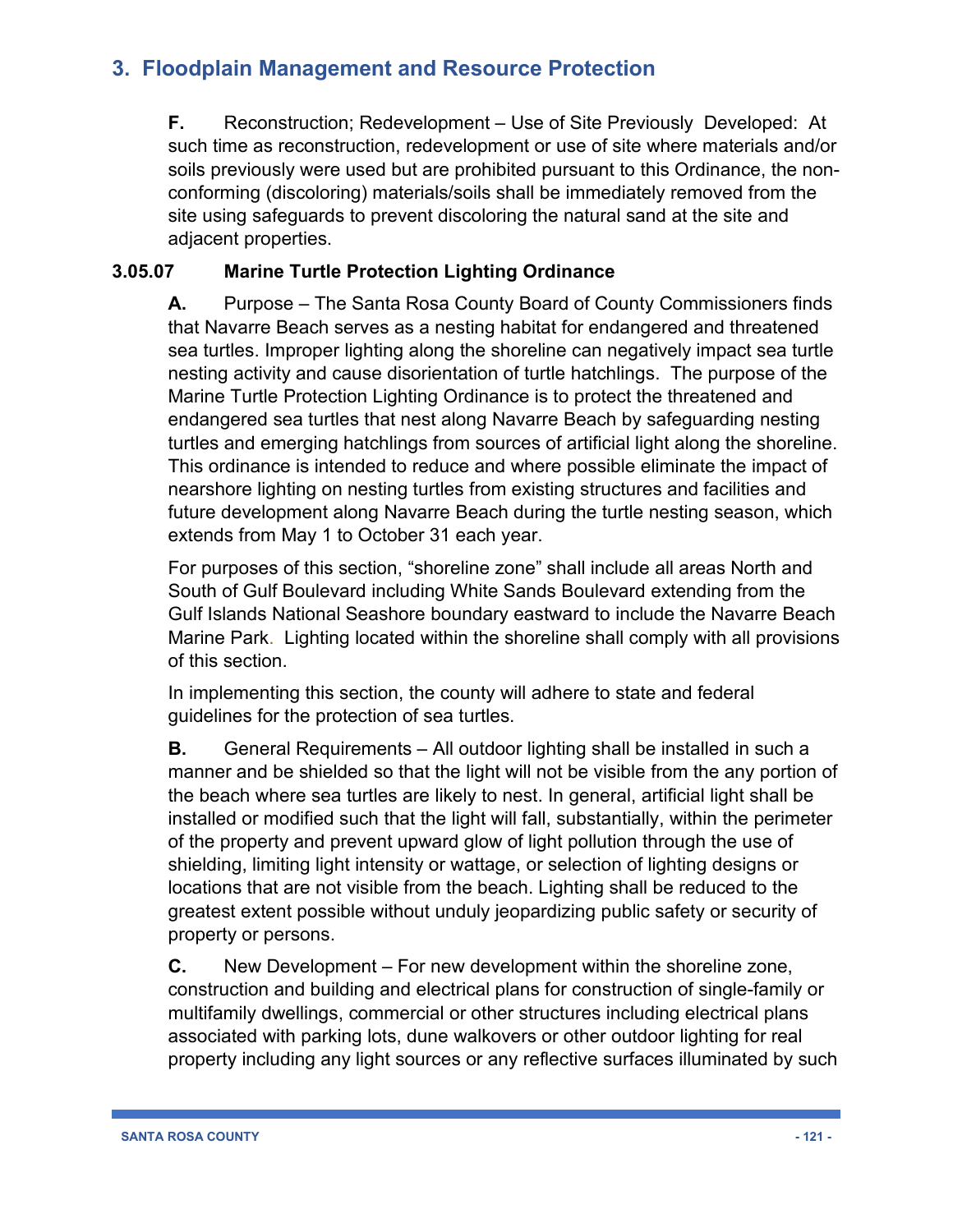sources that will be visible from the beach, such lighting shall be in compliance with the following:

**1.** Outdoor lighting shall be held to the minimum necessary for security and safety. Floodlights and landscape or accent lighting shall be prohibited.

**2.** All lighting including wall-mounted fixtures, pole lighting, lights on balconies, and any other type of lighting not specifically referenced by this section, shall be of low intensity and shall be fitted with hoods or positioned so that the light sources or any reflective surfaces illuminated by such sources are not visible from the beach. Whenever possible install long wavelength LED lamps producing amber or red light.

**3.** Low profile luminaries shall be used in parking lots and such lighting shall be fitted with hoods or positioned so that the light sources or any reflective surfaces illuminated by such sources are not visible from the beach.

**4**. Dune crosswalks shall utilize low profile shielded luminaries directed and positioned so that light sources or any reflective surfaces illuminated by such sources are not visible from the beach. Dune crossover lighting shall be limited to the area landward of the primary dune. Compliance with this provision is assured if mushroom-type light fixtures, which direct the light downward are used and installed (a) at least twenty-five (25) feet apart and not more than one (1) foot above the surface of the walkover; and (b) limited to twenty-five-watt amber or red light.

**5.** If high intensity lighting is necessary, LED luminaries shall be used and fitted with a hood or positioned so that the light sources or any reflective surfaces illuminated by such sources shall not be visible from the beach.

**6.** Plates of tinted glass are required for windows that are visible from the beach. The tinted glass shall be any window or glazing that has an industry-approved light transmittance value of 45 percent or less. Such transmittance shall be limited to the visible spectrum (400 to 700 nanometers) and shall be measured as the percentage of light that is transmitted through the glass, inside to outside.

**7.** Temporary security lights at construction sites shall not be mounted more than 15 feet above the ground. Light sources or any reflective surfaces illuminated by such sources shall not be visible from the beach.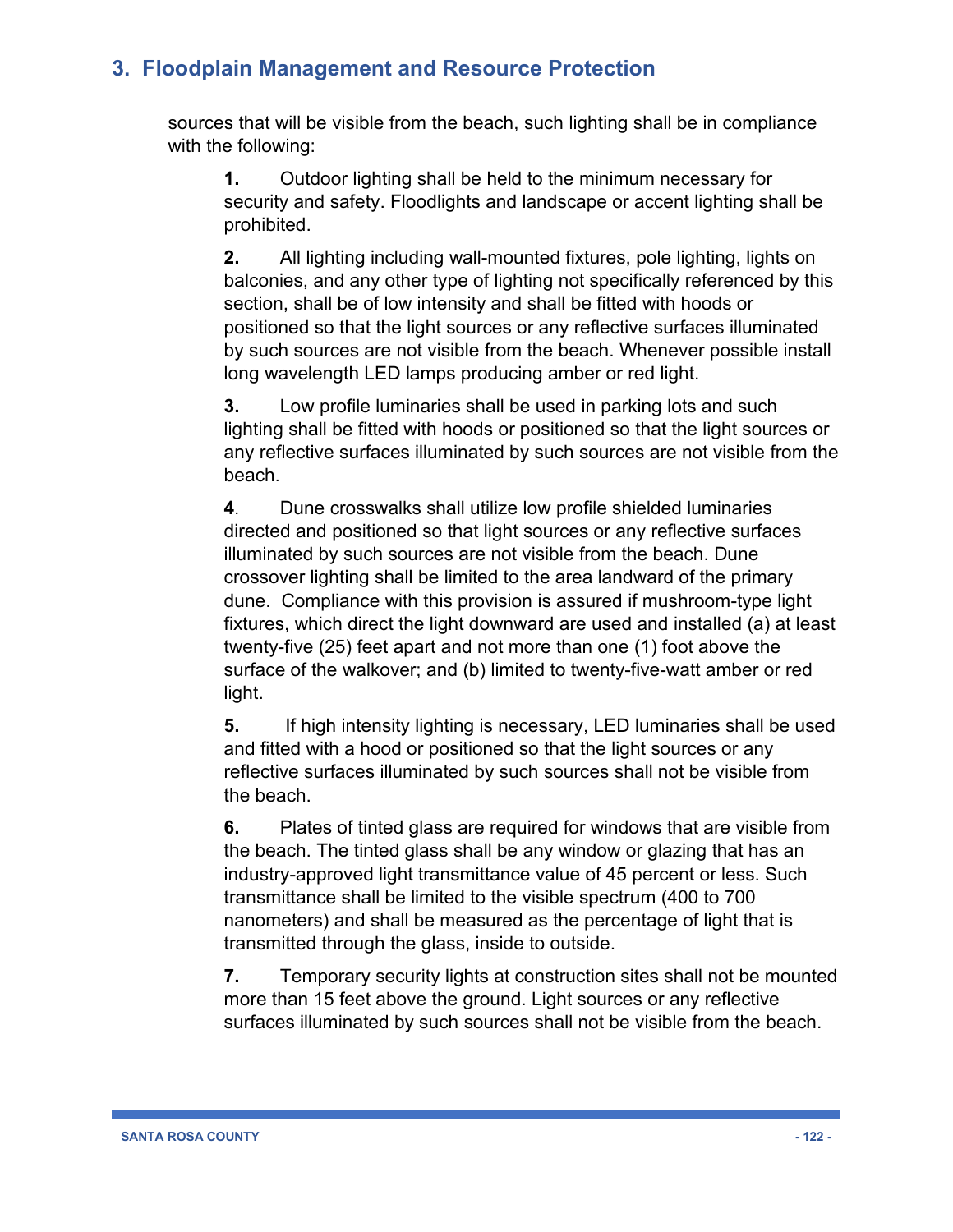**D.** Existing Development – For existing development existing structures with any light sources or reflective surfaces illuminated by such sources that are visible from the beach, shall be in compliance with the following:

**1.** All lights shall be turned off after 9:00 p.m. between May 1 and October 31, of each year, or fitted with a hood or positioned so that the light sources or any reflective surfaces illuminated by such sources are not visible from the beach.

**2.** Lights illuminating dune crosswalks shall be turned off after 9:00 p.m. between May 1 and October 31, of each year, and must be modified to conform to the requirements for new development in accordance with section 3.05.07.C.4 of this section.

**3.** Existing security and emergency exit lighting shall meet the same requirements stated in this section, unless modification of the emergency lighting is demonstrated by the property owner to create an unreasonable risk to public safety, persons or property. If high intensity lighting is necessary, LED luminaries shall be used and fitted with a hood or positioned so that the light sources or any reflective surfaces illuminated by such sources are not visible from the beach.

**4.** Where interior lights currently illuminate or are visible on the beach, at least one of the following measures shall be taken to reduce or eliminate the negative effects of interior light emanating from doors or windows within line of sight of the beach,:

**a.** In windows facing and/or visible from the beach, tinted window treatments are required so that indoor lights do not illuminate or are not visible from the beach. The tinted glass shall be any window or glazing that has an industry-approved light transmittance value of 45 percent or less. Such transmittance shall be limited to the visible spectrum (400 to 700 nanometers) and shall be measured as the percentage of light that is transmitted through the glass, inside to outside.

**b.** Rearrange lamps and other movable fixtures away from windows.

**c.** Use window treatments, including but not limited to blinds and curtains, to shield interior lights from the beach.

**d.** Turn off unnecessary lights after 9:00 p.m. between May 1 and October 31.

**E.** Publicly-Owned Lighting – All publicly owned lighting that is visible from the beach or that illuminates reflective surfaces that are visible from the beach, shall be turned off after 9:00 p.m. between May 1 and October 31, of each year,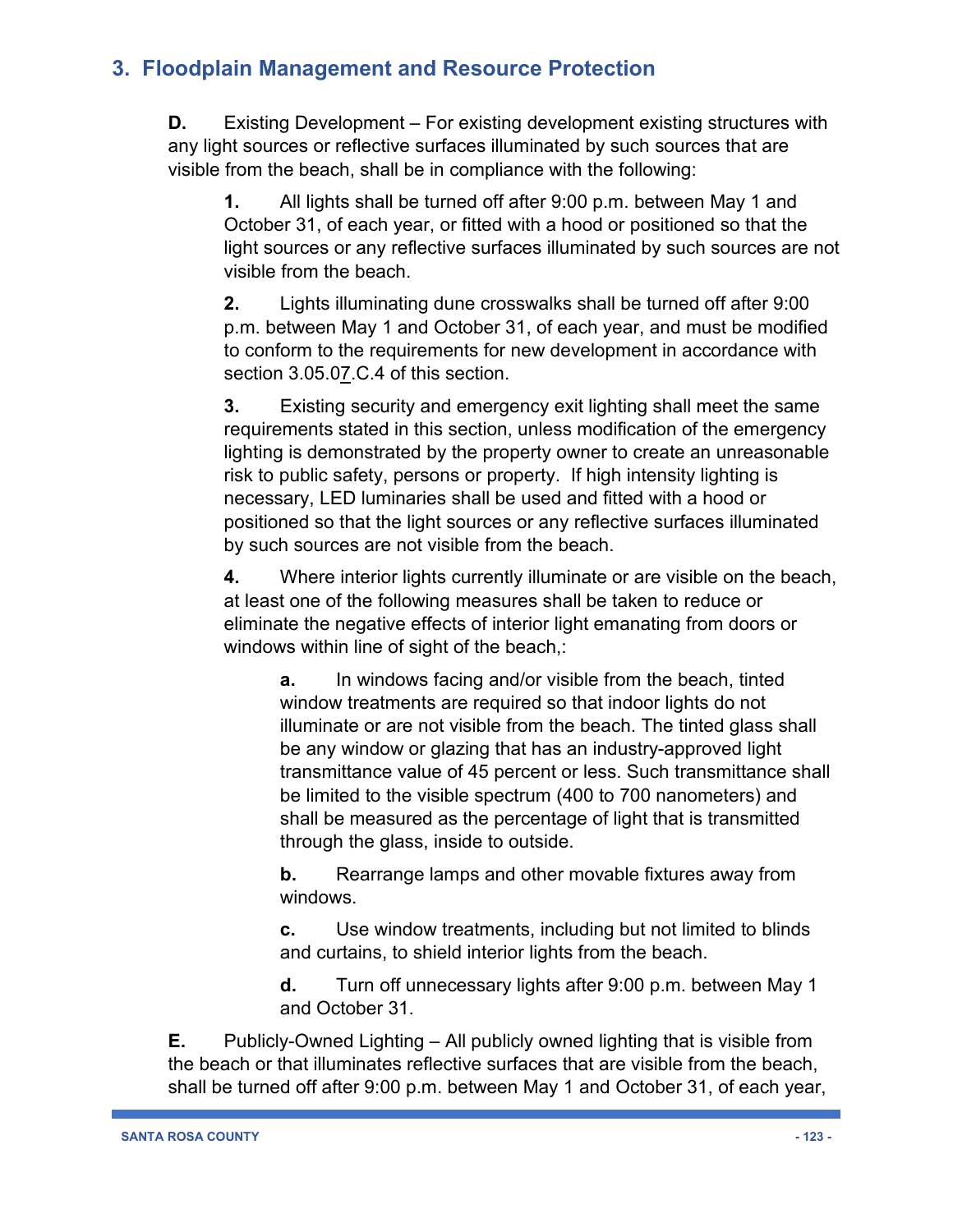or shall be fitted with a hood or positioned so that the light sources or any reflective surfaces illuminated by such sources are not visible from the beach. For public parking areas, low intensity lighting shall be used in parking areas within line-of-sight of the shoreline. Parking area lighting and any roadway lighting shall be shielded from the shoreline through the use of ground-level barriers or fitted with a hood or positioned so that the light sources or any reflective surfaces illuminated by such sources are not visible from the beach. Ground-level barriers shall not interfere with marine turtle nesting or hatchling emergence.

**F.** Penalties – Violation of the provisions of this section or failure to comply with any of its requirements shall constitute violation of the Santa Rosa County Land Development Code and is subject to fines and enforcement in accordance with Santa enforcement procedures contained therein.

**G.** Variance – After written notification to and consultation with appropriate state and federal agencies, the County may grant a variance from any of the provisions or requirements of this section if affirmative findings, supported by the record and reviewed and approved by the appropriate state and Federal agencies, can be made that:

**1.** The minimum lighting adequate for the intended purpose is used;

**2.** There are special circumstances relating to the property or use that specifically and directly prevent compliance with the provisions in this section and the property owner has demonstrated to the satisfaction of the County and the appropriate state and Federal agencies that there are no viable alternatives to the variance; and

**3.** Granting of the request would not negatively impact any adjoining property, or sea turtle nesting or hatchling success or any threatened or endangered species.

# **3.06.00 RESOURCE PROTECTION**

### **3.06.01 Generally**

The provisions in Section 3.06.00 apply to resource protection within all of Santa Rosa County. These provisions are concerned with cultural and historical resources, natural resources, air quality, and environmentally sensitive lands. There are also standards regulating environmental nuisances.

### **3.06.02 Conservation of Cultural/Historical Resources**

This section is intended to provide protection for cultural, historic or archeological resources which may exist within Santa Rosa County. The intent of this section is to require protection of such resources.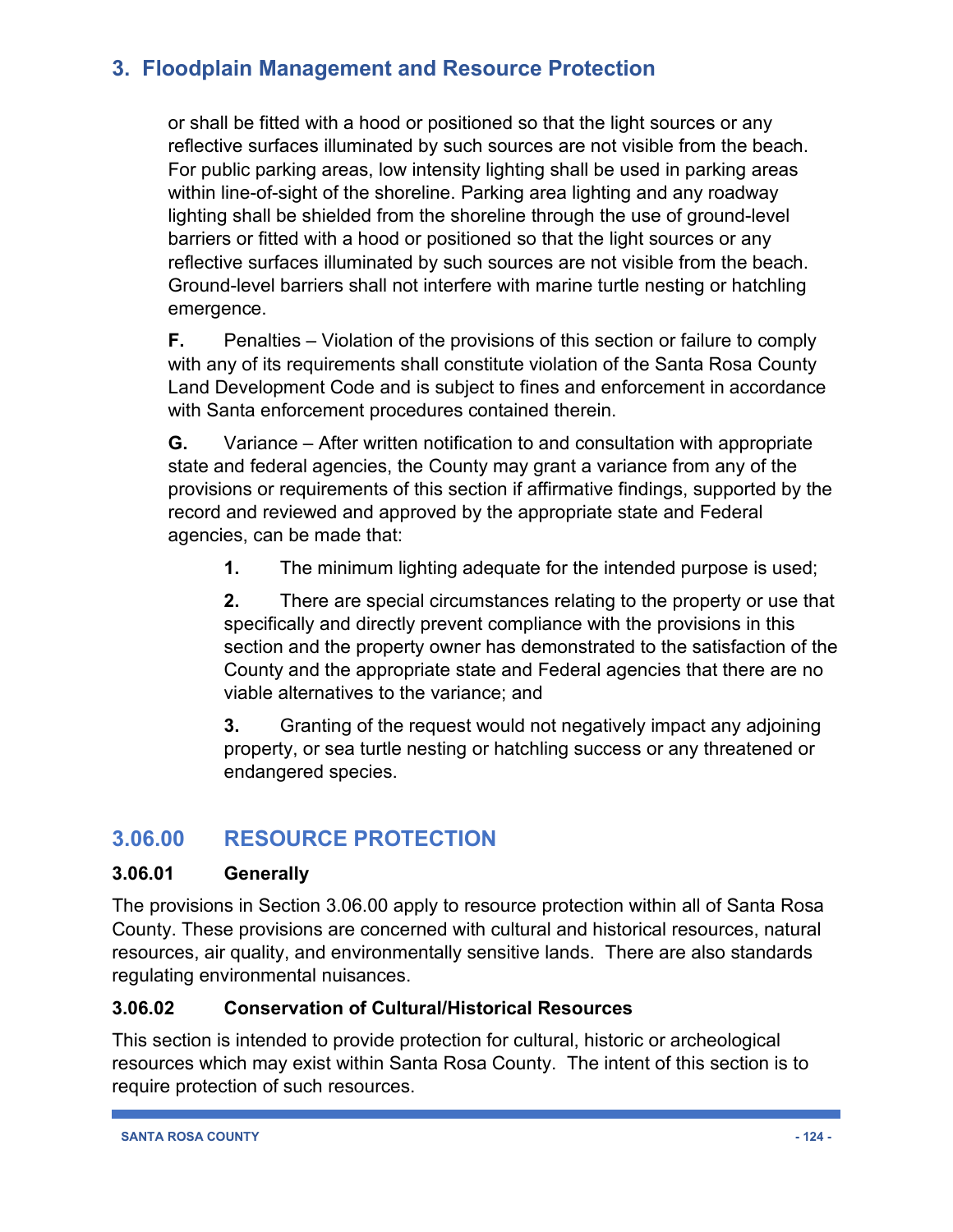**A.** Protected Sites – All historic/archeological sites listed on the Florida Master Site File (in the Office of Secretary of State, Division of Historical Resources, State of Florida) are covered by the regulations herein. In addition, any historical or archeological artifacts discovered during any phase of construction shall be deemed covered by these regulations until such time as the artifact has been protected or proven insignificant.

**B.** Determination of Significance – The determination of the significance of any artifact or historical or archeological evidence found on any construction site or on any site listed on the Florida Master Site File shall be made by those persons, firms or corporations approved to make such determination by the Office of Secretary of State, Division of Historical Resources.

**C.** Cessation of Activities

**1.** Any time historical or archeological artifacts or resources are discovered during the process of construction or development activities, such activities impacting the artifact or resource shall be immediately ceased until such time as determination of significance has been rendered. If the location of the artifact or resource is such that the area can be protected while construction or development activities go on elsewhere on the site, such protection shall be allowed. However, if the location or nature of the artifact or resource is such that any site disturbing activities would impact the artifact or resource then activities on the entire site shall cease.

**2.** In the event that the cessation of development or construction activities goes beyond the time limits established by development orders, certificates of development, building permits or any other permits issued pursuant to this ordinance, then the time frame for completion of such activities shall be administratively extended so as to allow the successful completion of the construction or development project.

### **3.06.03 Natural Resources Protection**

Any time any application for development approval is submitted and construction pursuant to such application would impact habitats of endangered, threatened or rare species of animals or plants, outstanding Florida waters, aquatic preserves, air quality, fisheries, fishery habitats or significant ground water recharge areas such issuance of a development permit by the County does not in any way create any rights on part of the applicant to obtain a permit from a state or federal agency and does not create any liability on the part of the County for issuance of permit if the applicant fails to obtain requisite approvals or obligations imposed by a state or federal agency.

Santa Rosa County Land Development Code recognizes the continued coordination with state and federal initiatives and plans for wetland, coastal, emergency and wildlife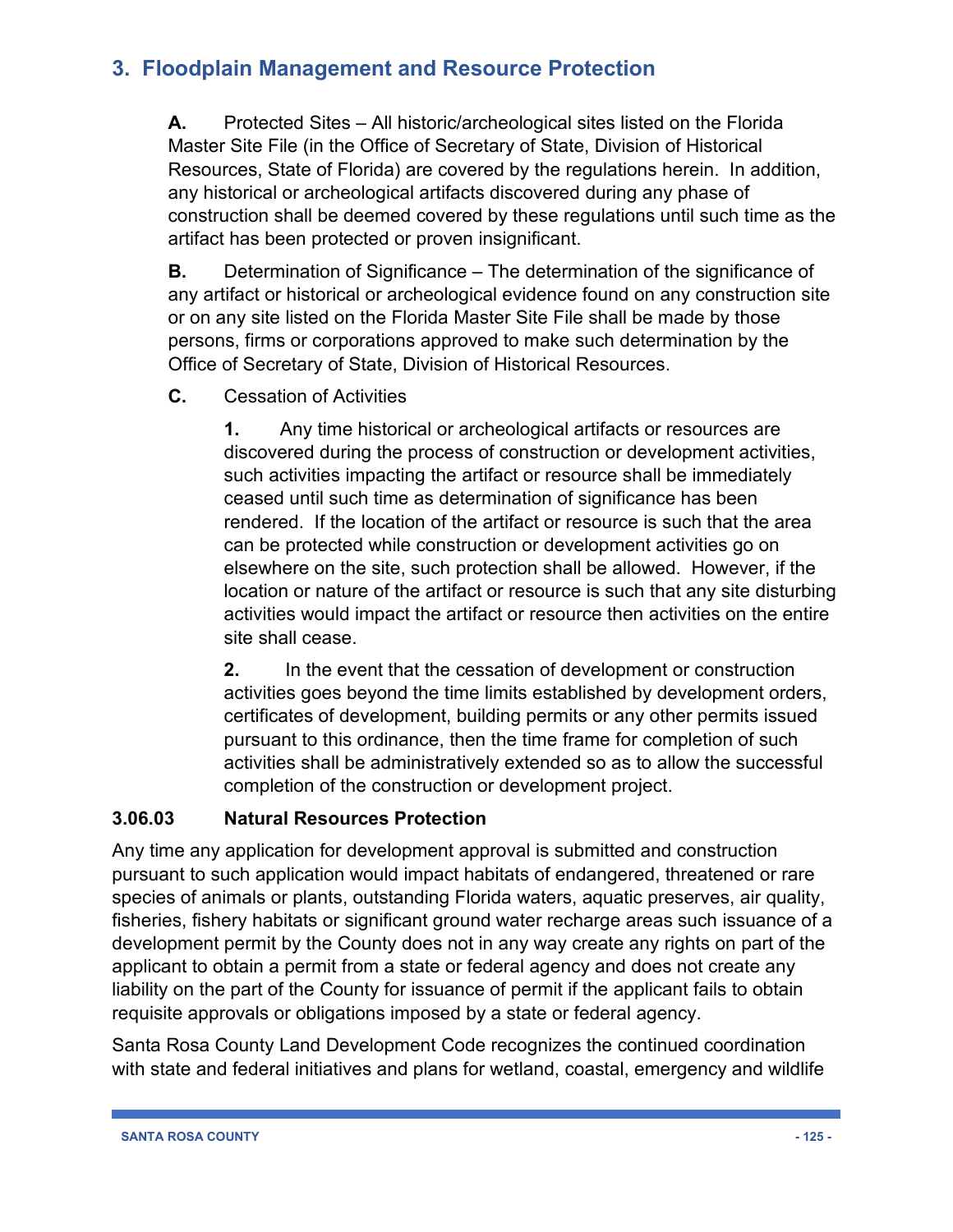resiliency along with the RESTORE Plan and grant opportunities available for natural resource protection.

### **3.06.04 Area of Water Resources Concern**

Any time an area of water resources concern is declared by the Northwest Florida Water Management District, development must comply with the relevant portions of Section 40A-2.801, et. seq. of the Florida Administrative Code. Section 40A-2.801, et. seq. of the Florida Administrative Code is incorporated herein by reference.

### **3.06.05 Mitigation**

Any proposed development which would negatively impact the natural function of any shoreline, bayou or any beach or dune system or any natural resource listed in Section 3.06.03 above, shall be required to mitigate such impact, if project approval is obtained. Mitigation will be allowed only when property cannot be otherwise developed. Mitigation will be accomplished at a ratio of 1.5 to 1.

**A.** Determining Acceptable Mitigation – The County Planning and Zoning Department and Environmental Department in cooperation with appropriate state or federal regulatory agencies will determine acceptable mitigation provisions. Such determination will be made based on mitigation proposals submitted by development applicants.

**B.** Dune Restoration – Any time proposed construction would alter Gulf beaches or dunes (dunes equal to or exceeding fourteen (14) feet NGVD) the application for said construction must include an implementable plan for restoration of the altered beaches or dunes. Said restoration must occur before the proposed construction is allowed to be used or occupied. In the event that restoration cannot be reasonably accomplished prior to the issuance of a Certificate of Occupancy for the structure, then the applicant shall post bonds or other surety to assure dune or beach restoration.

### **3.06.06 Air Quality**

**A.** Purpose – The purpose of this section is to continually protect the quality of air in Santa Rosa County by regulating, or requiring compliance with the regulations, governing land uses and/or activities which have, or may have point source emissions.

**B.** Permits Required – Any development or land use activity including, but not limited to, industrial and manufacturing activities, incineration and other activities which create or discharge emissions into the air shall be required to obtain all requisite state and/or federal permits for such activity.

**C.** Continuing Obligation – All existing and future activities discharging emissions into the air have a continuing obligation to obtain and abide by all state and federal permits regarding treatment of emissions. In the event information comes available to any County Official, such official shall notify the County Code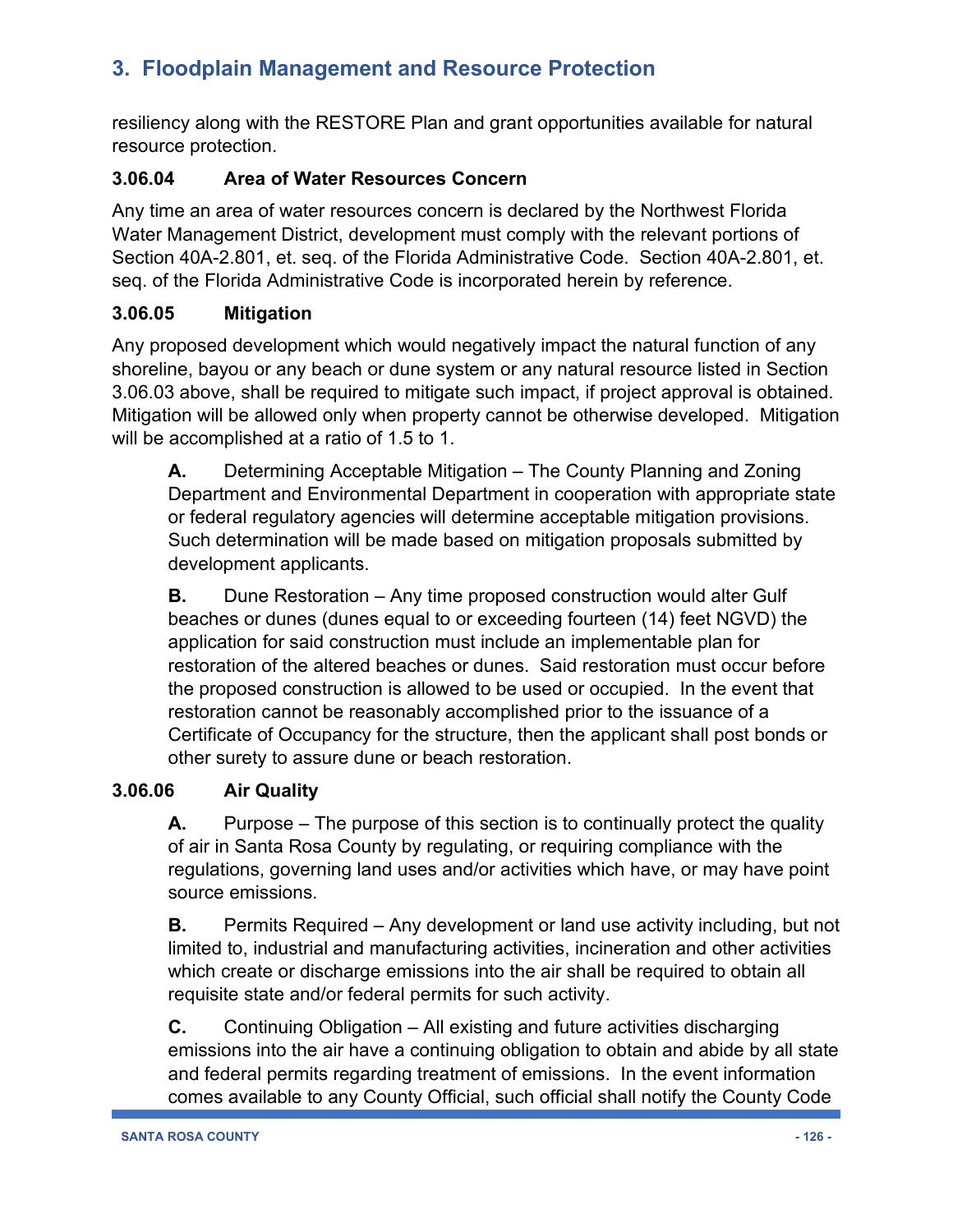Enforcement Department. The Code Enforcement Department shall immediately notify the operator of the facility which is believed to be degrading air quality within the County and notify the appropriate regulatory agency of the alleged violation.

### **3.06.07 Environmentally Sensitive Lands**

Certain properties within Santa Rosa County contain features which are environmentally sensitive. It is the intent of this ordinance that degradation of environmentally sensitive lands or features be avoided to the maximum extent possible. For the purposes of this ordinance, environmentally sensitive lands or features are defined as follows:

**A.** Aquatic preserves including the Yellow River Marsh Aquatic Preserve and the Escambia River Management Area.

**B.** Outstanding Florida waters.

**C**. Habitats of threatened or endangered species as defined by the Florida Game and Freshwater Fish Commission or other state or federal agencies.

- **D**. Fishery and marine habitats.
- **E.** Flood plain areas.
- **F.** Potable water wells, cones of influence and potable water well fields.
- **G.** Area containing endangered, unique plants or vegetation.

**H.** Protection Required – Pursuant to Section 3.04.08.D and 4.02.07.G, the County Engineer, Planning Director, or Environmental Director may require additional information regarding protection of any of the resources listed in Section 3.06.07 above. The County Engineer, Planning Director, or Environmental Director may require applicants to obtain certifications from appropriate regulatory agencies, recognized scientific experts, or other similar documentation prior to approving site plans impacting environmentally sensitive lands or features. Nothing in this section shall preclude the County from obtaining independent verification of documentation.

**I.** Potable Water Wells and Well Fields – Within the wellhead protection zones, the following activities are prohibited:

**1.** Land Clearing Debris, Construction and Demolition Debris (C&D) /Class 1 & 3 solid waste, landfills, resource extraction activities and the like;

**2.** Underground fuel storage facilities; however, replacement of an existing underground storage tank system regulated under Chapter 62- 761, F.A.C., within the same excavation, is exempt from this provision, provided that the replacement underground storage tank system is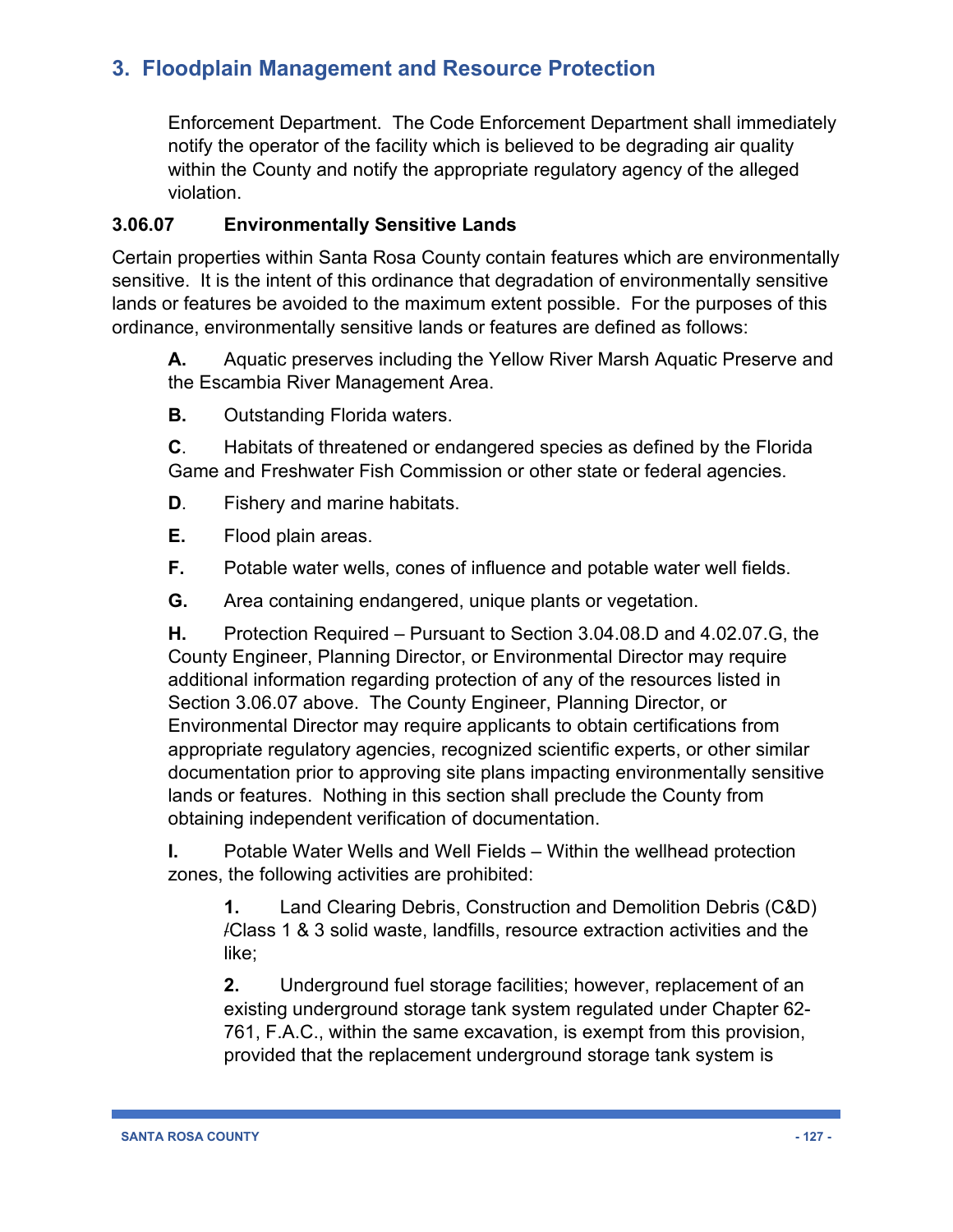installed with secondary containment as required in Chapter 62-761, F.A.C.

**3.** Projects with impervious cover of 50% or more;

**4.** The bulk storage, handling or processing of materials listed as Hazardous and Extremely Hazardous on Table 302.4 of 40 CFR and Appendix A to 40 CFR part 355 respectively; however, the replacement of an underground or above ground storage tank system regulated under Chapters 62-761 and 62-762, F.A.C. is exempt from this provision provided that the replacement tank system is installed with secondary containment and other applicable provisions of Chapters 62-761 and 62- 762, F.A.C.;

**5.** Projects that require the storage, use, handling, production or transportation of restricted substances such as toxic chemicals, petroleum products, hazardous / toxic wastes, industrial chemicals, medical wastes and the like; (this section is not intended to prohibit the transportation of hazardous materials through the wellhead protection zones);

**6.** Wastewater treatment plants, wastewater effluent percolation ponds and similar facilities;

**7.** Mines or mining activities; and

**8.** Excavation of waterways or drainage facilities, such as wet stormwater ponds, which intersect the water table.

**9.** Wellhead protection zones of 500' radius are established for public supply potable water wells for the Floridian Aquifer and Sand and Gravel Aquifer, measured from the center of the wellhead.

Additional aquifer protection in the form of a wellfield protection overlay district is found in Section 7.04.00 of this code.

Each plan for development approval shall be reviewed to determine that construction pursuant to the plan, if approved, will not degrade or impact any potable water well, well field or cone of influence.

### **3.06.08 Standards Regulating Environmental Nuisances**

**A.** Air Pollutants – Every use shall be operated to limit the emission into the air of dust, except as may be specifically authorized pursuant to an applicable state or federal permit. In the case of a construction site, all construction activities on the site shall be conducted in accordance with appropriate dust control and reasonable precautions shall be taken to ensure that any dust generated on the site does not cause unhealthy, unsafe, or nuisance conditions on nearby properties. Such reasonable practices and precautions may include, but not be limited to using water trucks, restricting earthmoving activities to times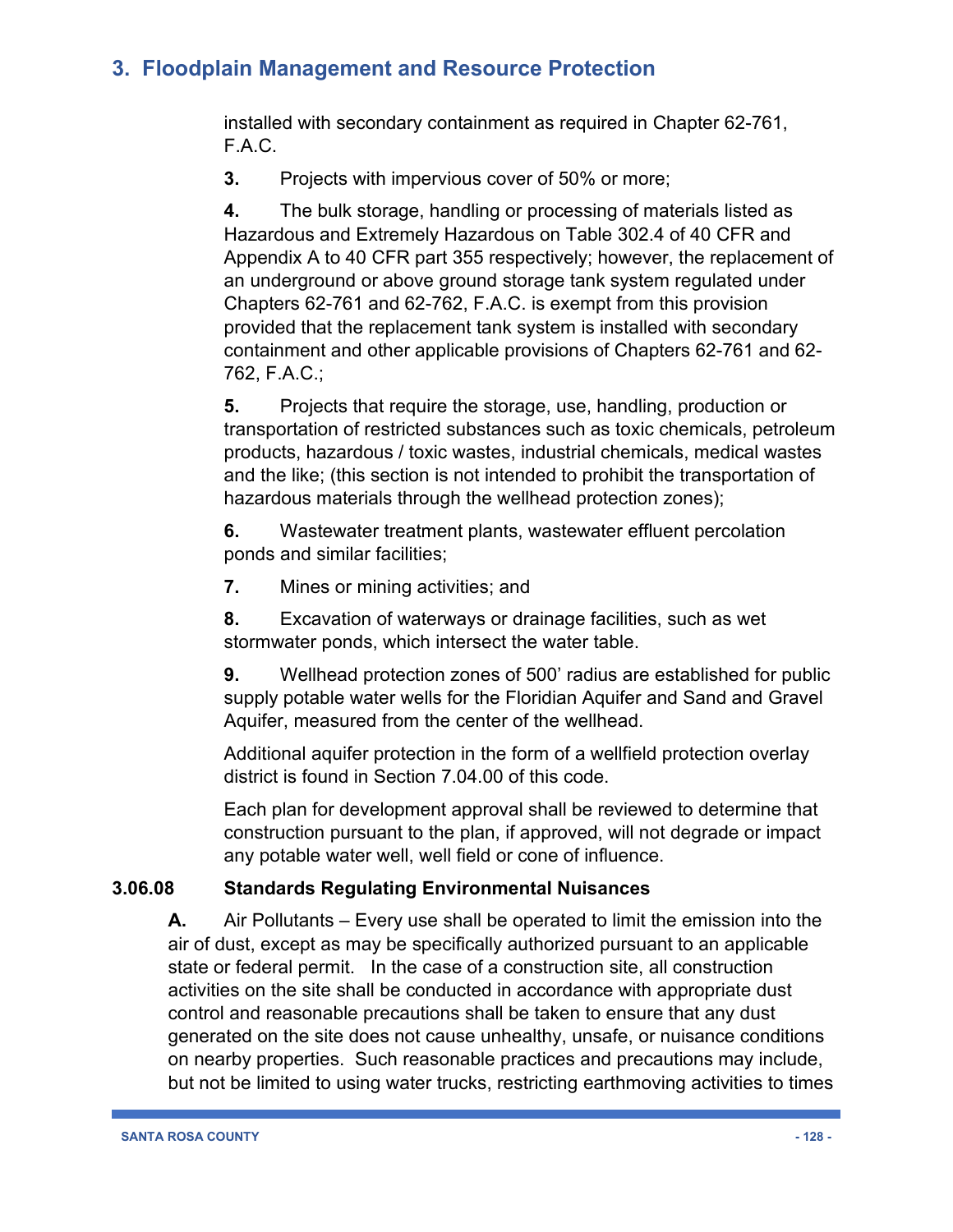when the wind is low, and altering work practices. If a water truck is used to control dust on dirt/graded areas only, the water truck will only drop enough water to control the dust or reach the optimum moisture content of the soil for compaction and not generate offsite runoff.

**B.** Fire and Explosive Hazards – All operations, activities and uses shall be conducted so as to comply with the performance standards governing fire and explosion hazards prescribed below. Such uses shall comply with the rules and regulations of the National Fire Code published by the National Fire Protection Association as well as Chapter 69A, "Rules of the Marshal," and Chapter 62, "Open Burning", Florida Administrative Code.

**1.** Detonatable Materials shall include, but not be limited to, all primary explosives, such as lead, azine, lead styphnate, fulminates and tetracene; all high explosives such as TNT, RDX, HMS, PETN, and picric acid; propellants and components therefore, such as dry nitrocellulose, black powder, potassium chlorate and potassium nitrate; blasting explosives such as dynamite and nitroglycerin; unstable organic compounds, such as acidtylides, tetraoles, and ozonides, unstable oxidizing agents, such as perchloric acid, perchlorates and hydrogen peroxide in concentration greater than 35% and nuclear fuels, fissionable materials and products and reactor elements, such as Uranium 235 and Plutonium 239.

**2.** Fire Hazard Solids:

**a.** Light Industrial District "M-1" (or more restrictive district). The storage or utilization of solid materials which are active to intense burning shall be within spaces having fire resistive construction of no less than two hours and protected with an automatic fire extinguishing system. However, such storage or utilization is not permitted unless approved by the Building Official after consultation and approval of the Fire Department, based on standards incorporated herein specifically or by reference.

**b.** General Industrial District "M-2": In the "M-2" district the storage, utilization or manufacture of solid materials which are active to intense burning shall be conducted within the walls having a fire resistance no less than two hours or protected by an automatic fire extinguishing system or the building wall shall be no less than 25 feet from all lot lines. The outdoor storage of such materials shall be permitted no closer than 40 feet from all lot lines. However, such activity is not permitted unless approved by the Building Official after consultation and approval of the Fire Department based on standards incorporated herein in specifically or by reference.